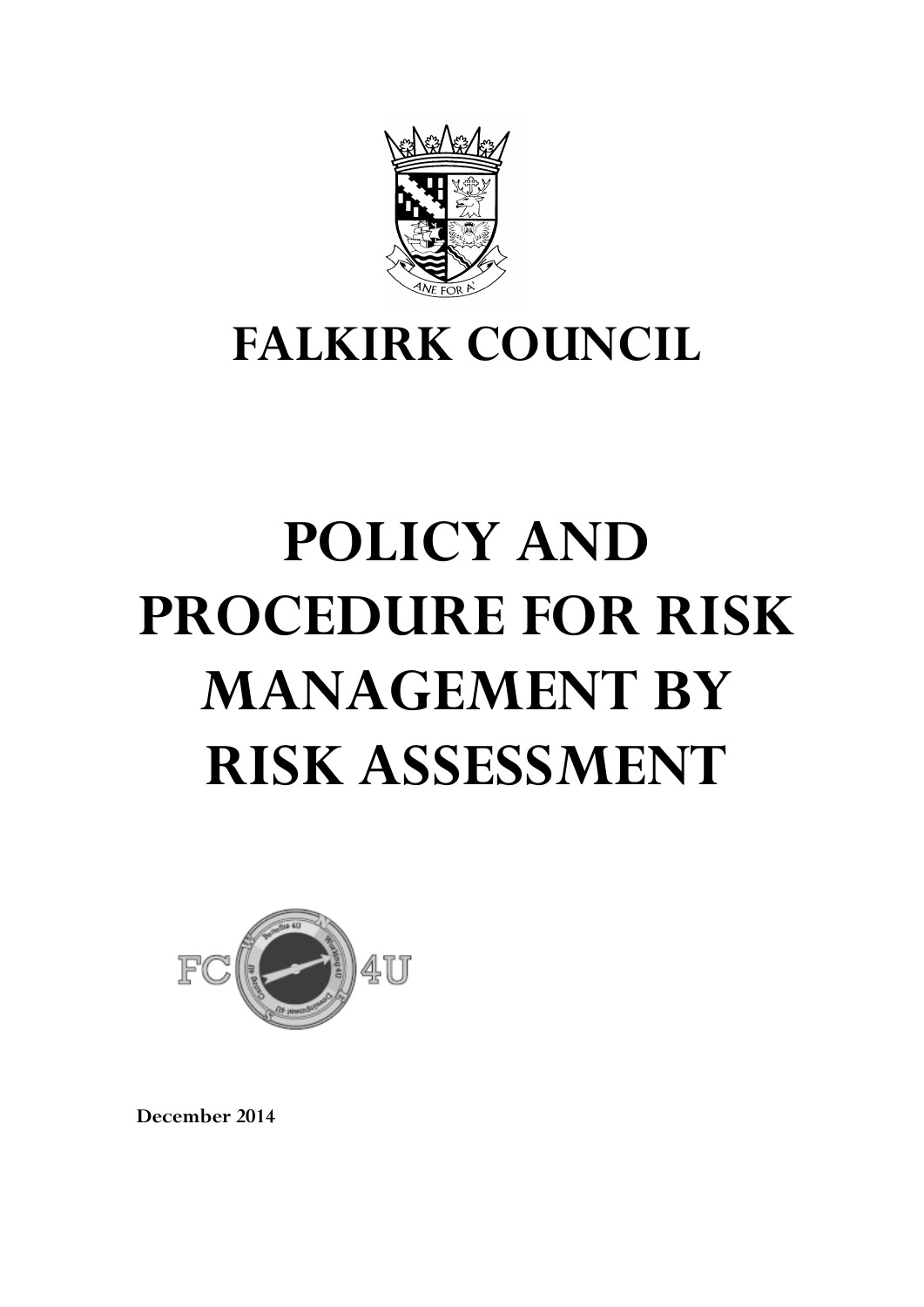# **INDEX**

# PART PART PART

| $\mathbf{1}$            | <b>INTRODUCTION</b>                                                     |                         |
|-------------------------|-------------------------------------------------------------------------|-------------------------|
| $\overline{2}$          | POLICY STATEMENT                                                        | $\overline{\mathbf{3}}$ |
| $\mathbf{3}$            | <b>SCOPE</b>                                                            | $\overline{\mathbf{3}}$ |
| $\overline{\mathbf{4}}$ | <b>DEFINITION</b>                                                       | $\overline{\mathbf{3}}$ |
| 5                       | <b>RISK MANAGEMENT BY</b><br><b>RISK ASSESSMENT</b>                     | $\overline{\mathbf{4}}$ |
| 6                       | THE RISK ASSESSMENT<br><b>PROCESS</b>                                   | $\overline{\mathbf{4}}$ |
| $\overline{7}$          | <b>UNDERTAKING RISK</b><br><b>ASSESSMENTS</b>                           | 5                       |
| 8                       | <b>ROLES &amp;</b><br><b>RESPONSIBILITIES</b>                           | 6                       |
| 9                       | <b>TRAINING</b>                                                         | 9                       |
| 10                      | <b>MONITORING &amp; REVIEW</b>                                          | 10                      |
| <b>Appendix 1</b>       | Procedure on the use of<br><b>Standard Risk Assessment</b><br>documents |                         |
| <b>Appendix 2</b>       | <b>Copies of Risk Management</b><br><b>Documents</b>                    |                         |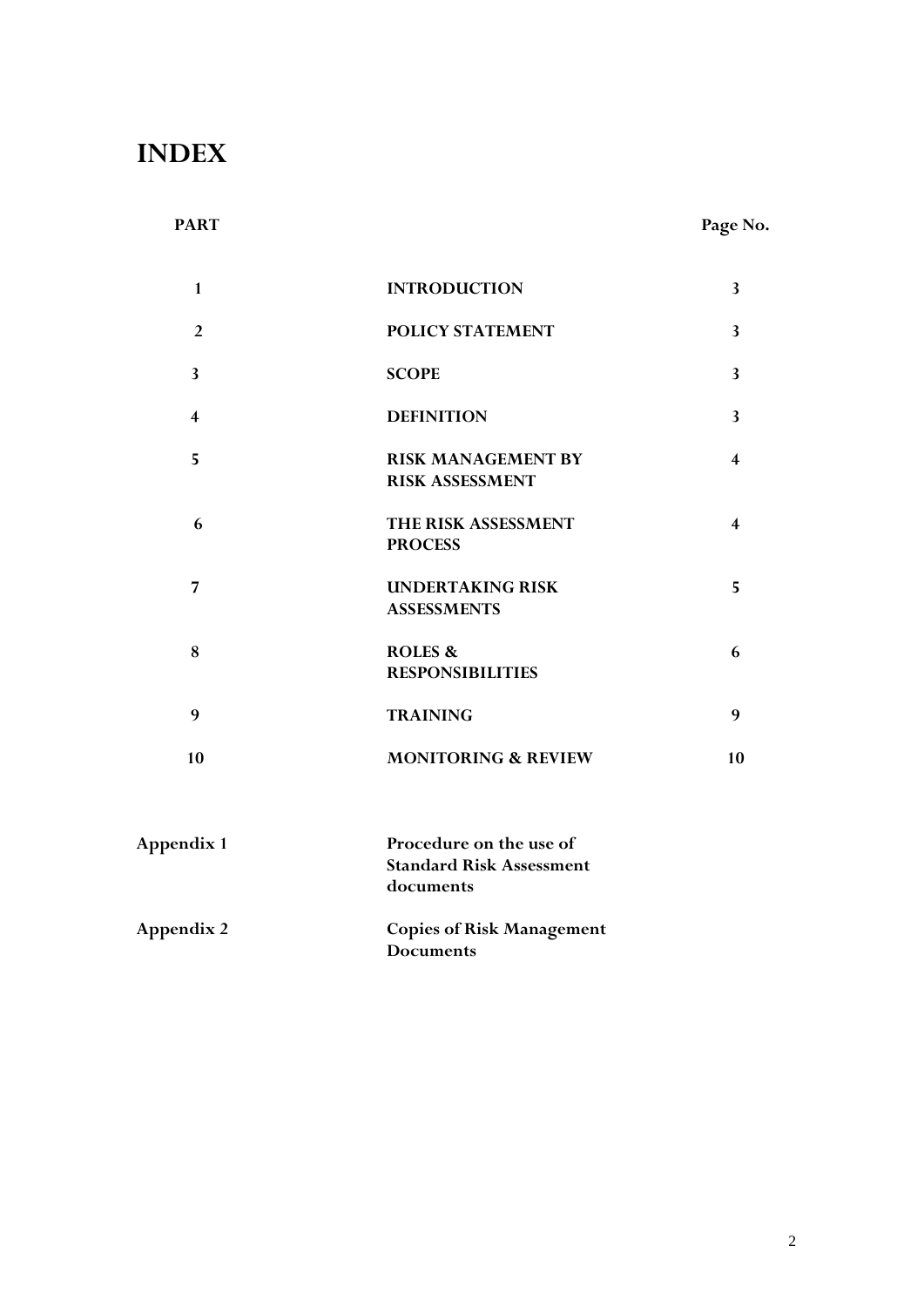#### **1. INTRODUCTION**

The Health & Safety at Work etc Act 1974 requires employers to, so far as is reasonably practicable, ensure the health and safety of their employees whilst at work. The Management of Health and Safety at Work Regulations 1999 requires employers to carry out risk assessments to identify potential risks and take necessary measures to remove or reduce and control risk. Risk assessments are a universally acknowledged method of challenging existing methods of work, for assessing risks associated with tasks and for ensuring that best practice is achieved. It is therefore essential that all Services ensure that appropriate risk assessments are in place, in line with this policy, and that actions are implemented to eliminate or reduce risks in the workplace.

This policy and guidance supports legislation relating to the management of risk and provides a corporate framework to assist Services with the development and implementation of risk management by risk assessment.

#### **2. POLICY STATEMENT**

Falkirk Council is committed to ensuring best practice in all its activities. The Council aims to set an exemplary standard of health, safety & care to ensure that minimum risk is presented to employees and all those affected by the Council's activities which includes those in the Council's care, contractors and members of the public. Falkirk Council will ensure that hazards and risks associated with each work activity and work location are assessed, that suitable and sufficient risk assessment are undertaken to identify the level of risk and that appropriate measures are implemented to reduce or eliminate the risk. The Council will also ensure that those undertaking risk assessments are competent to do so and that the significant findings of any risk assessments are communicated to those affected.

#### **3. SCOPE**

This policy and guidance applies to all Falkirk Council work activities and workplaces. Each Service's procedures should take account of their management arrangements, the inherent risks associated with their Service's activities and their culture. This policy and guidance directly links with other Health, Safety & Care documents including the Health, Safety & Care Policy and the Premises Manager's Handbook.

#### **4. DEFINITION**

Risk Management by Risk Assessment, is the process of identifying risks, evaluating their potential consequences and determining the most effective methods of controlling them or responding to them**.** 

The aim is to reduce the frequency and level of exposure to risk and implement safe working practices to prevent accidents/incidents.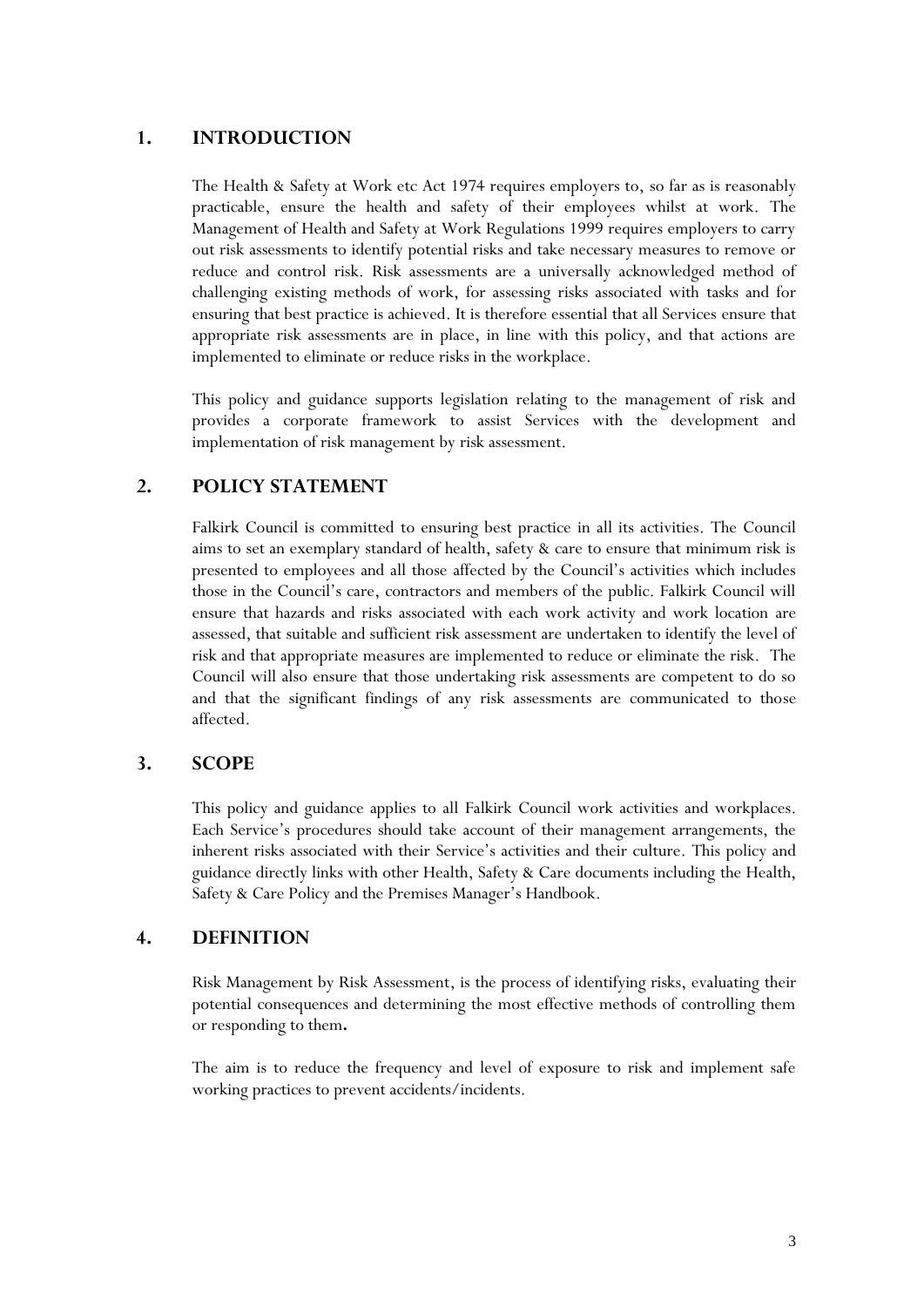### **5. RISK MANAGEMENT BY RISK ASSESSMENT**

Services must have in place their own Risk Management by Risk Assessment Action Plans which link with the broader aims and objectives of the Corporate Risk Management Plan for Falkirk Council, and which also address the specific risks associated with the Service's working environment.

A range of suitable and sufficient risk assessments must be in place to control risks associated with the following:

- Areas of work that the Service operates within;
- Work activities undertaken by employees;
- Risks associated with workplace premises which consider those who work at or visit the premises.

There is also a requirement to ensure that risk assessments are:

- Reviewed at least annually or where there has been a change, e.g. alteration in working practices or an increase in accidents/incidents;
- Monitored and regularly reviewed to ensure fit for purpose;
- Conducted when new tasks, new machinery/technology or working methods are being introduced prior to the start of an activity/task;
- Recorded in a Risk Register which is monitored and kept up to date.

Revised risk assessments should be retained for 3 years either electronically or in hard copy.

#### **6. THE RISK ASSESSMENT PROCESS**

Line Managers are responsible for undertaking risk assessments. Employees involved in tasks and activities to be risk assessed should be involved and consulted with throughout the risk assessment process as they can provide a valuable contribution. As employees will have a working knowledge of the tasks, and will require to work to any work methods identified as a result of risk assessment. They should be actively encouraged to participate in the risk assessment process and in any review of risk assessments by Line Managers.

The risk assessment process involves:

- Identifying hazards;
- Deciding who may be harmed and how;
- Assessing the risk, including probability, frequency and scale;
- Considering any existing relevant information on previous accidents/injuries or conditions reported in the workplace;
- Implementing procedures and safe systems of work, following the undertaking of risk assessments.

A number of Falkirk Council standard documents have been developed to assist with the risk assessment process. A list of these is contained at Appendix 1. Copies of each of these documents are contained at Appendix 2.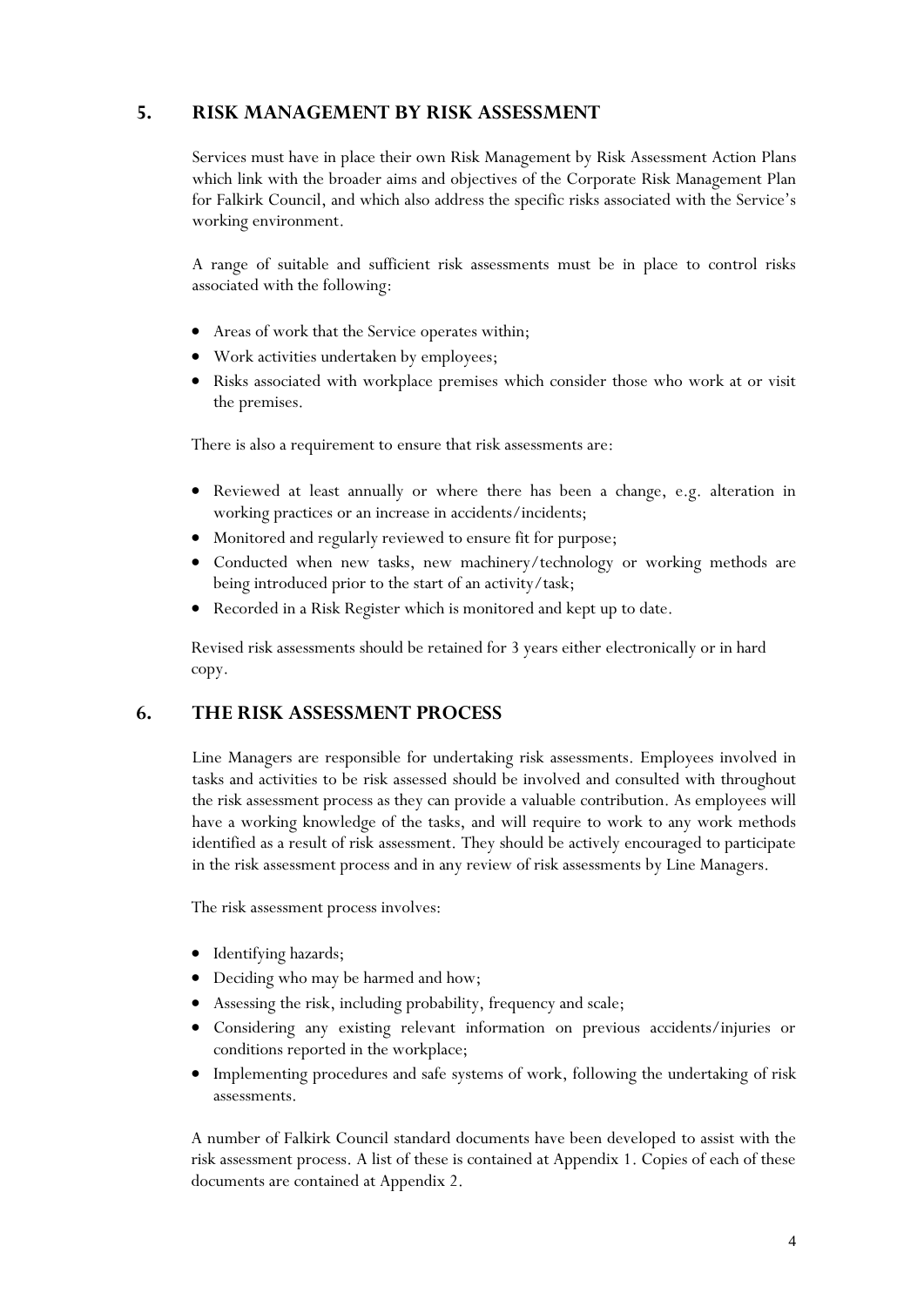#### **7. UNDERTAKING RISK ASSESSMENTS**

The following 5 steps provide guidance and detail the documentation to be used at each stage:

#### **1. CONSIDER/REVIEW RISK ASSESSMENT REQUIREMENTS Assessment Priority Sheet Form (HR15)**

This form should be used to help with the analysis/review of work activities to help identify those activities that require risk assessment. It may also be used as a record sheet to record that work activities have been reviewed, but are of low risk, and therefore do not require further assessment.

#### **2. ENTER DETAILS OF RISK ASSESSMENTS REQUIRED ON TO A RISK REGISTER Risk Register Form (HR 38)**

Those activities that will require risk assessment should be entered in the Risk Register and the status of these risk assessments recorded e.g. live or draft along with review dates.

#### **3. COMPLETE RISK ASSESSMENT(S)**

Choose the appropriate form to record the risk being assessed, either HR 16 for complex tasks or HR16b for routine tasks.

**General Risk Assessment** (**Complex) Tasks Form (HR16)** - this should be used on occasions to assess more complex tasks where there is a need for more detailed information to be analysed in assessing risks.

**General Risk Assessment (Routine) Tasks Form (HR16B**) - this should be used for assessing all tasks which require the assessment of less complex risks involved in most routine work activities. (Generally you would use this form in most cases, which also includes the development of a workplace premises risk assessment).

Depending on the work activity being risk assessed, a specific task involved in the work activity may require to be analysed separately, but as part of the overall risk assessment process eg. Display Screen Equipment (DSE) To help with this, a range of corporate forms are available for use - see Standard Documents, Appendix 1.

#### **4. CALCULATING THE RISK RATING**

A risk rating for each activity is obtained by multiplying a "probable frequency rating" by a "severity rating". The risk assessor/s should use the two scales as set out below:

#### **Probable Frequency**

- $1 =$ Improbable
- $2 =$  Possible but unlikely
- $3 =$  Happens, infrequently
- 4 = Happens, quite frequently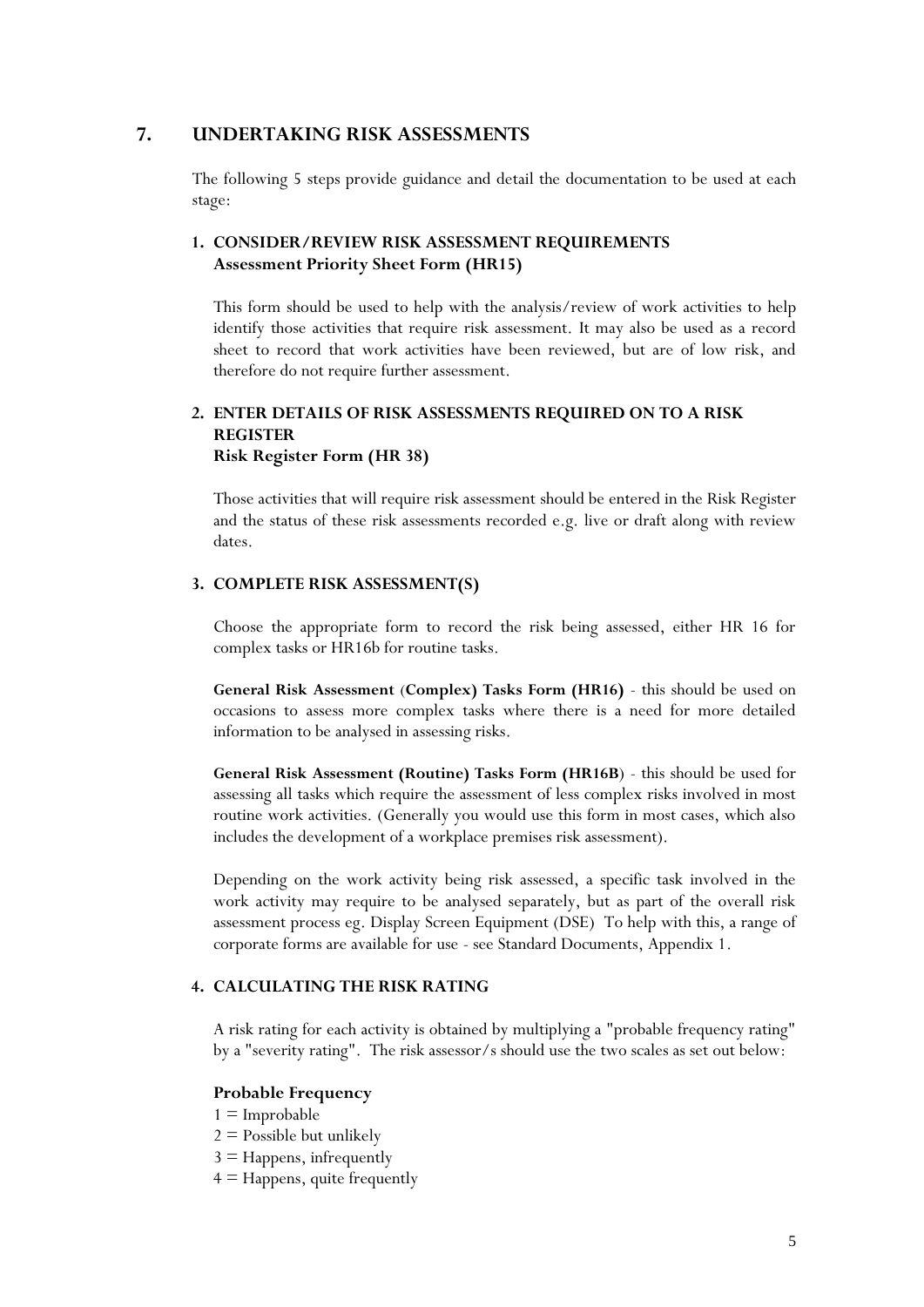$5 =$  Happens, very frequently

#### **Severity Rating**

- $1 =$  Trivial injury
- $2 =$ Minor injury
- 3 = Hospital stay/Industrial illness
- $4 =$  Major injury
- $5 =$  Fatality

**The probable frequency from the above is then multiplied with the** severity rating e.g. 2 multiplied by  $2 = 4$  to determine the risk rating **value.**

Risk Rating values are classified as follows:

| <u> Risk Rating Value</u> | <b>Risk Rating</b>       |  |
|---------------------------|--------------------------|--|
| $1 - 3$                   | Written RA not required. |  |
| $4 - 6$                   | Low Risk                 |  |
| $8 - 9$                   | Medium Risk Written RA   |  |
|                           | required.                |  |
| $10 - above$              | High Risk                |  |

#### **5. UPDATE RISK ASSESSMENT REGISTER**

On completion of the risk assessment(s) record the date and status in the Risk Assessment Register to ensure it is kept up to date, refer to form HR38 attached.

#### **8. ROLES & RESPONSIBILITIES**

#### **CHIEF EXECUTIVE**

The Chief Executive is responsible for the effective operation of the Policy across the Council as a whole and for ensuring development of effective management systems to implement the Policy within Services. The Chief Executive is also responsible for ensuring that adequate resources are available to implement appropriate procedures, train key personnel and ensure appropriate protective measures are taken as identified in the Policy.

#### **DIRECTOR RESPONSIBLE FOR HEALTH, SAFETY & CARE**

The Director responsible for health, safety & care is responsible for supporting the Chief Executive in the implementation of the duties required by this policy and guidance, which includes ensuring the provision of support in the development and implementation of risk management strategies in all Services to reduce and/or control risk.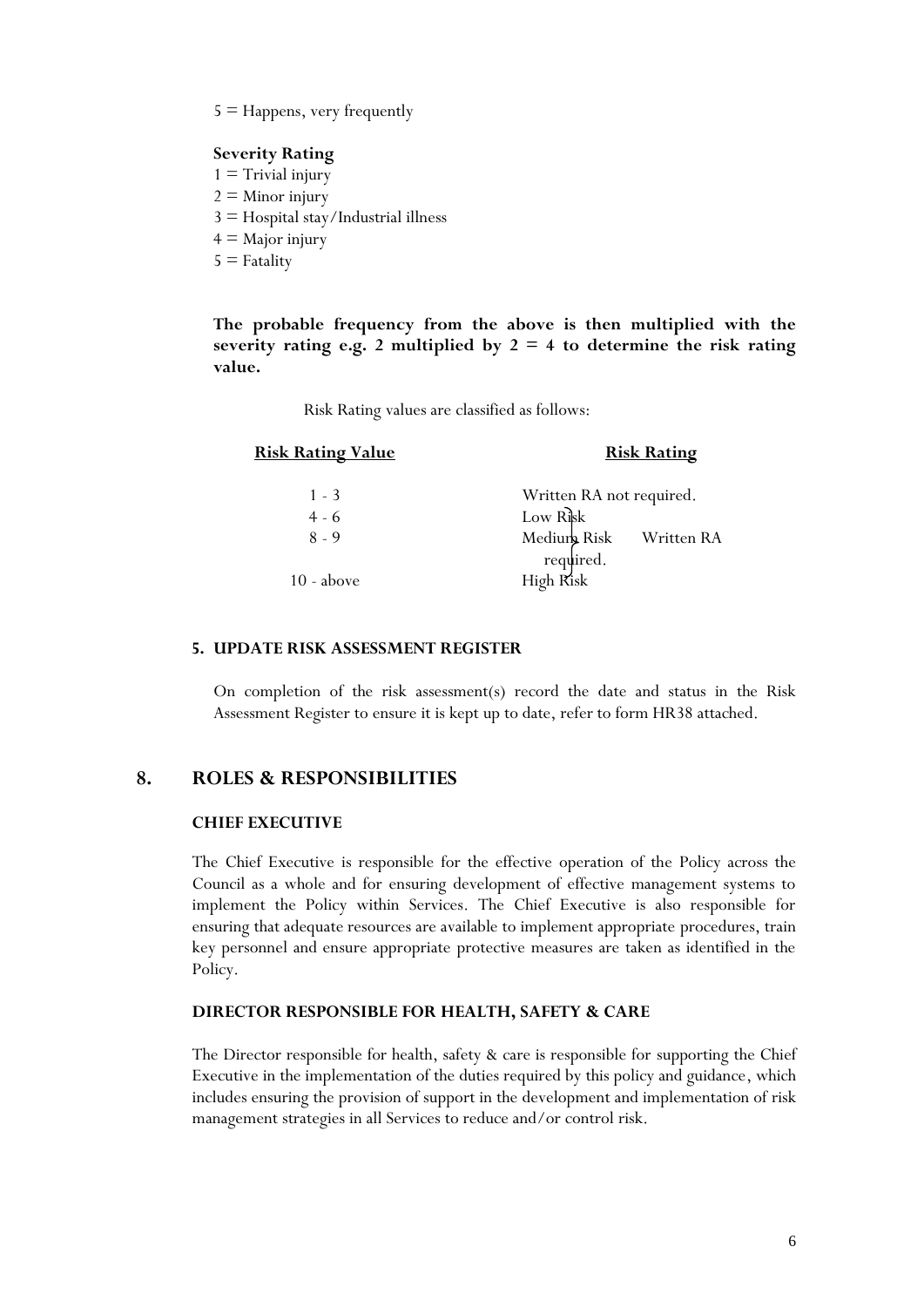#### **CORPORATE RISK MANAGEMENT GROUP**

Members of the Corporate Risk Management group have a key role to play in ensuring a co-ordinated approach to risk management. Members of the Corporate Risk Management Group will have collective corporate responsibility for:

- Co-ordinating a consistent approach to risk management and risk assessment for the Council;
- Monitoring compliance with the Corporate Risk Register and Corporate Risk Schedule and regularly reporting on such to the Corporate Management Team (CMT);
- Registers and Business Continuity Plans are fit for purpose;
- Tracking trends in Corporate Management, safety performance and insurance claims and initiating any remedial action.

#### **CHIEF OFFICERS AND THEIR DEPUTIES**

#### **CHIEF OFFICERS AND THEIR DEPUTIES**

Chief Officers and their Deputies are Responsible for, so far as is reasonably practicable, assisting the Chief Executive in the execution of her duties in regard to risk management by risk assessment by ensuring the requirements of the policy and guidance are adhered to. Chief Officers and their Deputies must:

- Develop, implement and regularly review Risk Management by Risk Assessment plans and risk assessments specific to their Service and their working environments (minimum annually);
- Ensure that all risk assessments are conducted/reviewed and that adequate time is made available to employees responsible for undertaking risk assessments to fulfil these tasks;
- Ensure all employees are aware of Service specific Risk Management by Risk Assessment procedures;
- Determine the management arrangements, within their Service, through which these risk assessments will be implemented and communicated;
- Plan for and establish appropriate processes, procedures and monitoring arrangements for risk assessment strategies;
- Ensure that managers and supervisors are competent to undertake their delegated duties in terms of risk management by risk assessment;
- Provide appropriate training and guidance to key employees to ensure that they can undertake the functions of risk assessment competently;
- Ensure that adequate resources are made available within their Services to enable Service based risk assessment strategies to be implemented.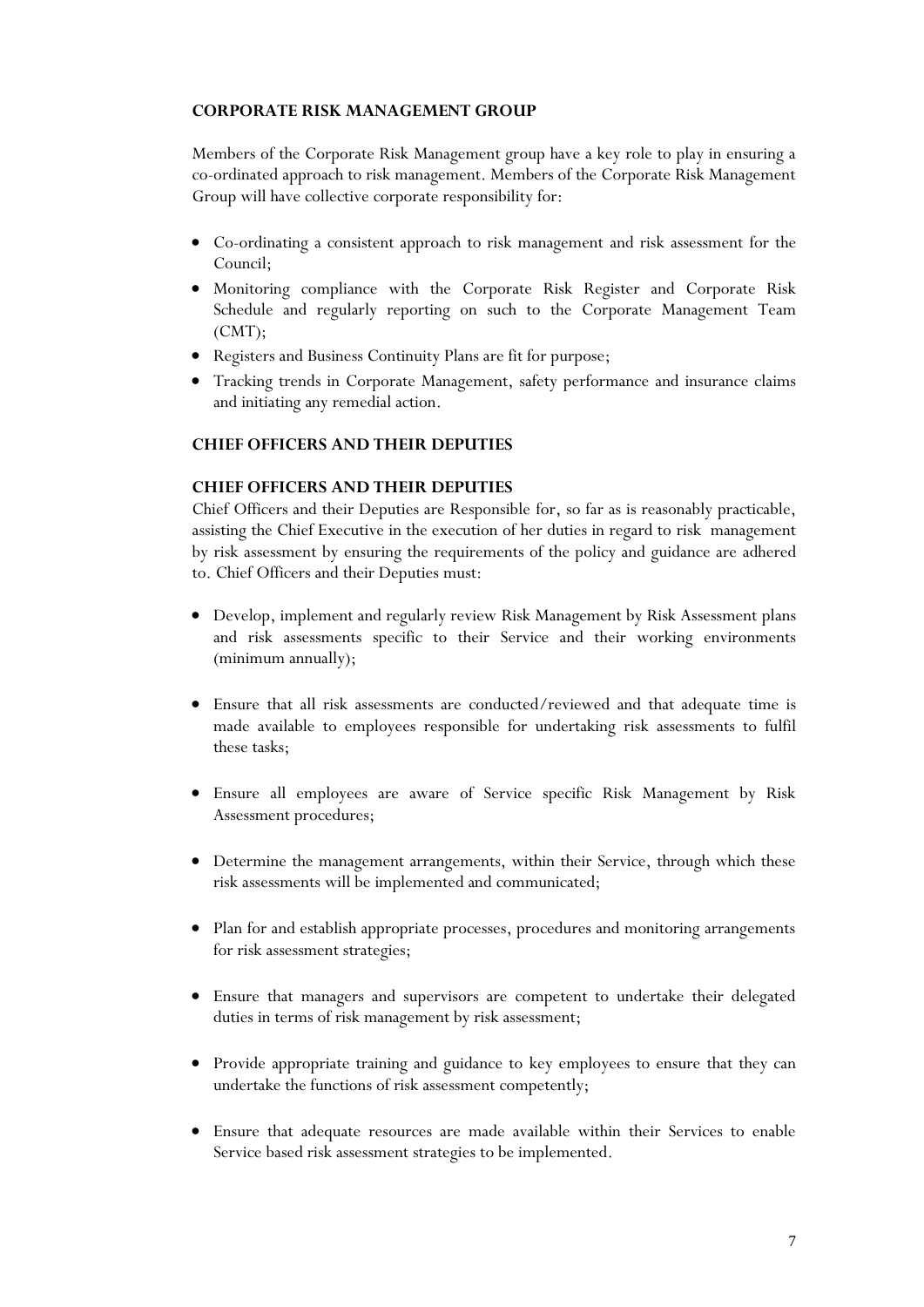#### **SERVICE UNIT MANAGERS & HEAD TEACHERS**

The majority of risks can usually be most effectively identified and directly controlled and managed by Unit/Line Managers. All managers where they have operational responsibility for other employees or for systems and procedures of work will be specifically responsible for ensuring that:

- Risk assessments are developed and effectively implemented, monitored and reviewed in the area/activities under their supervision;
- All activities carried out by employees are risk assessed appropriately, to implement controls that present as low a risk as possible that will minimise risks to other employees, to property, to customers, to visitors or the general public;
- All employees and other persons, where relevant are aware of and understand these risk assessments;
- Relevant training is provided to all employees to enable them to carry out their duties in a competent manner.

#### **FIRST LINE MANAGERS, TEAM LEADERS, SUPERVISORS & CHARGE-HANDS**

These employees will have responsibility for implementing, monitoring & reviewing risk assessments to achieve the aims of this policy and guidance and other relevant Corporate and Service based Health & Safety Policies. So far as is reasonably practicable, these individuals will lead by example within their work environment and are responsible for:

- Identifying activities to be risk assessed;
- Undertaking risk assessments;
- Ensuring that employees within their area of control are involved in the risk assessment process and are made aware of the Corporate and Service based risk assessments;
- Communicating the outcomes of risk assessment to employees;
- Ensuring that employees adhere to these risk assessments and adhere to relevant prescribed standards and legislation, are aware of legislation, both current and impending and providing basic advice to employees on this;
- Ensuring that all new employees undergo appropriate induction training which includes risk management by risk assessment;
- Liaising with Service Directors and Human Resources to identify training requirements or on any issues of concern relevant to risk management.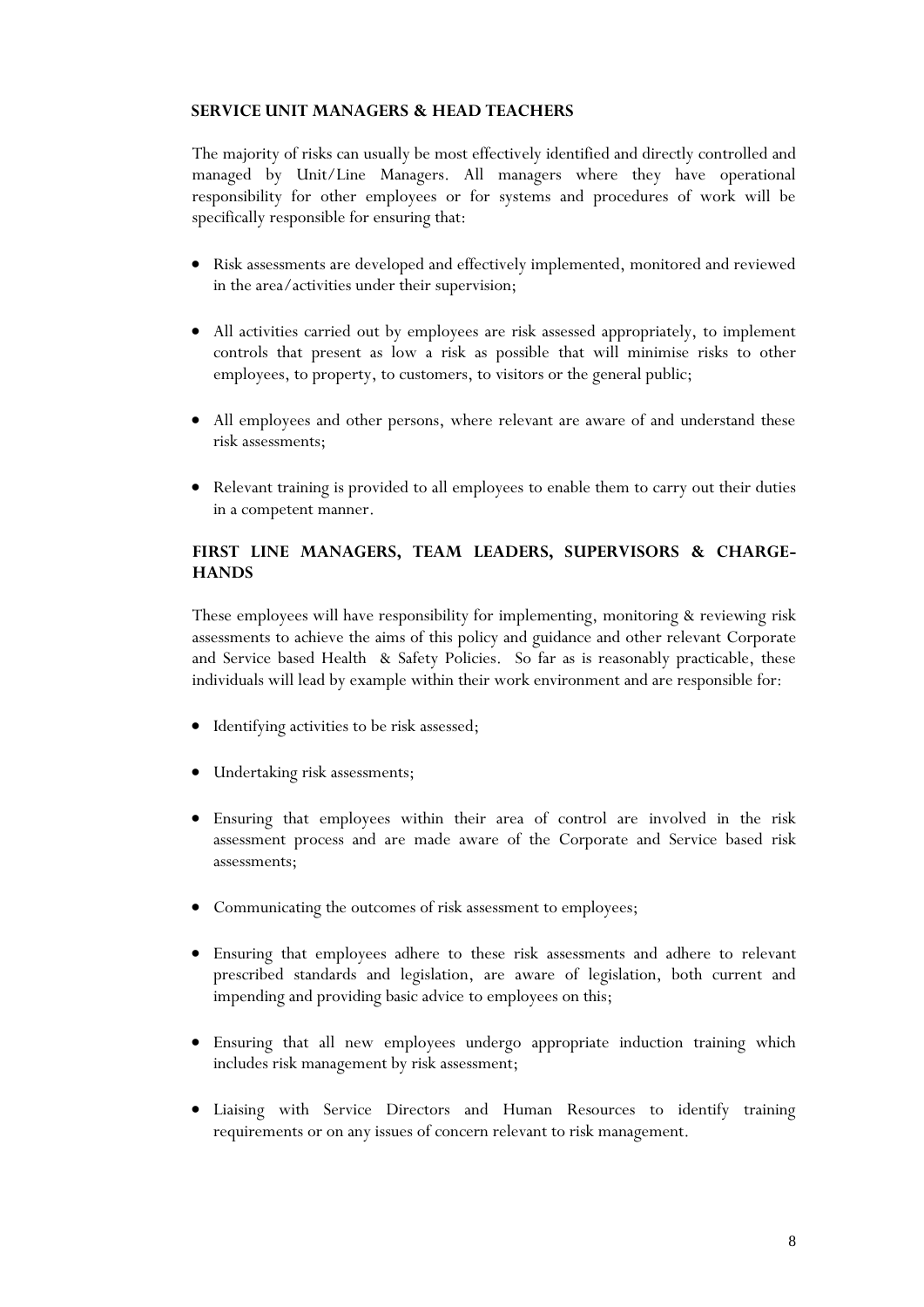#### **PREMISES MANAGERS**

Those employees designated as Premises Managers are also responsible for ensuring that the general safety of employees, volunteers, contractors and visitors is maintained by ensuring that premises risk assessments are undertaken in line with guidance in the Premises Managers' Handbook.

#### **EMPLOYEES**

In order to create a positive and effective culture in regard to Health, Safety & Care, it is vital that all employees of Falkirk Council contribute positively to the successful implementation of risk management strategies. Employees who have a concern about health, safety & care matters have responsibility for alerting their line manager to any situation or concern which requires to be resolved. Employees will be expected to:

- Safeguard their health and safety, and that of others by operating to safe systems of work in accordance with Falkirk Council Corporate and Service based Risk Management by Risk Assessment strategies and policies;
- Alert line managers to unsafe practices, conditions or incidents of concern;
- Seek advice and clarification from Line Managers when unsure of any health and safety requirement relevant to their working environment;
- Attend/take part in relevant consultations and training on risk management/risk assessment as instructed by their manager.

#### **HUMAN RESOURCES**

Human Resources, specifically the Health, Safety & Care Team, have a responsibility for administering the Council's Health, Safety & Care procedures and for supporting Services in implementing these. They will:

- Provide advice, guidance and information to Services on risk management strategies including support for individuals in undertaking the roles outlined above, to enable them to lead by example;
- Assist in monitoring, reviewing and providing feedback on risk management issues relating to Council policies, plans and procedures;
- Offer support on training issues by advising on appropriate training solutions and assisting with organising and providing suitable training where required;
- Monitor and review this policy and guidance as required.

#### **9. TRAINING**

All Services will be required to provide appropriate training for employees commensurate with their defined responsibilities for risk management by risk assessment.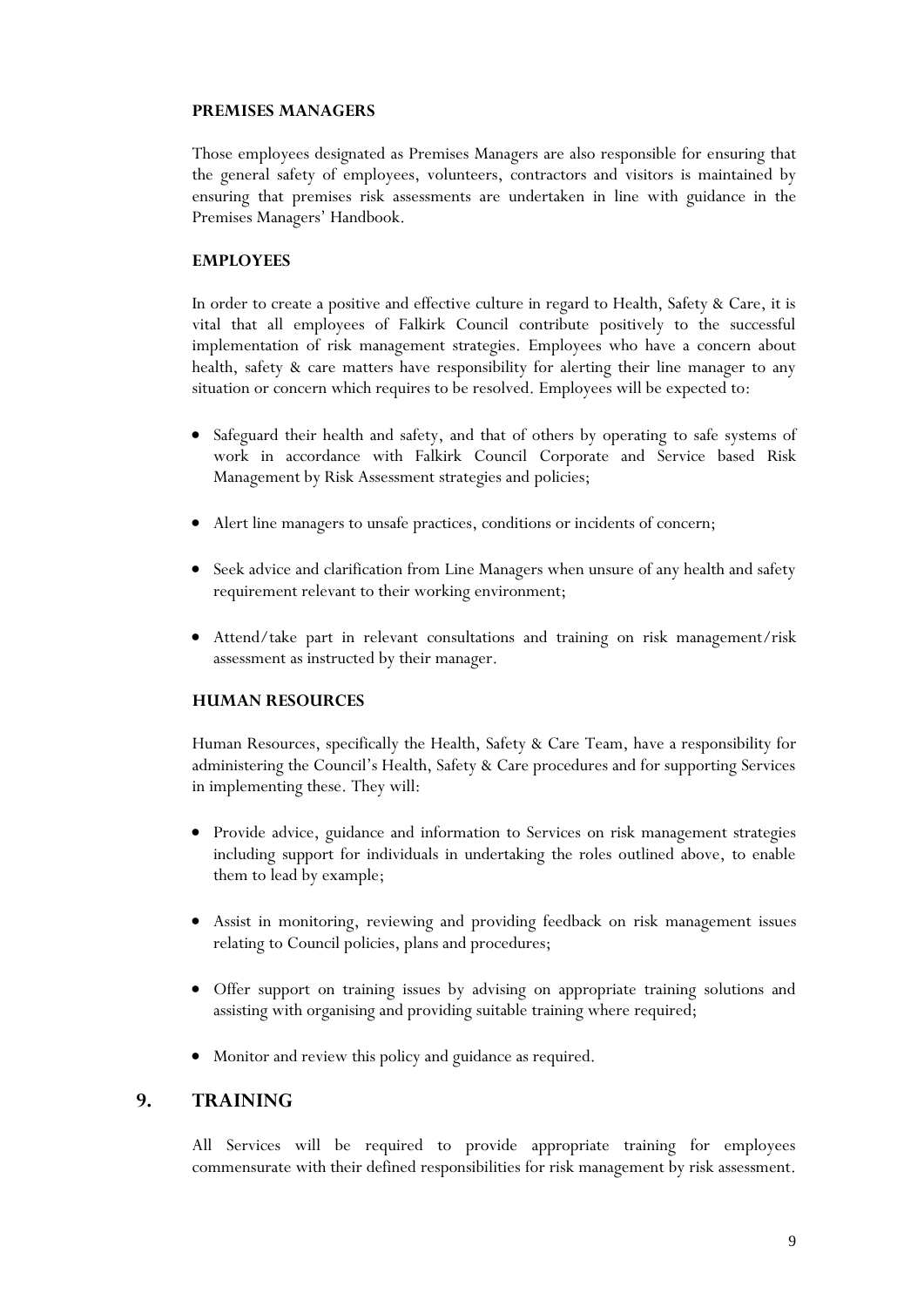Advice on identification of training needs and the provision of training can be obtained from the Health, Safety & Care Team on Telephone: 01324 506009.

#### **EMPLOYEE DEVELOPMENT TRAINING BULLETIN**

There is a variety of corporate training available on health, safety & care related matters including risk assessment advertised in the Employee Development Bulletin. In addition there are also relevant e learning courses available on the intranet at the Learning Zone site. Other relevant information can be found on the intranet at Human Resources, Health, Safety & Care section.

#### **SERVICE BASED TRAINING**

Services may wish to deliver service based training which may be in the form of cascade training, or briefing sessions and should include information on legislation and both Corporate Strategies and Service based strategies. Training should also indicate how the Service is meeting its responsibilities.

#### **10. MONITORING & REVIEW**

The Head of Human Resources and Customer First, in conjunction with Service Directors and Trade Unions, will monitor and review this policy and guidance as required.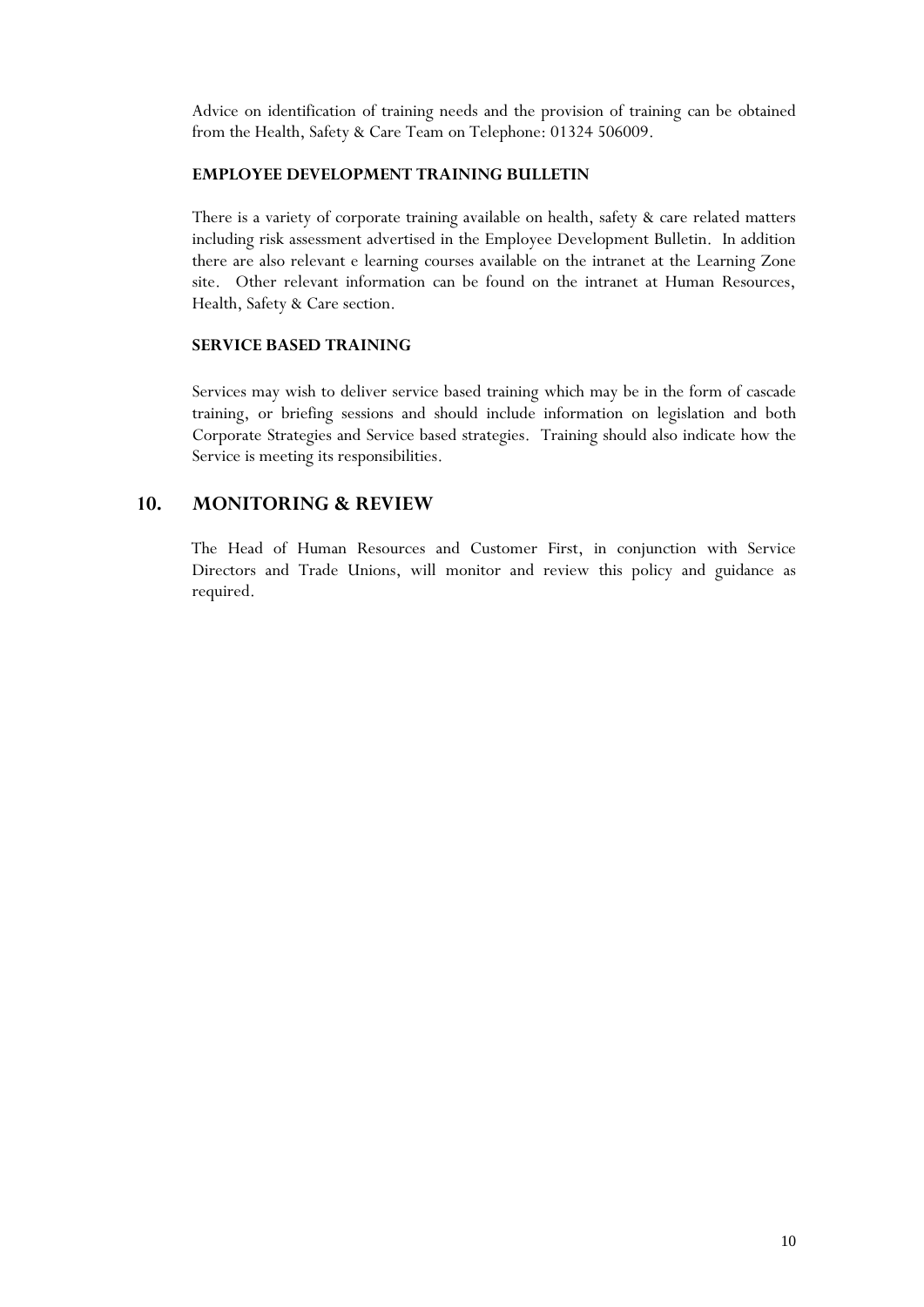#### **PROCEDURE ON THE USE OF STANDARD RISK ASSESSMENT DOCUMENTS**

A range of Risk Assessment documents have been developed to provide support for service risk assessors in the production and review of risk assessments for a wide range of work activities and specific legislative requirements. The following risk assessment documents are provided together with guidance in their use.

#### **RISK MANAGEMENT BY RISK ASSESSMENT DOCUMENTS**

| 1. Assessment Priority Sheet                                   | Form HR15  |
|----------------------------------------------------------------|------------|
| 2. General Risk Assessment (Complex Tasks)                     | Form HR16  |
| 3. Risk Assessment - Display Screen Equipment                  | Form HR16A |
| 4. General Risk Assessment (Routine Tasks)                     | Form HR16B |
| 5. First Aid Risk Assessment Requirements                      | Form HR16C |
| 6. Assessment of Workstation & Home Working Arrangements       | Form HR16D |
| 7. Risk Assessment - Control of Substances Hazardous to Health | Form HR17  |
| 8. Risk Survey Table for Use of PPE                            | Form HR37  |
| 9. Risk Assessment Register                                    | Form HR38  |

Copies of each of these documents are contained at Appendix 2. Copies of the blank risk assessment forms will be available:

[http://underground.falkirk.gov.uk/employee/strategies\\_policies\\_procedures\\_guidance/health\\_](http://underground.falkirk.gov.uk/employee/strategies_policies_procedures_guidance/health_safety_care.aspx) [safety\\_care.aspx](http://underground.falkirk.gov.uk/employee/strategies_policies_procedures_guidance/health_safety_care.aspx)

#### **1. Assessment Priority Sheet Form HR15**

The risk assessment priority sheet is designed to help with the analysis/review of work activities to identify those activities that require risk assessment and to prioritise these assessments.

- Task reviewed Identifies the task/s to be reviewed;
- Hazards Identifies the hazards associated with the task under review;
- Risk factors Identifies the factors that affect the risk i.e. the number of persons exposed to risk, a review of accidents/incidents over a given time period, the seriousness of the accident/incident. By using the above formula risk assessors can establish if a risk assessment is required and level of priority.

#### **2. General Risk Assessment Form HR16 - Complex Tasks**

This form is to be used where there is a need for more detailed information to be analysed in assessing the risk of a more complex task e.g. working within a workshop environment.

The form is designed to show the basic management information first followed by the worksheet for carrying out the risk assessment itself. The findings of the risk assessment and action plan can be found at the end of the form.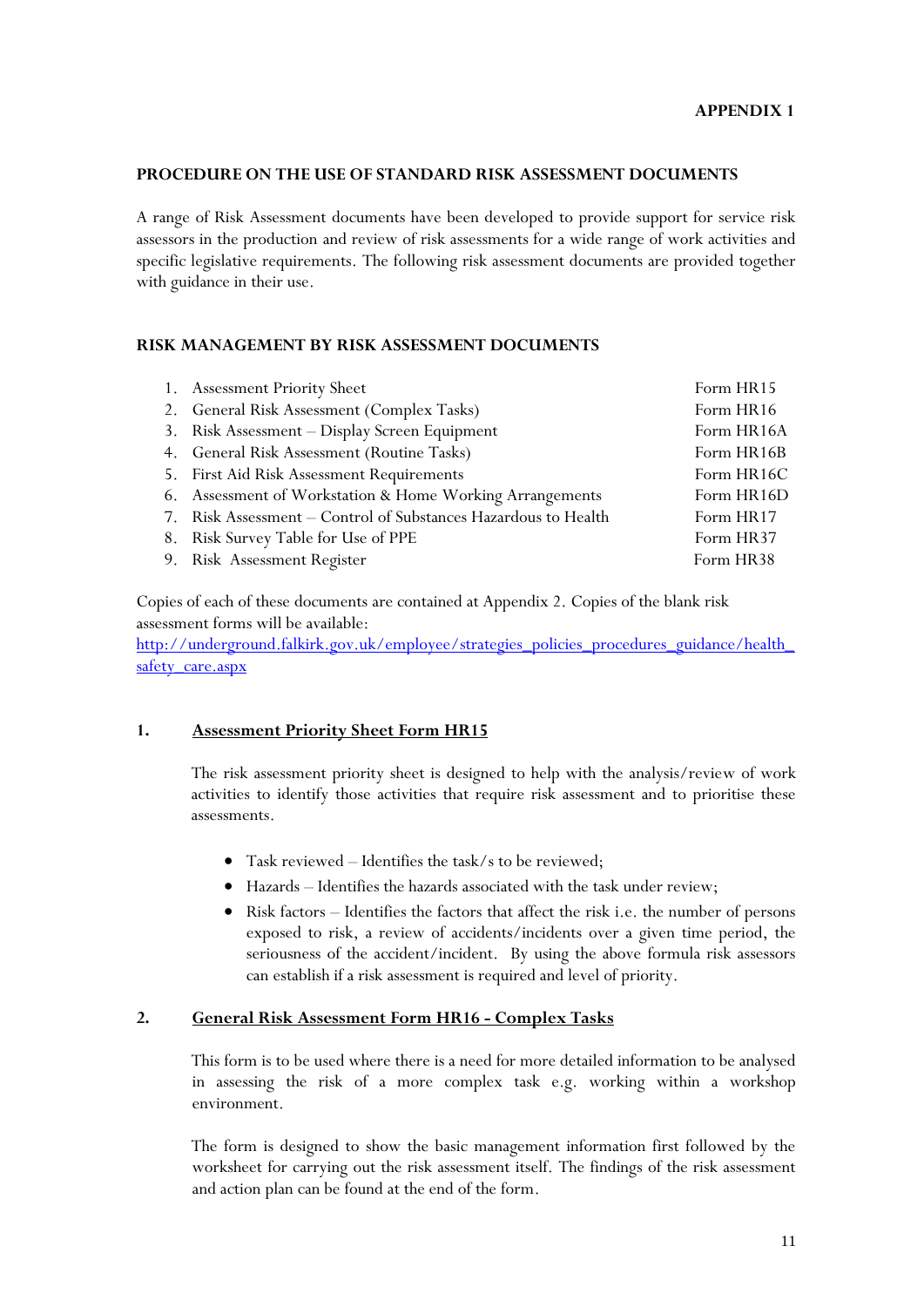#### **Section 1 (Task Details)**

- Title Identifies the task/s to be risk assessed;
- Service/Department Identifies the Service/Department involved;
- Location Identifies the location where the task/s will take place;
- Reference Number Provides an identification unique to the assessment;
- Operations Covered Provides a brief description of the task;
- Employee/s Job Title Identifies the job title of those persons involved with the task.

#### **Section 2 (Task Analysis)**

Having clearly identified the task, a number of other areas should be identified:

- Task Analysis Undertake a comprehensive review of the task/s being assessed;
- Persons at Risk Identify those persons at risk and the number involved;
- Equipment Used Identify any equipment that contributes a particular risk to the task/s;
- Hazards Identified Identify the hazards present within the workplace arising out of undertaking the task/s;
- Risk Identify and describe the foreseeable risk from each hazard;

#### **Section 3 (Availability of records and application of management systems)**

Identify if records are available.

 Identify any records and systems available which can be used to demonstrate evidence of control of risks for the task/s to be undertaken.

#### **Section 4 (Summary of previous Accidents/Incidents)**

 List details of any previous accidents/incidents recorded over a significant period of time e.g. over the past three years for reference purposes.

#### **Section 5 (Other Relevant Risk Assessments)**

 Identify those other existing risk assessments which may cross reference with this General Risk Assessment e.g. Lone Working, Sharps, Transport, Operating Machinery, COSHH (Control of Substances Hazardous to Health), Violence/Assault, Manual Handling etc.

#### **Section 6 (Other Risk Assessments Required)**

• Part of the task/s may also require to be risk assessed under other regulations such as COSHH (Control of Substances Hazardous to Health), Manual Handling etc. and this should be recorded and undertaken simultaneously.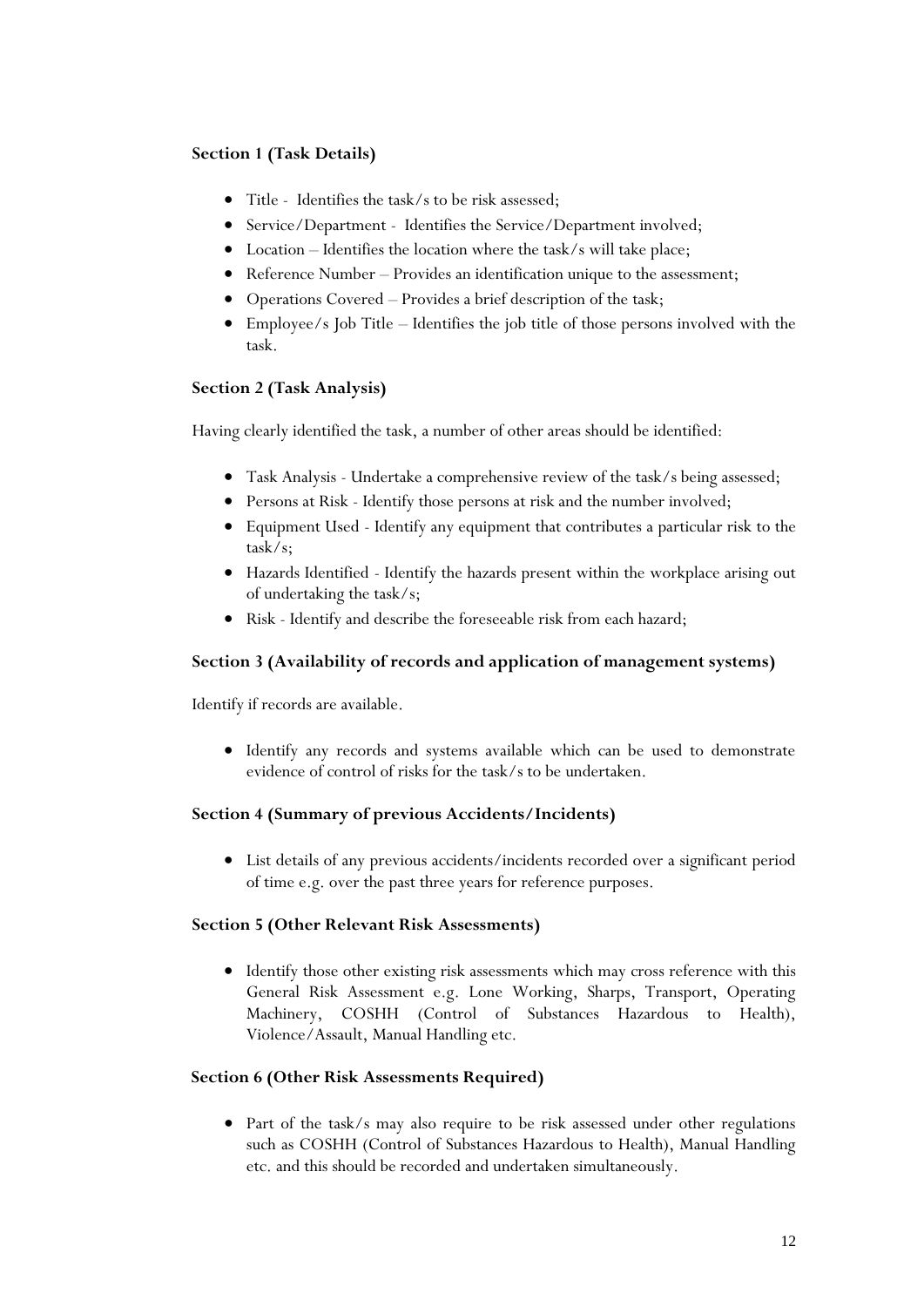#### **Section 7 (Overall Comments on the Activity)**

• Provides an opportunity to comment on the findings of the risk assessment e.g. work practices, quality of procedures / safe systems of work, standard of equipment used, engineering safeguards, quality of training, use of Personal Protective Equipment etc.

#### **Section 8 (Existing Control Measures)**

- Defines the control measures currently being used for control of identified risks;
- Comment on the effectiveness of the existing control measures.

#### **Section 9 (Overall Risk Rating of the Task/s to be Undertaken)**

- Determine the risk rating of the hazard/s relating to the task/s to be undertaken by referring to the Probable Frequency / Severity scale shown on form HR16 i.e. Low 1 - High 5 and multiplying these figures;
- Provide reasons for coming to this conclusion e.g. potential for injury, level of control measures (good or bad), quality of training, working environment, accident rate etc.

#### **Section 10 (Conclusion about the Risk and Adequacy of Control Measures)**

 Summarise the findings of the risk assessment e.g. comments on the task, control measures – adequacy of existing systems, degree of risk etc.

#### **Section 11 (Recommendations for Improvement)**

 Enter any recommendations which you as risk assessor feel may resolve the issues raised as a result of undertaking this risk assessment.

#### **Section 12 (Action Plan)**

- Enter any actions that require to be implemented as a result of undertaking this risk assessment;
- Identify who is responsible for completing these actions and the target date for completion;
- Enter the date of completion when the necessary actions have been completed;
- The risk assessor should print their name and sign and insert date where indicated;
- The risk assessment should be reviewed at least annually.

#### **3. Display Screen Equipment, 1-1 Risk Assessment – Form HR16A**

The Health & Safety (Display Screen Equipment) Regulations 1992 require employers to manage the risks associated with the use of Display Screen Equipment (DSE). Employees are classified as DSE users if they normally use the DSE for continuous or near-continuous spells of an hour or more at a time.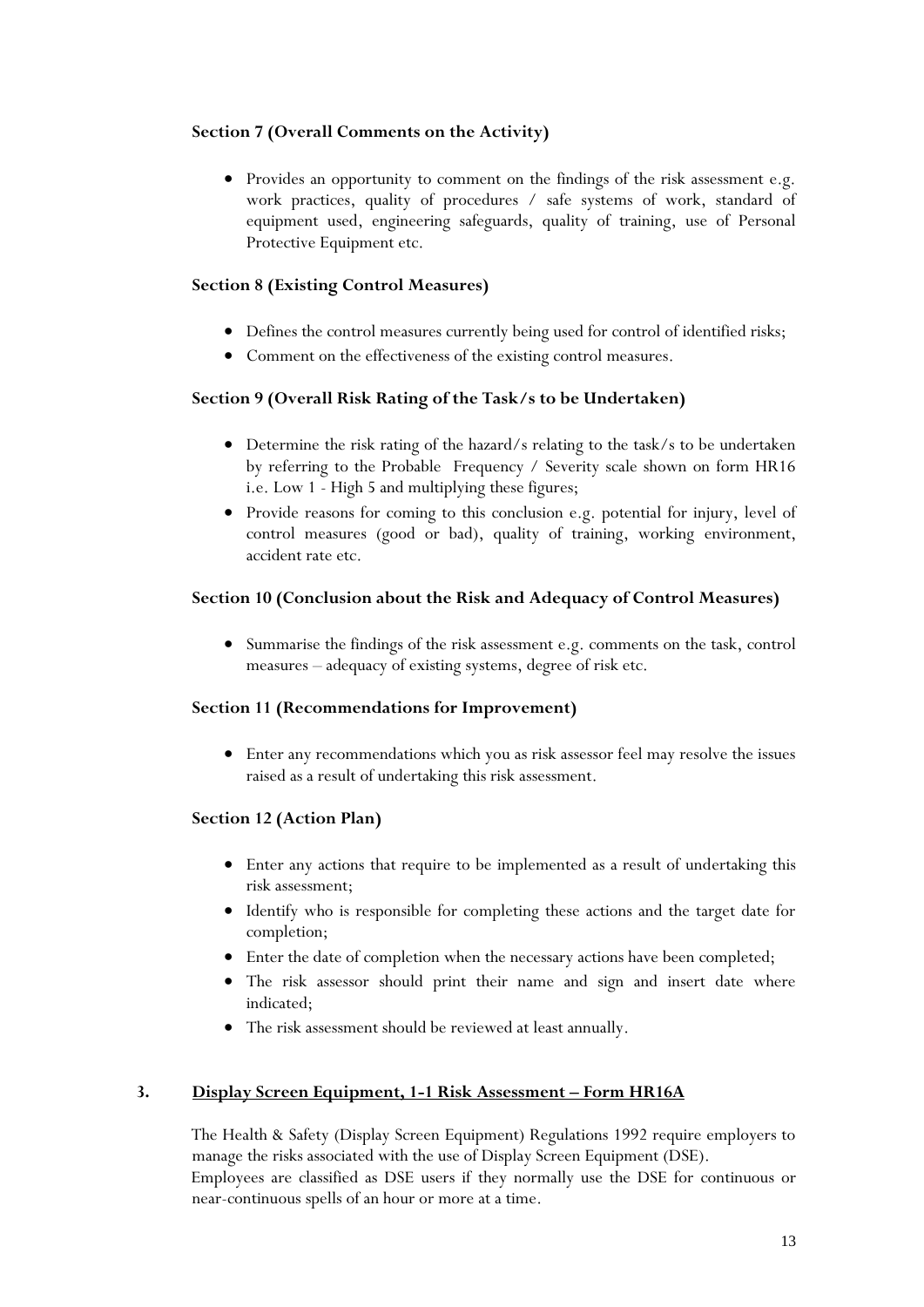All employees who are identified as DSE users should complete the OLLE on line learning course (Display Screen Equipment) and complete a self assessment of their workstation. The DSE assessment should be passed to their line manager who should take any necessary action identified in the assessment.

Where the self assessment has identified issues that require a more detailed analysis then a further risk assessment on the use of Display Screen Equipment should be carried out by an appointed person who has received training on how to carry out a Display Screen Equipment risk assessment. This training can be arranged by contacting the Health, Safety & Care Team whose details are on the Intranet at Human Resources, Health, Safety and Care section. This DSE risk assessment supports the self assessment that is carried out by employees after completing the online training.

Where there are complex issues requiring a more detailed workstation assessment additional support can be provided by the Health, Safety and Care Team

#### **4. General Risk Assessment Form HR 16B – Routine Tasks**

This form should be used for routine tasks which assess less complex risks. The form is designed to show the basic management information first, followed by the worksheet for carrying out the risk assessment itself. An action plan is at the end of the form.

#### **Section 1 (Task/s to be undertaken)**

- Task/s Identifies the task/s to be risk assessed;
- Reference Number Provides an identification unique to the assessment;
- Service Identifies the Service involved;
- Employee/s Job Title Identifies the job title of those persons involved with the task.

#### **Section 2 (Hazards Identified)**

Review the list of hazards shown on the list and tick the relevant box if the hazard is present in the task / activity being risk assessed. For a hazard not shown on the list, complete the final box marked "other" and insert relevant details of the hazard identified.

#### **Section 3 (Persons at Risk)**

Enter the relevant numbers of persons in the relevant boxes category(ies) identified as being at risk.

#### **Section 4 (Controls)**

- Identify the reference number (i.e. 1,2 etc.) of the hazard identified in Section 2 under hazard no;
- Enter the present control method(s) e.g. Service policy / procedure, method of work, training etc.;
- State if these are considered adequate by entering Yes or No in the box.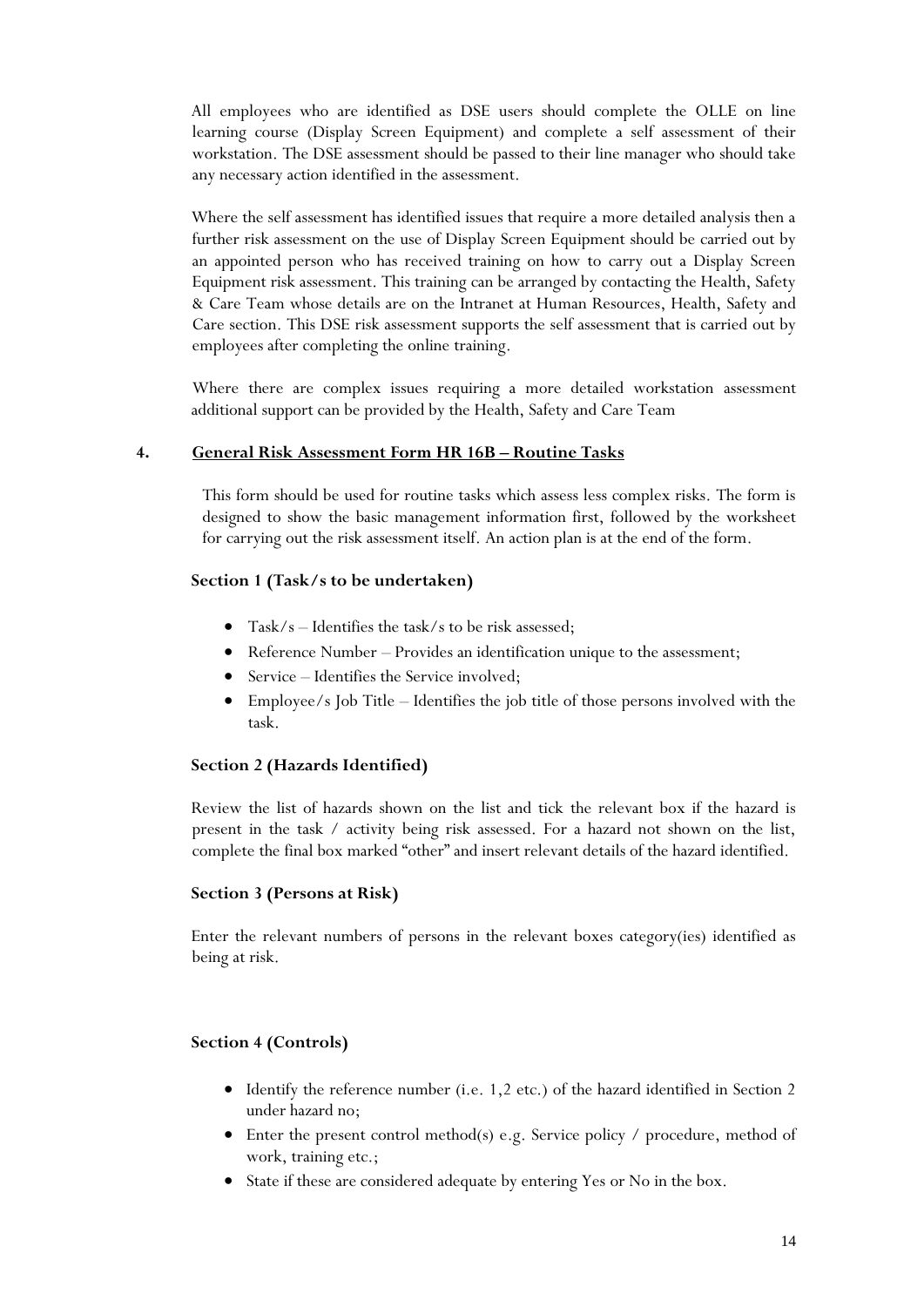#### **Section 5 (Comments)**

- Identify the hazards which have been assessed as having no means of control or as not being adequately controlled. Enter the reference number of the hazard identified previously in Sections 2 and 4;
- Enter any recommendations which you, as risk assessor, propose to implement to reduce / eliminate the risk e.g. additional training, maintenance of equipment, mandatory checks, additional procedures, introduction of new safer working methods, use of PPE (Personal Protective Equipment) etc.;

#### **Section 6 (Overall Risk Rating of the Task/s to be Undertaken)**

- Determine the risk rating of the hazard/s relating to the task/s to be undertaken by referring to the Probable Frequency/Severity scale shown on form HR16b i.e. Low 1 – High 5 and multiplying these figures;
- Provide reasons for coming to this conclusion e.g. potential for injury, level of control measures (good or bad), quality of training, working environment, accident rate etc.

#### **Section 7 (Identify other risk assessments required)**

The person undertaking the risk assessment should:

- Circle and or state as appropriate additional relevant risk assessment/s required that are relevant to the task;
- Should print their name and sign and date where indicated.

#### **Section 8 (Action Plan)**

The person undertaking the risk assessment should:

- Enter any actions required as a result of undertaking this assessment;
- Identify who is responsible for completing these actions and the target date for completion;
- Enter the date of completion when the necessary actions have been completed;
- Print their name and sign and date where indicated;
- Identify the date for the review of the risk assessment (NB this should be undertaken at least annually).

#### **5. First Aid Risk Assessment Requirements – Form HR16C**

The Health & Safety (First Aid) Regulations 1981 require employers to provide adequate and appropriate equipment, facilities and personnel to enable first aid to be given to employees if they are injured or become ill at work. To provide mangers with additional support in meeting these requirements this form has been provided to identify the risk relating to this specific task involved in a work activity may require to be analysed separately but as part of the overall risk assessment process, these are as detailed below.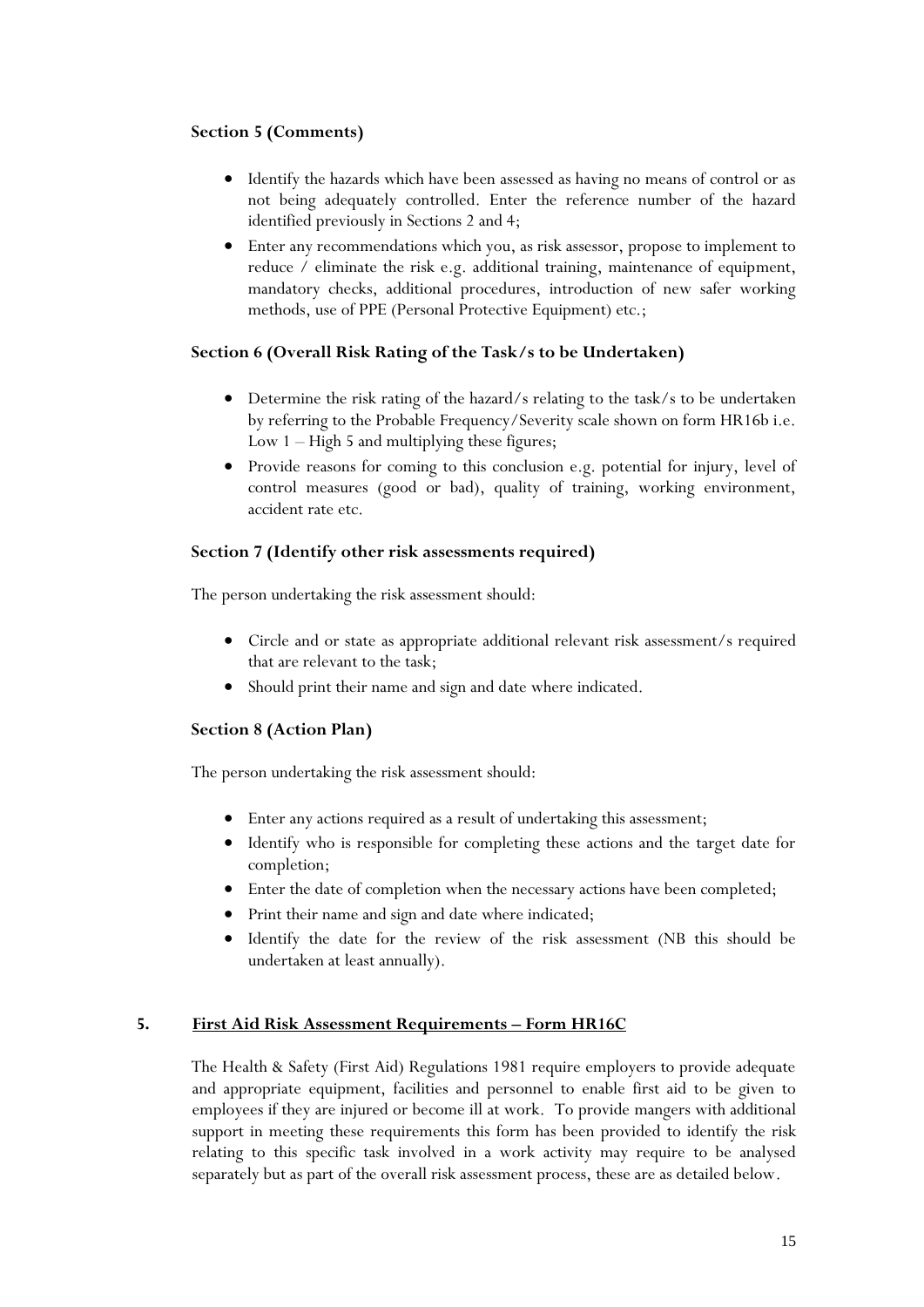Guidance on completion of a First Aid risk assessment can be found by referring to the Falkirk Council Guidance Note for First Aid at Work which is available in Falkirk Council's Managers Health & Safety Policy and Procedure Handbook and also on the Intranet.

#### **6. Assessment of Workstation & Home-working Arrangements – Form HR16D**

The Health & Safety (Display Screen Equipment) Regulations 1992 require employers to manage the risks associated with the use of Display Screen Equipment (DSE), this includes employees who work from home. Guidance on how to carry out an assessment of workstation & home-working arrangements is available on the Intranet.

#### **7. Control of Substances Hazardous to Health – Form HR17**

The Control of Substances Hazardous to Health Regulations 2002 (COSHH) requires employers to control exposure to hazardous substances to prevent ill health and to protect employees and others who may be exposed by complying with the COSHH regulations. Guidance on completion of a risk assessment for the Control of Substances Hazardous to Health (COSHH) is available by contacting the Health, Safety & Care Team whose details are on the Intranet at Human Resources, Health, Safety & Care section.

#### **8. Risk Survey Table Personal Protective Equipment (P.P.E.) – Form HR 37**

The Personal Protective Equipment Regulations 2002, requires employers to ensure that suitable PPE is provided to those employees who may be exposed to a risk to their health & safety at work except where the risk has been adequately controlled by other means and will not therefore require the use of PPE.

The table contained on form HR 37 should be used to establish where a number of items of Personal Protective Equipment items will be required to be issued used at one time. The form is designed to be used in conjunction with other Risk Assessments such as COSHH (Control of Substances Hazardous to Health), Asbestos, Noise, General Risk, Lead, Moving and Handling and Ionising Radiation. A number of different types of PPE may be used in one assessed work activity as a means of controlling risk. The variety of PPE used can be listed, e.g. gloves, goggles, respirator etc. Where possible the full product name of the items issued should be specified.

For each item of PPE to be issued, the following should be identified:

- The part/s of the body you are trying to protect;
- What physical, chemical or biological risks are encountered in the task under assessment;
- The appropriate box should be ticked;

The Line Manager/Risk Assessor should complete the box at the foot of the page to state whether the P.P.E. being issued is satisfactory to control risk or not. It should be borne in mind that P.P.E. is the "last resort" as it only protects the individual, whereas controlling the risk at source protects everyone in the workplace.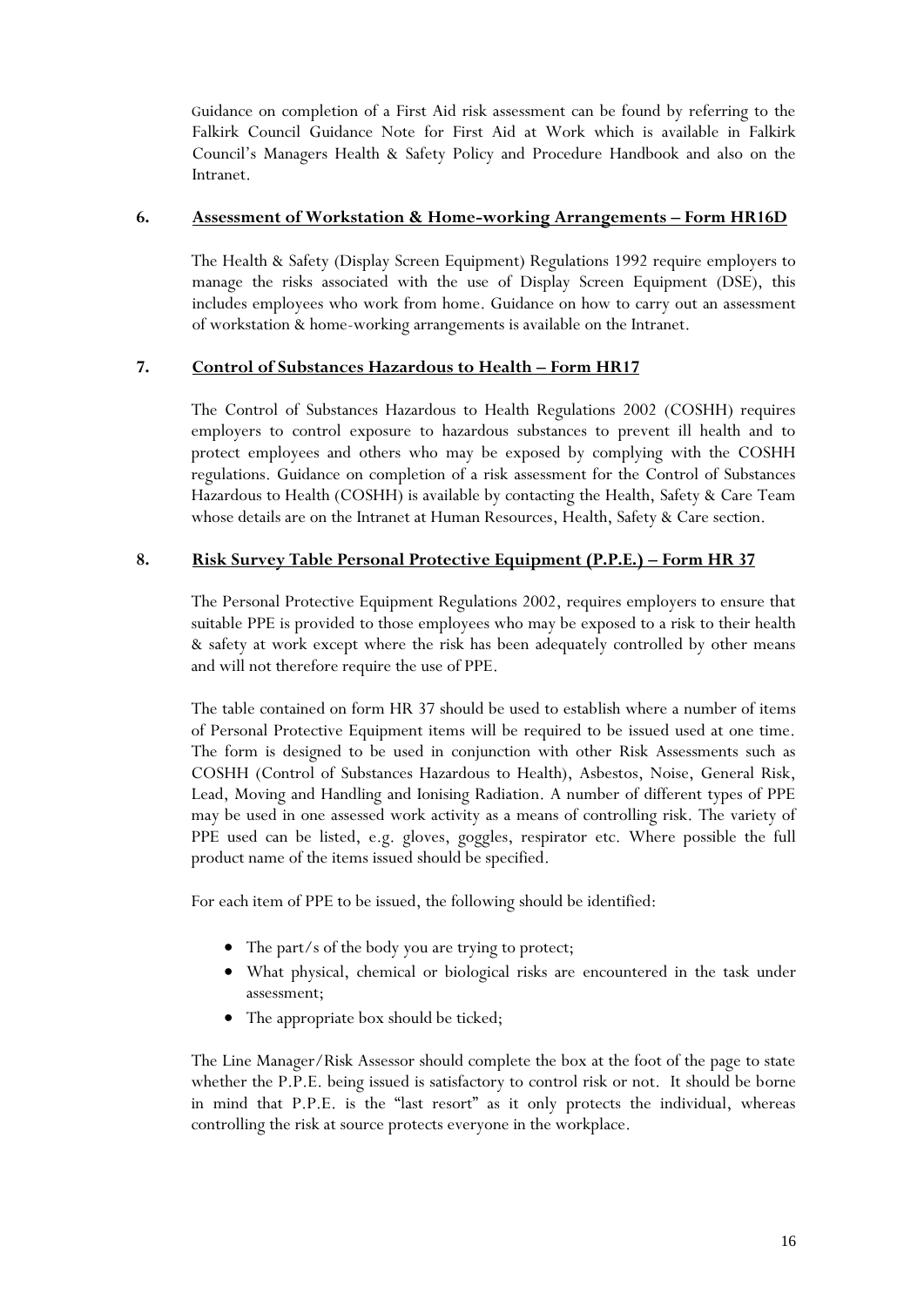#### **9. Risk Assessment Register – Form HR 38**

All work activities and tasks which require to be risk assessed should be entered on to a Risk Assessment Register. Information to be recorded will include the risk assessment reference number, risk assessment title, the issue date, the reviewed date and details of amendments made if any required.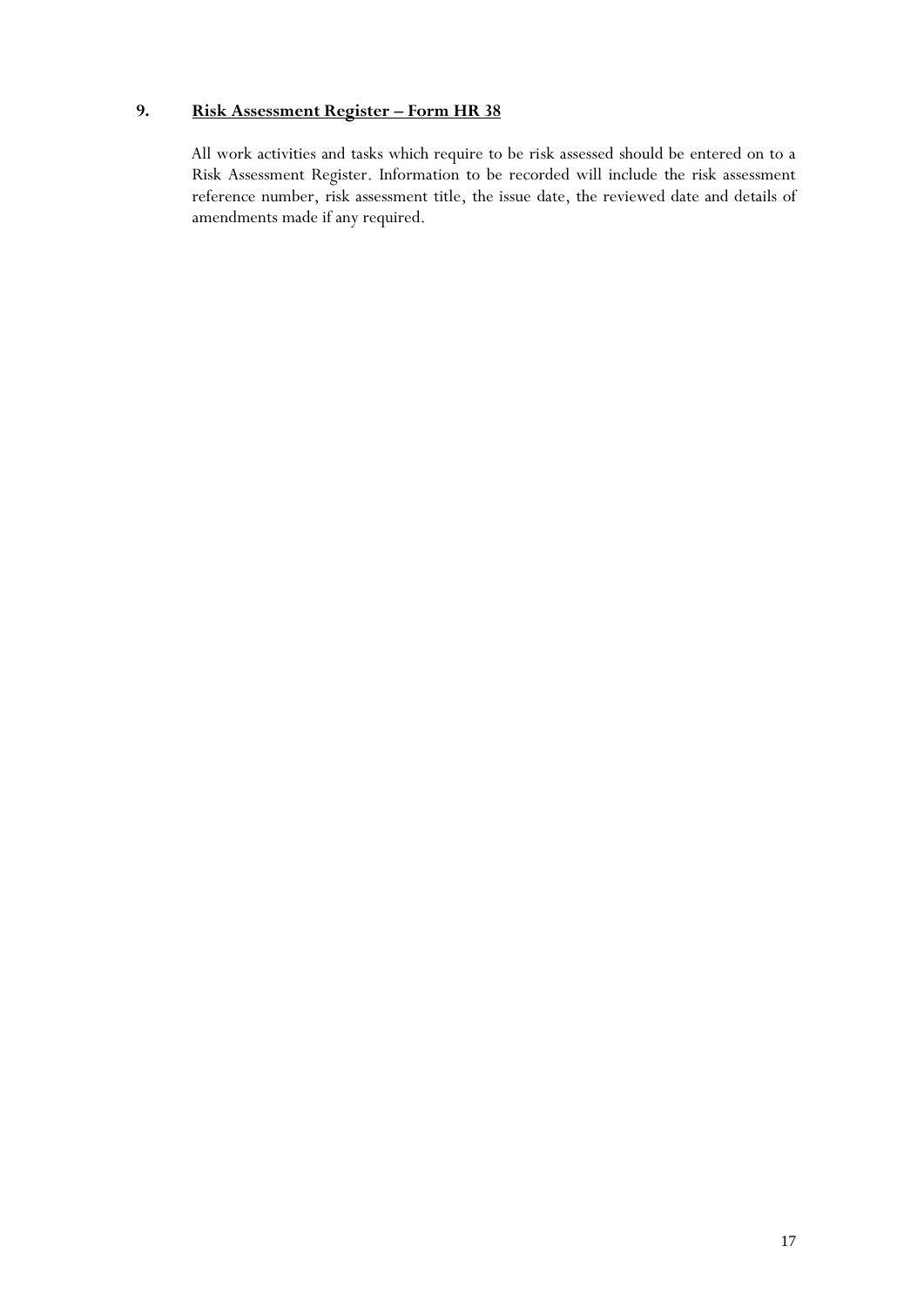

#### **ASSESSMENT PRIORITY SHEET**

| Priority Assignment Evaluation sheet for Risk Assessments |                   |                       |                          |                       |                         |                 |                   |         |                  |                                                 |                               |                     |                            |                       |                            |                      |                         |                  |
|-----------------------------------------------------------|-------------------|-----------------------|--------------------------|-----------------------|-------------------------|-----------------|-------------------|---------|------------------|-------------------------------------------------|-------------------------------|---------------------|----------------------------|-----------------------|----------------------------|----------------------|-------------------------|------------------|
| <b>TASK</b>                                               |                   |                       |                          |                       | <b>HAZARDS</b>          |                 |                   |         |                  |                                                 |                               | <b>RISK FACTORS</b> |                            |                       |                            |                      | <b>ASSESSOR DETAILS</b> |                  |
| <b>REVIEWED</b>                                           |                   |                       |                          |                       |                         |                 |                   |         |                  |                                                 |                               |                     |                            |                       |                            |                      |                         |                  |
|                                                           | Fall<br>&<br>Trip | Burn<br>$\&$<br>Scald | Lifting<br>&<br>Handling | Hand<br>Tools<br>Cuts | Chemicals<br>Or<br>Dust | Lone<br>working | Electric<br>shock | Traffic | No's of<br>Staff | No's of<br>Accide<br>nts<br>(past)<br>$2$ yrs.) | Serious-<br>ness of<br>Injury | Severity<br>А       | Probable<br>Frequency<br>B | Risk<br>Rating<br>AxB | Assess<br>ment<br>Required | Assessor<br>Assigned | Date<br>Given           | Date<br>Complete |
|                                                           |                   |                       |                          |                       |                         |                 |                   |         |                  |                                                 |                               |                     |                            |                       |                            |                      |                         |                  |
|                                                           |                   |                       |                          |                       |                         |                 |                   |         |                  |                                                 |                               |                     |                            |                       |                            |                      |                         |                  |
|                                                           |                   |                       |                          |                       |                         |                 |                   |         |                  |                                                 |                               |                     |                            |                       |                            |                      |                         |                  |
|                                                           |                   |                       |                          |                       |                         |                 |                   |         |                  |                                                 |                               |                     |                            |                       |                            |                      |                         |                  |
|                                                           |                   |                       |                          |                       |                         |                 |                   |         |                  |                                                 |                               |                     |                            |                       |                            |                      |                         |                  |
|                                                           |                   |                       |                          |                       |                         |                 |                   |         |                  |                                                 |                               |                     |                            |                       |                            |                      |                         |                  |
|                                                           |                   |                       |                          |                       |                         |                 |                   |         |                  |                                                 |                               |                     |                            |                       |                            |                      |                         |                  |
|                                                           |                   |                       |                          |                       |                         |                 |                   |         |                  |                                                 |                               |                     |                            |                       |                            |                      |                         |                  |
|                                                           |                   |                       |                          |                       |                         |                 |                   |         |                  |                                                 |                               |                     |                            |                       |                            |                      |                         |                  |

**KEY:**  $x = NO$   $\checkmark$  = **YES** 

MEMBERS OF TASK REVIEW

MANAGER DATES OF REVIEW SHEET NO: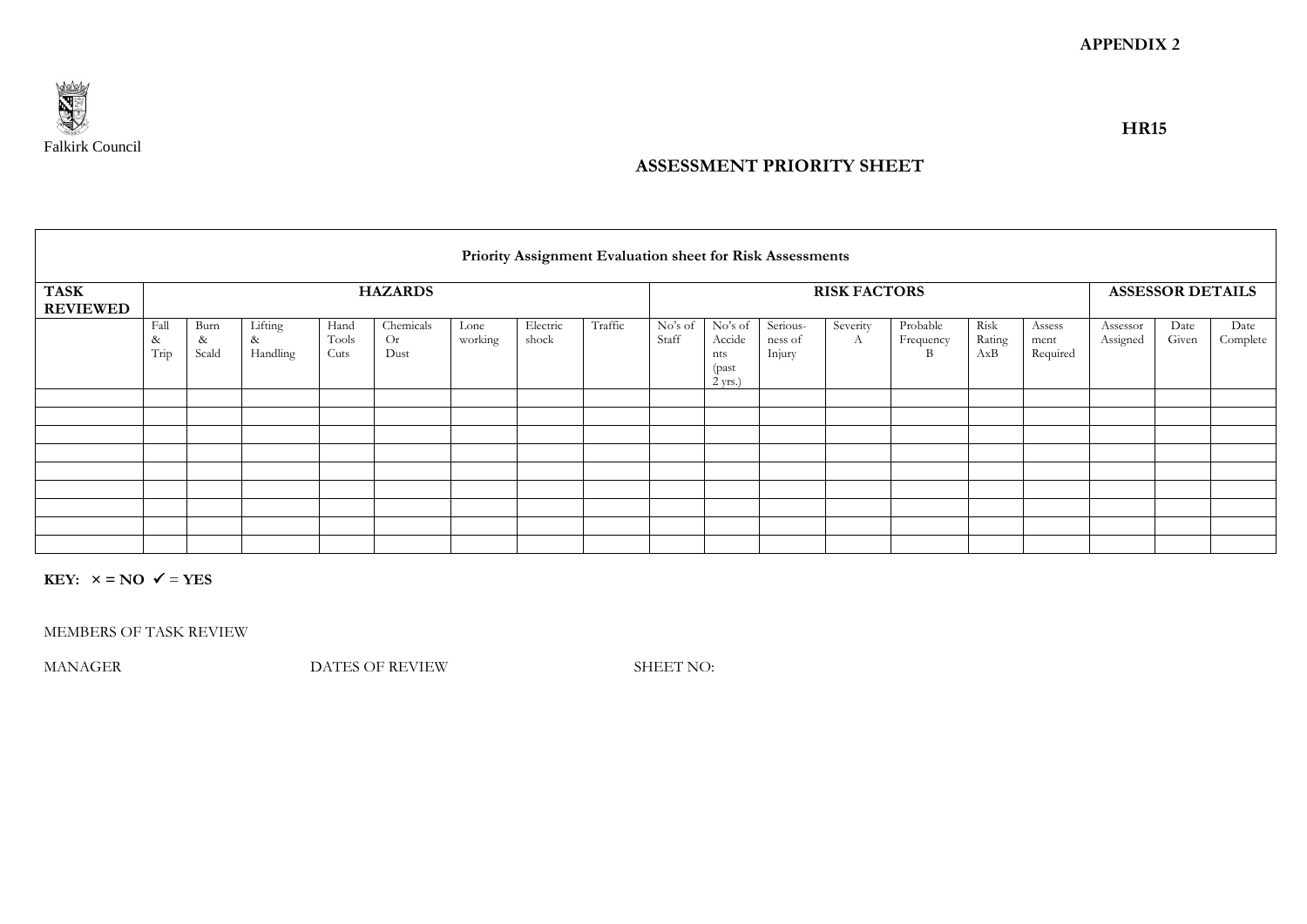# GENERAL RISK ASSESSMENT (For Complex Tasks) HR16

#### **1**. **TASK DETAILS**

| Title:                     | Service / Department: | Location:                      | Ref No. |
|----------------------------|-----------------------|--------------------------------|---------|
| <b>Operations Covered:</b> |                       | Emplovee/s<br><b>Job Title</b> |         |

# **2. TASK ANALYSIS: (Brief Description)**

| Task Analysis | Persons<br>at Risk | Equipment<br>Used | Hazards<br>Identified |      |
|---------------|--------------------|-------------------|-----------------------|------|
|               |                    |                   |                       | Risk |
|               |                    |                   |                       |      |
|               |                    |                   |                       |      |
|               |                    |                   |                       |      |
|               |                    |                   |                       |      |
|               |                    |                   |                       |      |
|               |                    |                   |                       |      |
|               |                    |                   |                       |      |
|               |                    |                   |                       |      |
|               |                    |                   |                       |      |
|               |                    |                   |                       |      |
|               |                    |                   |                       |      |
|               |                    |                   |                       |      |
|               |                    |                   |                       |      |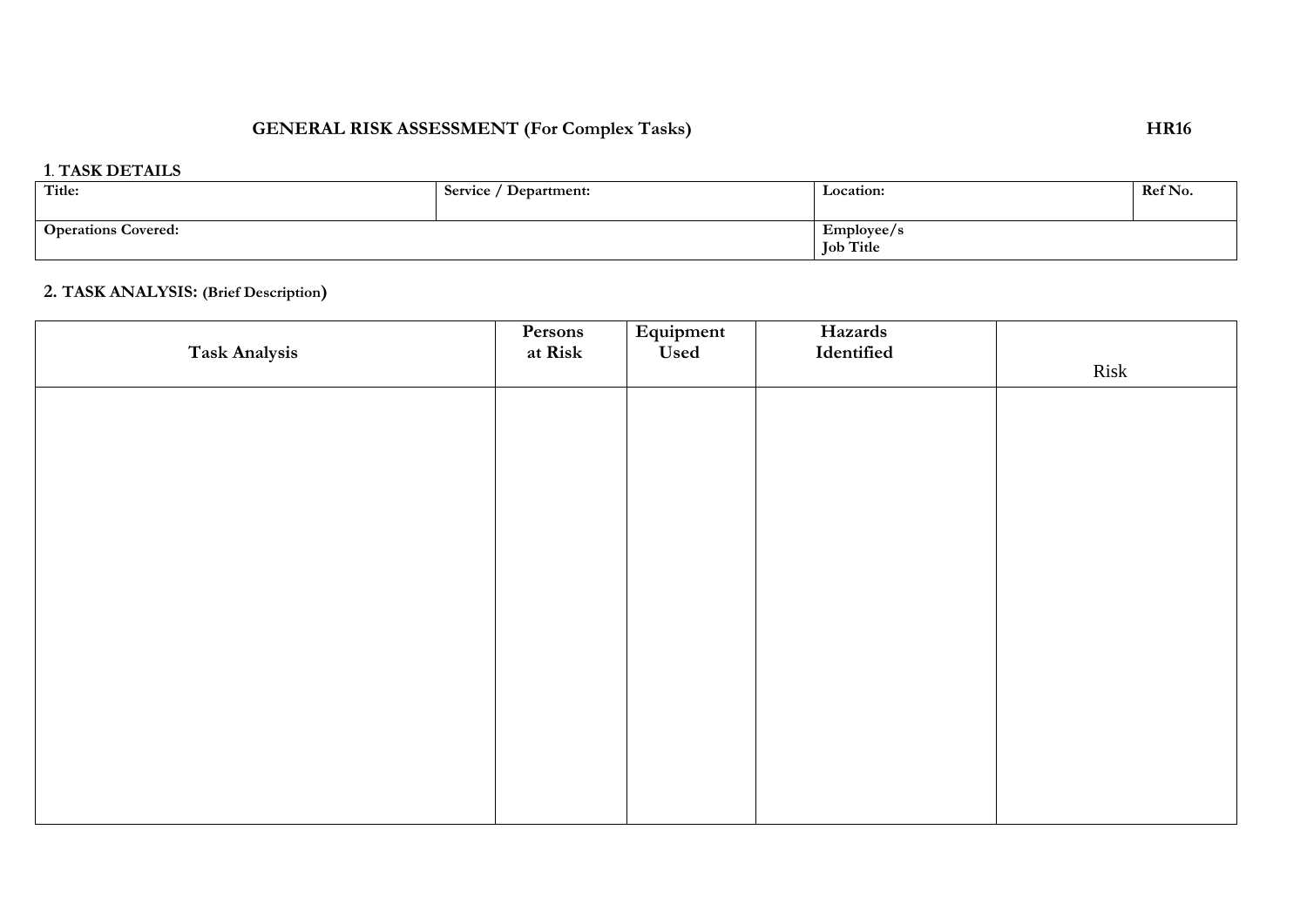| 3. AVAILABILITY OF RECORDS AND APPLICATION OF MANAGEMENT SYSTEMS:                                                               | (Circle as appropriate) |                                                                          |          |
|---------------------------------------------------------------------------------------------------------------------------------|-------------------------|--------------------------------------------------------------------------|----------|
| <b>Training</b> (employees / clients / students)<br>/ Na                                                                        | Yes / No / Na           | <b>Maintenance</b> (e.g of equipment / servicing)                        | Yes / No |
| <b>Personal Protective Equipment</b> (e.g. PPE issue / maintenance)<br>$\mathrm{No}$ / $\mathrm{Na}$                            | Yes / No / Na           | Management Systems (e.g. procedures, controls etc)                       | Yes /    |
| <b>Statutory Checks</b> (e.g. gas/electricity/pressure systems/ventilation etc.) Yes / No / Na<br>$\mathrm{No}$ / $\mathrm{Na}$ |                         | <b>Hazard Data Sheet</b> (e.g. COSHH – copy sheets to be attached) Yes / |          |

**4. SUMMARY OF PREVIOUS ACCIDENTS/INCIDENTS :** (List any previous accidents/incidents relating to the task/s identified in this risk assessment that have been recorded over a significant time period i.e. over the past 3 years)

**5. LIST OTHER EXISTING RISK ASSESSMENTS THAT ARE RELEVANT TO THE TASK/S:** ( i.e. identify those other existing R/A's which may cross reference with this General R/A e.g. Lone working, Sharps, Transport, Operating machinery, COSHH, Violence/Assault, Manual Handling etc.)

Risk Assessment Ref. No.

| 6. IDENTIFY OTHER RISK ASSESSMENTS THAT ARE REQUIRED TO BE COMPLETED TO ACCOMPANY THIS RISK ASSESSMENT:<br>(e.g. part of the task/s may require to be risk assessed under other regulations such as COSHH, Manual Handling etc.)<br>Yes / No |              |                 |                               |  |  |  |
|----------------------------------------------------------------------------------------------------------------------------------------------------------------------------------------------------------------------------------------------|--------------|-----------------|-------------------------------|--|--|--|
| (Circle as appropriate)                                                                                                                                                                                                                      | <b>COSHH</b> | MANUAL HANDLING | PERSONAL PROTECTIVE EQUIPMENT |  |  |  |
| NOISE.<br><b>ASBESTOS</b><br>LEAD.<br>Risk Assessment Ref. No.                                                                                                                                                                               |              |                 |                               |  |  |  |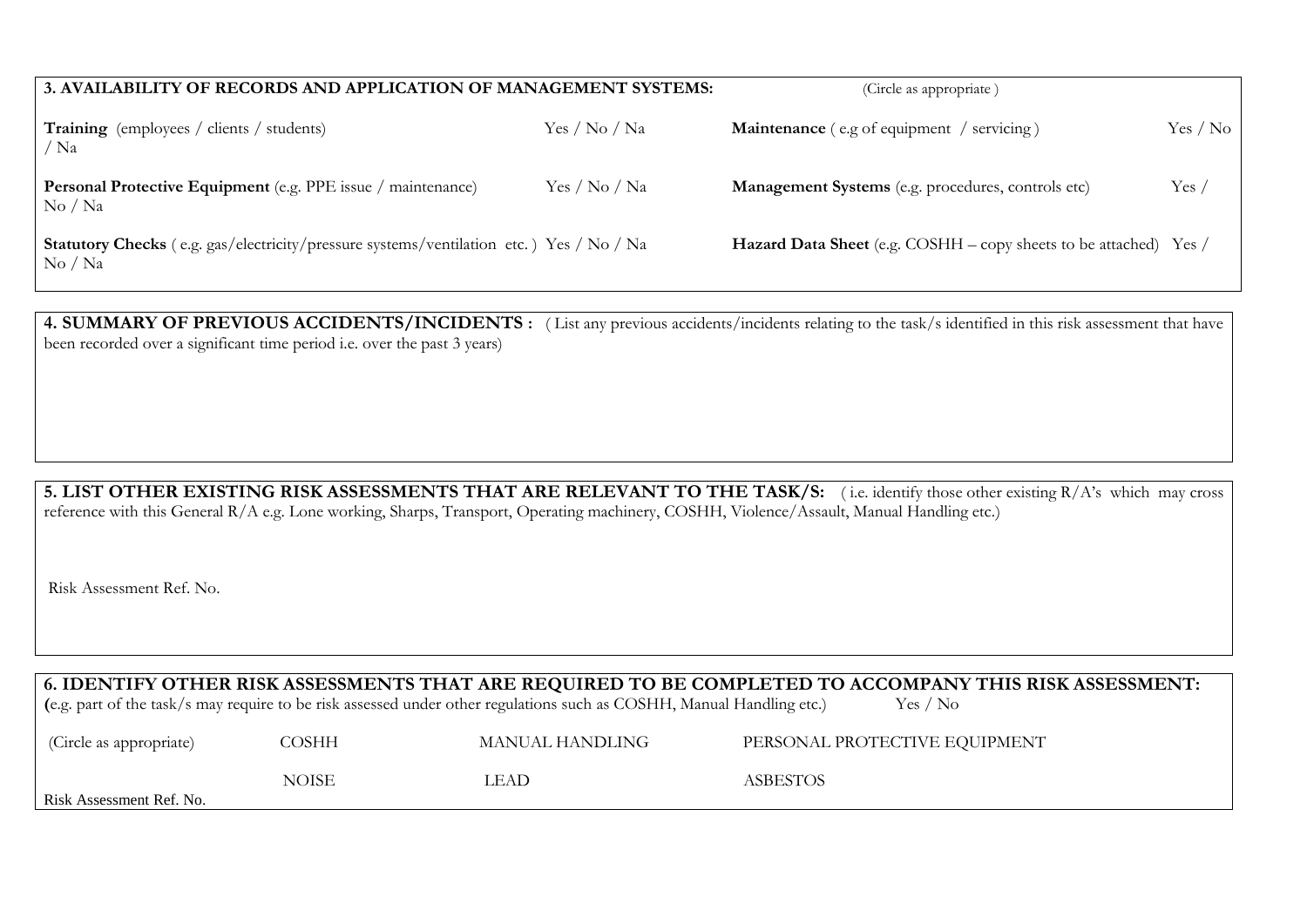| 7. OVERALL COMMENTS ON THE ACTIVITY |                                                                                                                                       |
|-------------------------------------|---------------------------------------------------------------------------------------------------------------------------------------|
|                                     | 8. EXISTING CONTROL MEASURES                                                                                                          |
|                                     | (Include Council and Service procedures, relevant records held including training courses<br>employees have / are required to attend) |
|                                     |                                                                                                                                       |
|                                     |                                                                                                                                       |
|                                     |                                                                                                                                       |
|                                     |                                                                                                                                       |
|                                     |                                                                                                                                       |
|                                     |                                                                                                                                       |
|                                     |                                                                                                                                       |
|                                     |                                                                                                                                       |

#### **9. OVERALL RISK RATING OF THE TASK/S TO BE UNDERTAKEN ( Probable Frequency Severity )**

**Frequency, scale : Low 1 - High 5 =** 1 Improbable, 2 Possible but unlikely, 3 Happens infrequently, 4 Happens quite frequently, 5 Happens, very frequently **Severity,** scale : Low 1 - High 5 = 1 Trivial injury, 2 Minor injury, 3 Hospital stay/Industrial illness, 4 Major injury, 5 Fatality

Scores; Frequency = Severity = Risk Rating =

Reasons for this conclusion: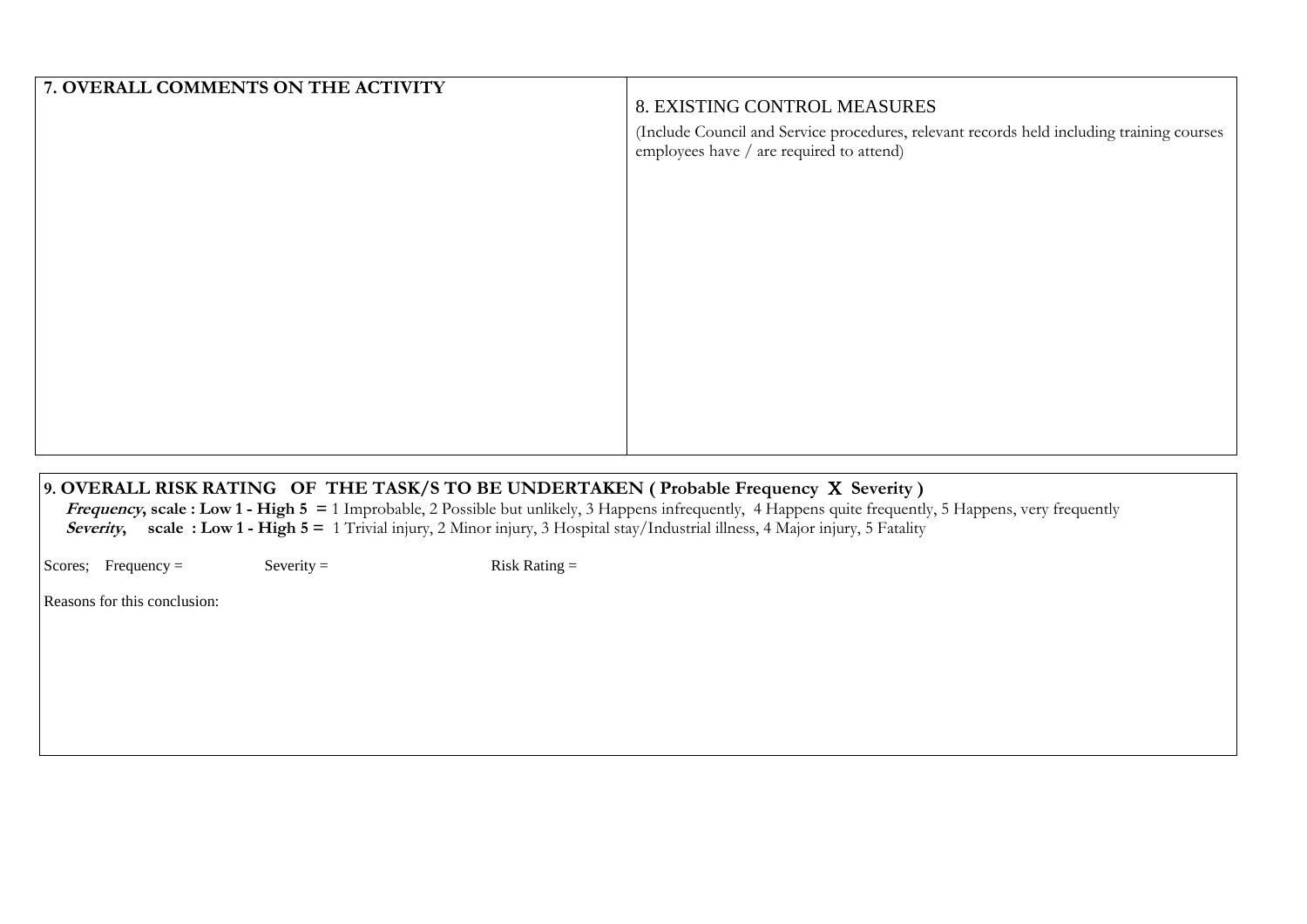# **10. CONCLUSION ABOUT THE RISK AND ADEQUACY OF CONTROL MEASURES:** (i.e. Summary of assessment findings)

#### **11. RECOMMENDATIONS FOR IMPROVEMENT:**

| AS'<br>'AML. | יוי | ---<br>1 J A<br>. . |  |
|--------------|-----|---------------------|--|
|              |     |                     |  |

#### **12. ACTION PLAN**

| <b>ACTION REQUIRED</b> | <b>PERSON</b>    | <b>DATE</b>     | <b>DATE</b> |
|------------------------|------------------|-----------------|-------------|
|                        | <b>NOMINATED</b> | <b>ASSIGNED</b> | COMPLETED   |
|                        |                  |                 |             |

| <b>MANAGERS NAME:</b>         |               | <b>SIGNATURE:</b>    | DATE:          |
|-------------------------------|---------------|----------------------|----------------|
| <b>Assessment Reviewed by</b> | <b>Signed</b> | <b>Date Reviewed</b> | <b>Comment</b> |
|                               |               |                      |                |
|                               |               |                      |                |
|                               |               |                      |                |
|                               |               |                      |                |
|                               |               |                      |                |
|                               |               |                      |                |
|                               |               |                      |                |
|                               |               |                      |                |
|                               |               |                      |                |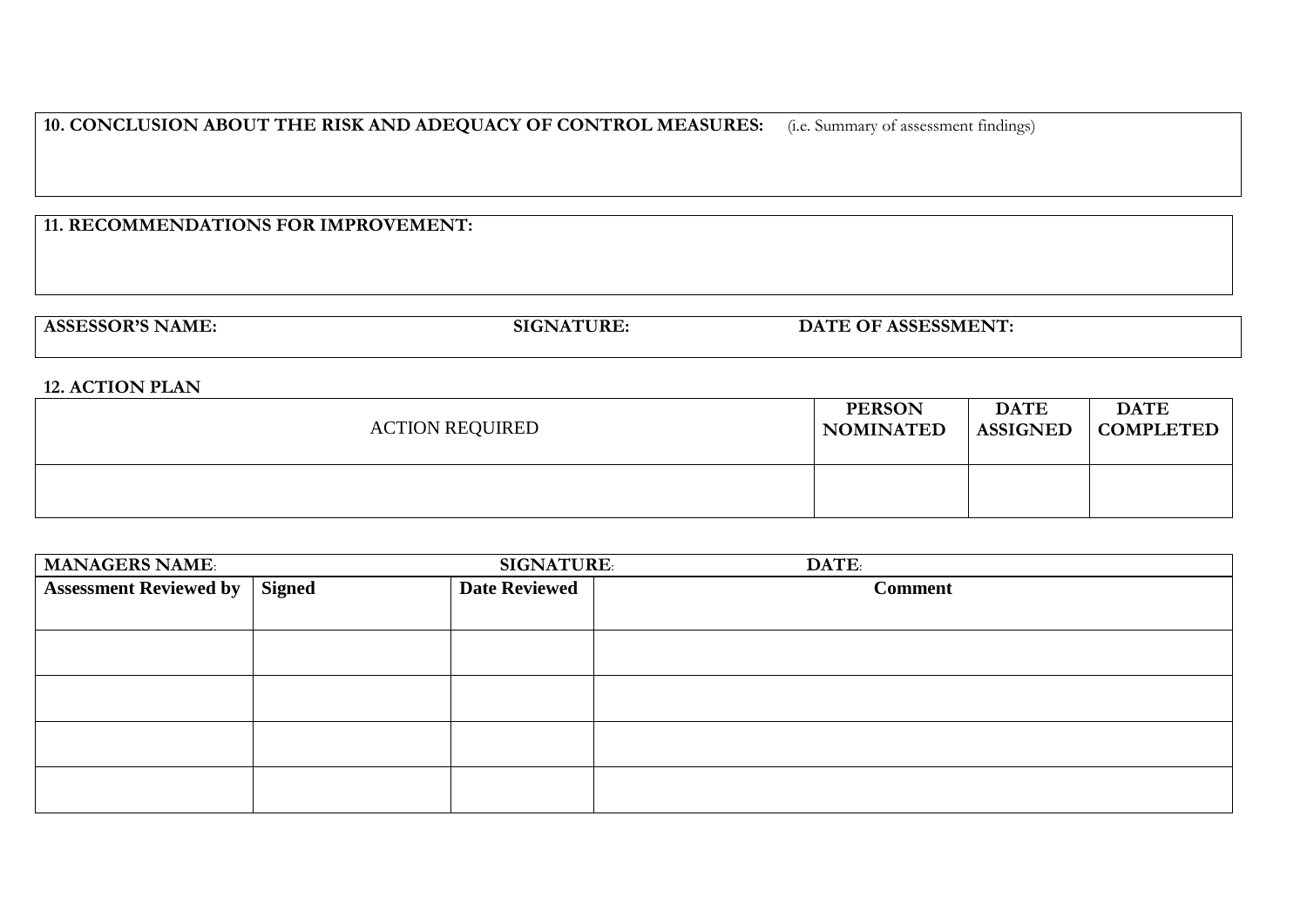

# **RISK ASSESSMENT – DISPLAY SCREEN EQUIPMENT**

#### **HR16A**

Corporate & Commercial Services, Human Resources Municipal Buildings, Falkirk, FK1 5RS

#### **1. DETAILS**

| <b>SERVICE</b>                                                        | <b>Reason for DSE Assessment:</b><br>Normal/ Support Manager/Occ. Health |
|-----------------------------------------------------------------------|--------------------------------------------------------------------------|
| <b>SECTION:</b>                                                       | referral<br>Date referred to HS&C team:                                  |
| LOCATION:                                                             | Date assessed:                                                           |
| <b>NAME OF USER:</b>                                                  | Date completed:                                                          |
| <b>NAME OF ASSESSOR:</b>                                              |                                                                          |
| Has Employee used or aware of OLLE module DSE self assessment on-line |                                                                          |

# 2. **CHAIR**

| Prior to assessment:                                  |          |
|-------------------------------------------------------|----------|
| Was the chair adjusted to suit the user?              | YES / NO |
| Condition of the chair:                               |          |
| Make/Model __                                         |          |
| Details of level of adjustment required.              |          |
|                                                       |          |
| IS THE CHAIR STABLE?                                  | YES/NO   |
|                                                       |          |
| CAN YOU MOVE EASILY ON THE CHAIR AND SIT COMFORTABLY? | YES/NO   |
|                                                       |          |
| CAN YOUR FEET TOUCH THE FLOOR OR A FOOTREST?          | YES/NO   |
|                                                       |          |
| IS THE SEAT ADJUSTABLE FOR HEIGHT AND BACK SUPPORT?   | YES/NO   |
|                                                       |          |
| <b>COMMENTS:</b>                                      |          |
|                                                       |          |
|                                                       |          |
|                                                       |          |
| REMEDIAL ACTION TAKEN:                                |          |
|                                                       |          |
|                                                       |          |
|                                                       |          |
|                                                       |          |
|                                                       |          |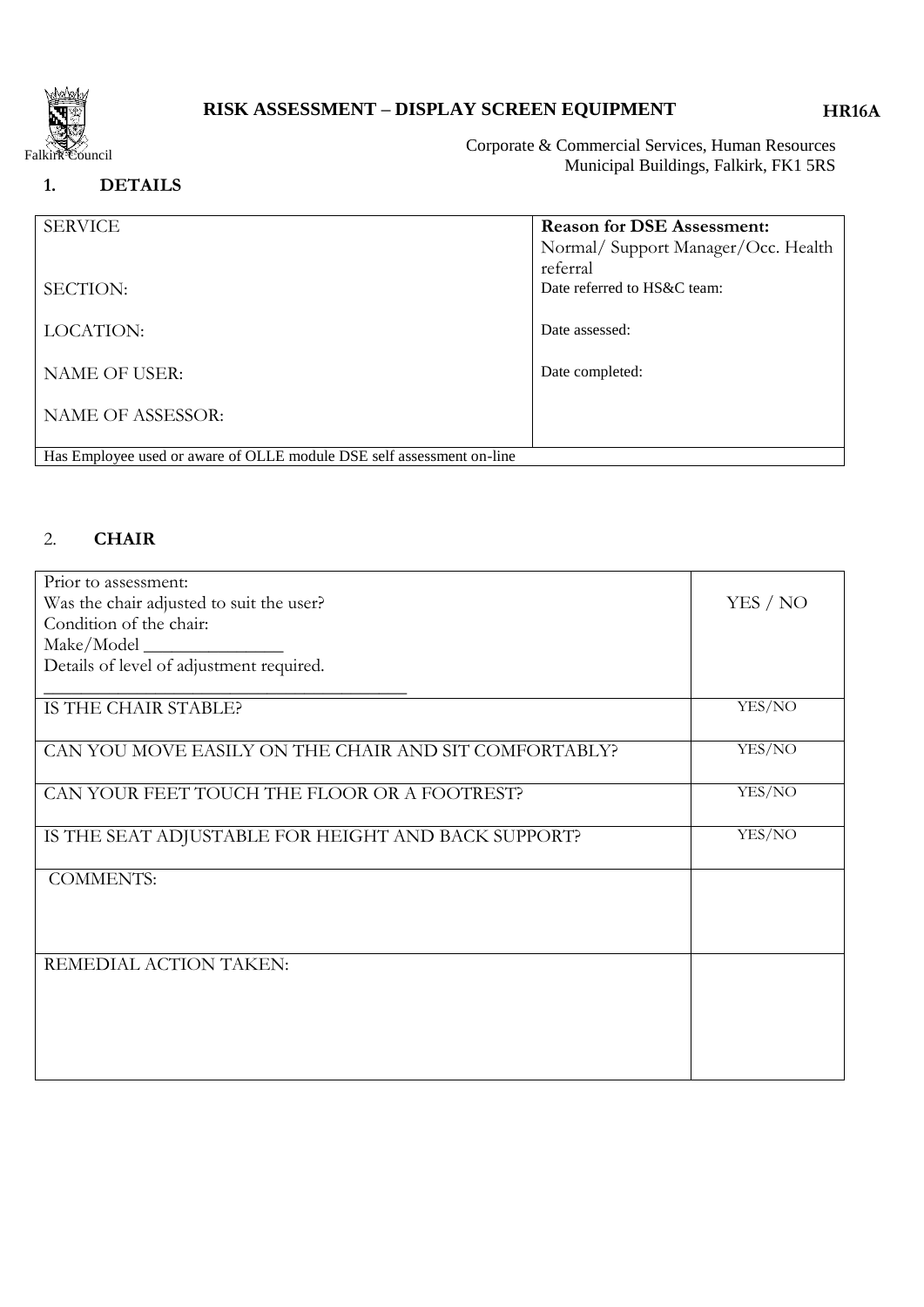# **3. WORK SURFACE**

| IS THERE ENOUGH SPACE IN FRONT OF THE KEYBOARD FOR YOU TO<br>REST YOUR WRIST AND ARMS? | YES/NO   |
|----------------------------------------------------------------------------------------|----------|
| IS THE WORK SURFACE LARGE ENOUGH TO ALLOW YOU TO ALTER<br>THE LAYOUT OF THE EQUIPMENT? | YES/NO   |
| CAN YOU POSITION WORK IN A COMFORTABLE POSITION FOR<br>HEAD/EYES?                      | YES/NO   |
| IS THERE ENOUGH SPACE FOR YOU TO BE IN A COMFORTABLE<br>POSITION?                      | YES/NO   |
| ARE ALL ELECTRICAL CABLES/EQUIPMENT IN GOOD CONDITION?                                 | YES/NO   |
| ARE CABLES TIDY AND PREVENTED FROM TRAILING?                                           | YES/NO   |
| <b>COMMENTS:</b>                                                                       |          |
| Prior to Assessment:                                                                   |          |
| Was there a document holder in place if required?<br>REMEDIAL ACTION TAKEN:            | YES / NO |
|                                                                                        |          |
| <b>DISPLY SCREEN</b><br>4.                                                             |          |
| Prior to Assessment:                                                                   | YES / NO |
| Was the screen height correct?<br>Was the screen in a suitable position for posture?   | YES / NO |
| DO YOU FIND THE DISPLAY CHARACTERS EASY TO READ?                                       | YES/NO   |
| IS THE SCREEN STABLE AND FREE FROM FLICKER?                                            | YES/NO   |
| CAN YOU ADJUST THE BRIGHTNESS AND CONTRAST?                                            | YES/NO   |
| CAN YOU TILT & SWIVEL THE SCREEN?                                                      | YES/NO   |
| IS THE HEIGHT OF THE SCREEN SUITABLE?                                                  | YES/NO   |
| IS IT POSSIBLE TO ADJUST THE HEIGHT OF THE SCREEN?                                     | YES/NO   |
| IS THE SCREEN FREE FROM UNCOMFORTABLE GLARE AND<br>REFLECTIONS?                        | YES/NO   |
| <b>COMMENTS:</b>                                                                       |          |
| REMEDIAL ACTION TAKEN                                                                  |          |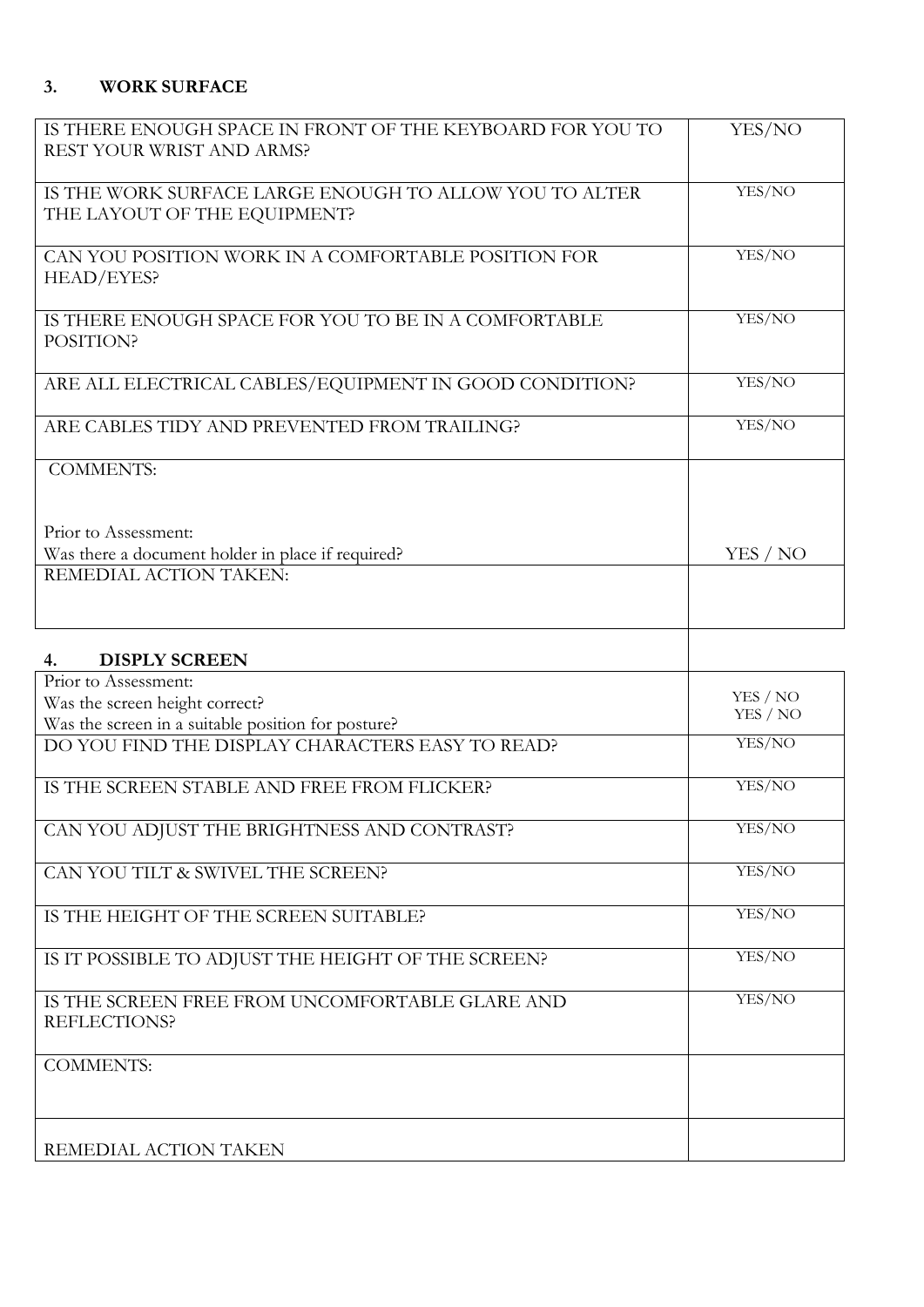# **5. WORKING ENVIRONMENT**

| DO YOU HAVE ENOUGH SPACE AROUND YOUR WORKSTATION FOR      | YES/NO |
|-----------------------------------------------------------|--------|
| YOU TO CHANGE POSITION AND VARY YOUR MOVEMENTS?           |        |
|                                                           |        |
| DO YOU FIND THE ROOM LIGHTING AND ANY PORTABLE LAMPS GIVE | YES/NO |
| ADEQUATE ILLUMINATION?                                    |        |
|                                                           |        |
| DO WINDOWS HAVE ADJUSTABLE BLINDS OR OTHER COVERINGS?     | YES/NO |
|                                                           |        |
|                                                           |        |
| IS THERE A CONSTANT ADEQUATE LEVEL OF HUMIDITY?           | YES/NO |
|                                                           |        |
|                                                           |        |
| IS THE TEMPERATURE/VENTILLATION ADEQUATE?                 | YES/NO |
|                                                           |        |
|                                                           |        |
| <b>COMMENTS:</b>                                          |        |
|                                                           |        |
|                                                           |        |
|                                                           |        |
|                                                           |        |
|                                                           |        |
| REMEDIAL ACTION TAKEN:                                    |        |
|                                                           |        |
|                                                           |        |
|                                                           |        |
|                                                           |        |
|                                                           |        |
| $\alpha$ $\alpha$ where $\alpha$ $\alpha$ $\alpha$        |        |

### **6. SOFTWARE**

| DO YOU FIND THE SOFTWARE YOU ARE REQUIRED TO USE EASY TO<br>USE?                | YES/NO |
|---------------------------------------------------------------------------------|--------|
| HAVE YOU RECEIVED ADEQUATE TRAINING IN THE SOFTWARE YOU<br>ARE REQUIRED TO USE? | YES/NO |
| <b>COMMENTS:</b>                                                                |        |
| REMEDIAL ACTION TAKEN:                                                          |        |
|                                                                                 |        |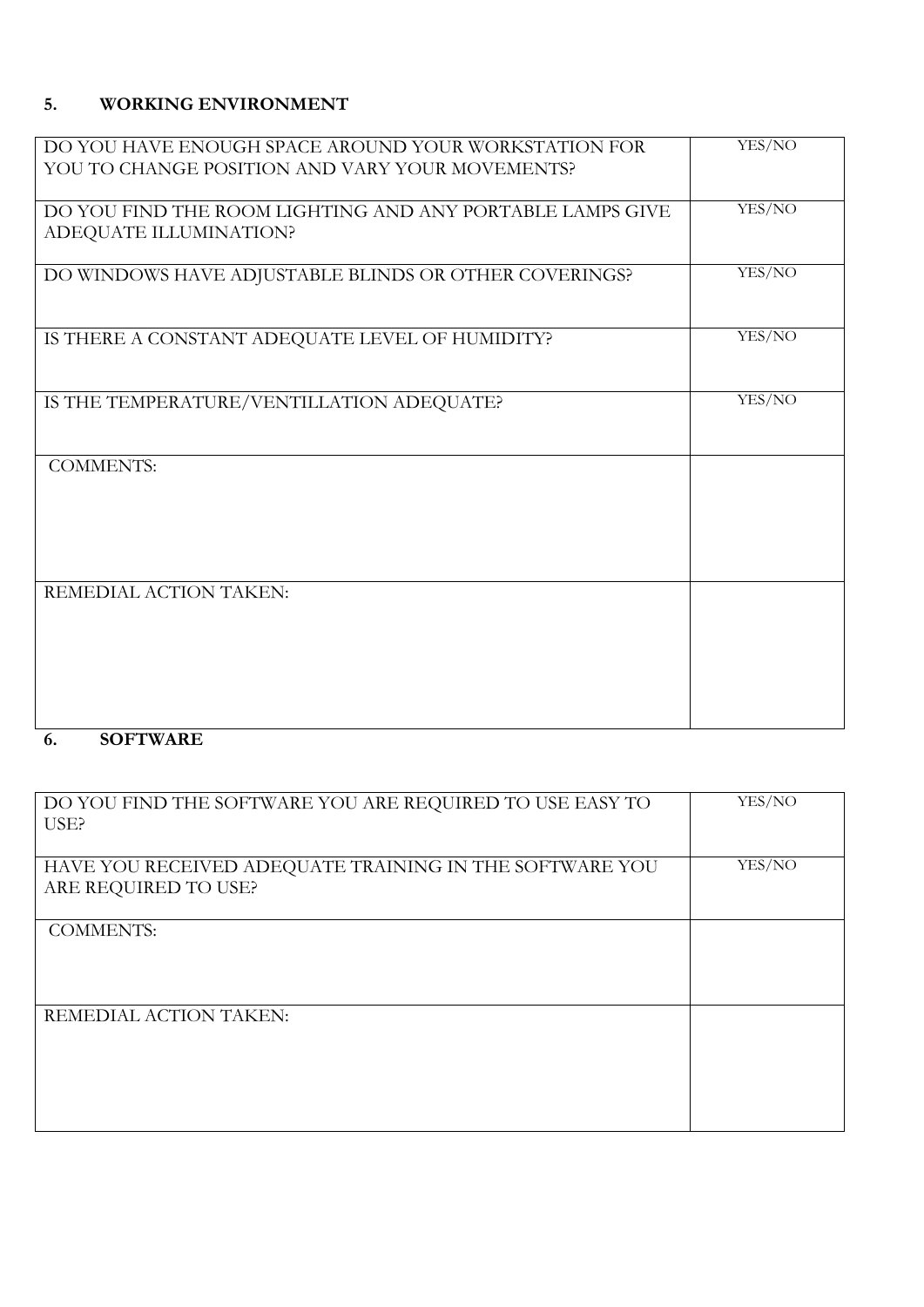### **7. OTHER ITEMS**

| HOW MANY HOURS PER WEEK DO YOU SPEND USING YOUR<br><b>COMPUTER?</b>                                    |        |
|--------------------------------------------------------------------------------------------------------|--------|
| DOES THE WORK REQUIRE EXTREME CONCENTRATION?                                                           | YES/NO |
| IS THE SCREEN INFORMATION COMPLEX?                                                                     | YES/NO |
| DO YOU SUFFER FROM FATIGUE OR STRESS? (Due to DSE work)?                                               | YES/NO |
| DO YOU GET ACHES, PAINS, PINS AND NEEDLES etc IN THE NECK,<br>BACK, SHOULDERS, AND UPPER ARMS OR LEGS? | YES/NO |
| DO YOU SUFFER FROM RESTRICTED JOINT MOVEMENT?                                                          | YES/NO |
| DO YOU HAVE PROBLEMS WITH VISION, HEADACHES, and TIRED EYES<br>etc <sup>2</sup>                        | YES/NO |
| IS THERE A RISK OF WALKING INTO OR DISLODGING EQUIPMENT?<br>When arriving or leaving the workstation.  | YES/NO |
| <b>COMMENTS:</b>                                                                                       |        |
| REMEDIAL ACTION TAKEN:                                                                                 |        |

#### **8. Occupational Health referral details (if applicable)**

Identify information regarding outcome from Occupational Health referral: Telephone call/copy of letter: Medical issue:

| Issues identified | <b>Recommended Actions</b> |
|-------------------|----------------------------|
|                   |                            |
|                   | $\overline{\phantom{a}}$   |
|                   |                            |
|                   |                            |

#### **9. Overall comments**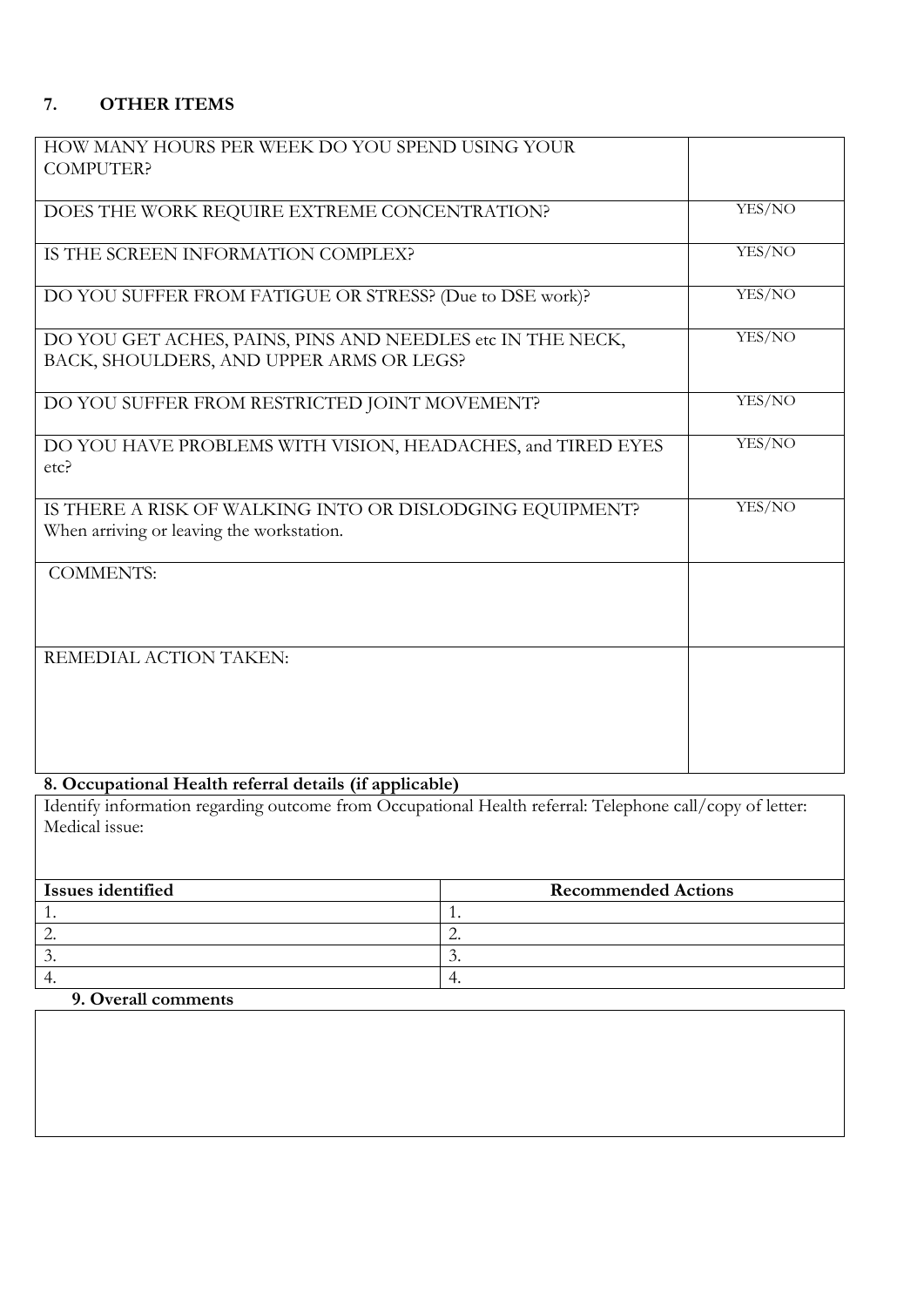## **11. WORKSTATION ASSESSMENT**

ASSESSMENT WAS CARRIED OUT ON – DATE

ASSESSMENT WAS CARRIED OUT BY:

NAME: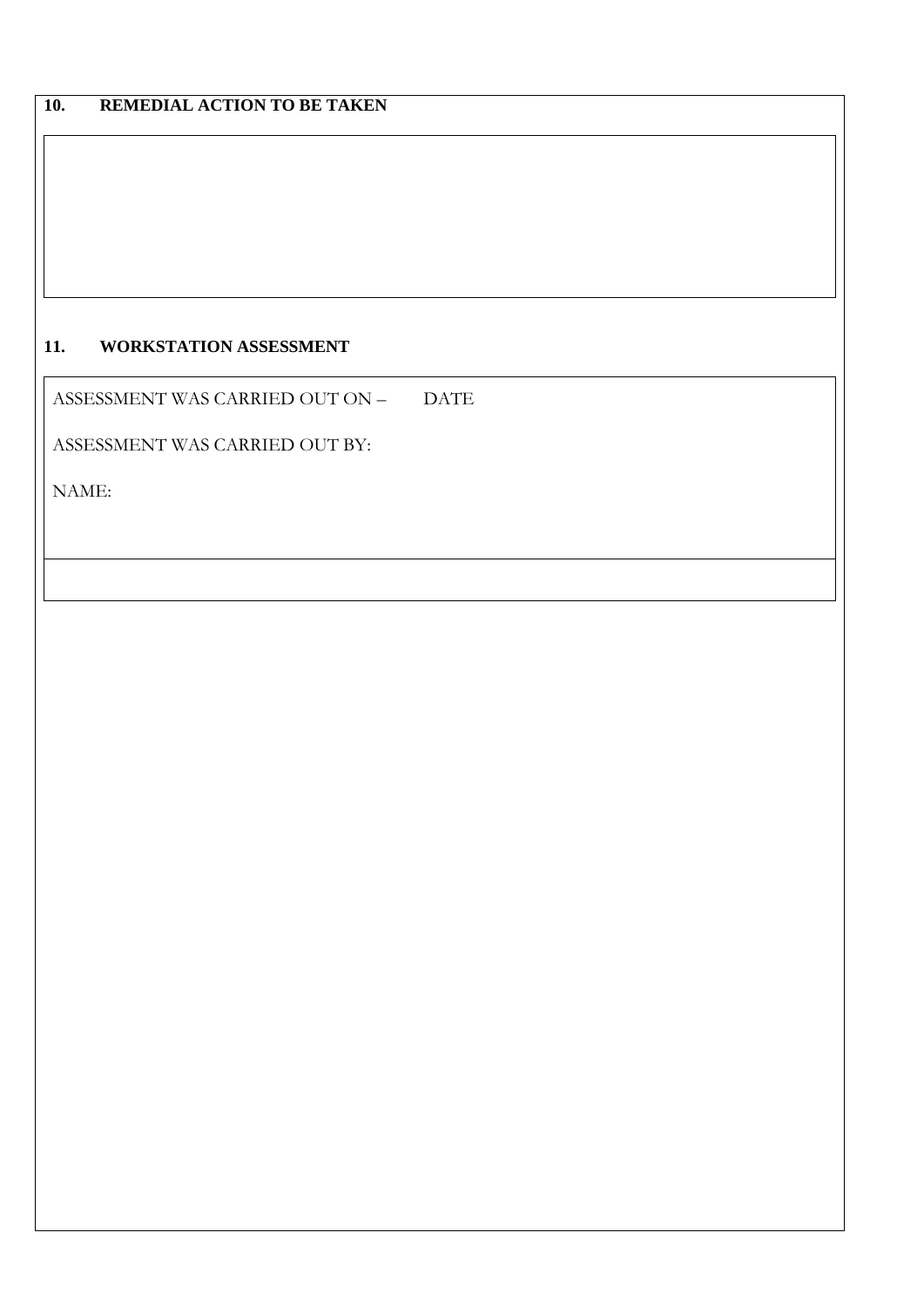| User' Name:                                                                                                                                                                                                                    |                                    |
|--------------------------------------------------------------------------------------------------------------------------------------------------------------------------------------------------------------------------------|------------------------------------|
| ----------------                                                                                                                                                                                                               |                                    |
|                                                                                                                                                                                                                                |                                    |
| <b>REVIEW ASSESSMENT</b>                                                                                                                                                                                                       |                                    |
| <b>Reasons for review assessment</b><br>a) Routine review                                                                                                                                                                      |                                    |
|                                                                                                                                                                                                                                | $\Box$<br>$\overline{\phantom{0}}$ |
| <b>Recommendations to User</b>                                                                                                                                                                                                 | Date Action                        |
|                                                                                                                                                                                                                                | undertaken:                        |
|                                                                                                                                                                                                                                | By Whom:                           |
|                                                                                                                                                                                                                                | Signature:                         |
|                                                                                                                                                                                                                                |                                    |
| Recommendations to Manager                                                                                                                                                                                                     | Date Action                        |
|                                                                                                                                                                                                                                | undertaken:                        |
|                                                                                                                                                                                                                                | By Whom:                           |
|                                                                                                                                                                                                                                |                                    |
|                                                                                                                                                                                                                                | Signature:                         |
|                                                                                                                                                                                                                                |                                    |
|                                                                                                                                                                                                                                |                                    |
| <b>Areas For Further Investigation:</b>                                                                                                                                                                                        |                                    |
|                                                                                                                                                                                                                                |                                    |
|                                                                                                                                                                                                                                |                                    |
|                                                                                                                                                                                                                                |                                    |
|                                                                                                                                                                                                                                |                                    |
| This is to certify that the review assessment took place on manufactured controller that the review assessment took place on manufactured and the review assessment took place on manufactured at the state of the state of th |                                    |
| User:                                                                                                                                                                                                                          | (Signature)                        |
| Manager:                                                                                                                                                                                                                       | (Signature)                        |
| Assessor:                                                                                                                                                                                                                      | (Signature)                        |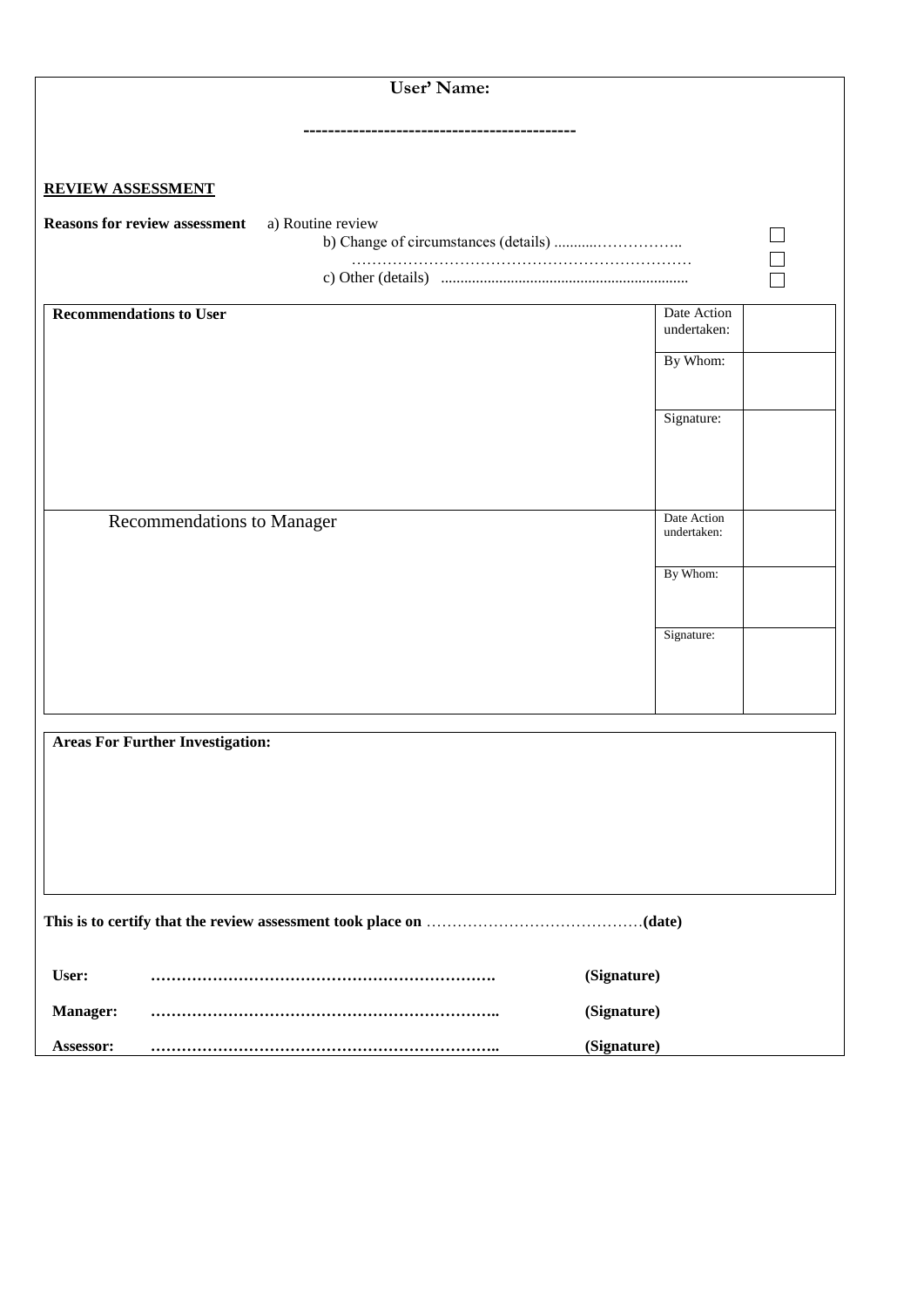#### **GENERAL RISK ASSESSMENT**

# FALKIRK COUNCIL



(**ROUTINE TASKS**)



Corporate & Neighbourhood Services Municipal Buildings Falkirk, FK1 5RS **HR16B**

| Section 1 - TASK/S   | <b>Ref</b> No: |  |
|----------------------|----------------|--|
| Service              |                |  |
| Employee/s Job Title |                |  |
|                      |                |  |

#### **Section 2 – <b>HAZARDS IDENTIFIED**: (if the hazard is present in the task / activity tick the relevant topic)

|                | Aggression               | 16 | Lone Working                      | 31 | Temperature              |  |
|----------------|--------------------------|----|-----------------------------------|----|--------------------------|--|
| 2              | Animal Attack            | 17 | Machinery                         | 32 | Vehicles / Traffic       |  |
| $\mathfrak{Z}$ | Asbestos                 | 18 | Manual handling / Lifting         | 33 | Vibration                |  |
| $\overline{4}$ | Fabric of Building       | 19 | Shift Work                        | 34 | Violence / Assault       |  |
| 5              | Contact with body fluids | 20 | Noise                             | 35 | Ventilation              |  |
| -6             | Contamination / Disease  | 21 | <b>Falling Objects</b>            | 36 | Water Systems            |  |
| 7              | Display Screen Equipment | 22 | Plant Rooms                       | 37 | Weather                  |  |
| -8             | Dust / Fumes             | 23 | Pressure Systems                  | 38 | Welding Flash            |  |
| 9              | Electricity              | 24 | Radiation                         | 39 | Work equip/Tools         |  |
| 10             | Fire & Explosion         | 25 | Repetitive Strain Injury          | 40 | Working at Height        |  |
| 11             | Flammable material       | 26 | Scaffolding / Ladders             | 41 | Workplace Lighting       |  |
| 12             | Furniture                | 27 | Sharps/Needlesticks               | 42 | <b>Working Practices</b> |  |
| 13             | Gas                      | 28 | $\sin / \text{Tip} / \text{Fall}$ | 43 | Other                    |  |
| 14             | Hazardous substance      | 29 | <b>Stress</b>                     |    |                          |  |
| 15             | Infestation              | 30 | Substance Misuse                  |    |                          |  |

#### **Section 3 – PERSONS AT RISK (Enter relevant numbers affected)**

| Employee       | Non-Employee              | Person / Child | Expectant / New<br>Mother | Shift Worker |  |
|----------------|---------------------------|----------------|---------------------------|--------------|--|
| Home<br>Worker | Disabled/Special<br>Needs | Contractor     | Lone Worker               |              |  |

#### **Section 4 – CONTROLS**

Indicate below the reference no. of the hazard identified in Section 2, the present control method(s) and if it is considered these are adequate.

| <b>Hazard</b> | <b>Method of Controls</b>                                                                                                         | Adequate? |
|---------------|-----------------------------------------------------------------------------------------------------------------------------------|-----------|
| No.           | (Include Council & Service procedures, relevant records held including training courses<br>employees have/are required to attend) | Yes or No |
|               |                                                                                                                                   |           |
|               |                                                                                                                                   |           |
|               |                                                                                                                                   |           |
|               |                                                                                                                                   |           |
|               |                                                                                                                                   |           |
|               |                                                                                                                                   |           |
|               |                                                                                                                                   |           |
|               |                                                                                                                                   |           |
|               |                                                                                                                                   |           |
|               |                                                                                                                                   |           |
|               |                                                                                                                                   |           |
|               |                                                                                                                                   |           |
|               |                                                                                                                                   |           |
|               |                                                                                                                                   |           |
|               |                                                                                                                                   |           |
|               |                                                                                                                                   |           |
|               |                                                                                                                                   |           |
|               |                                                                                                                                   |           |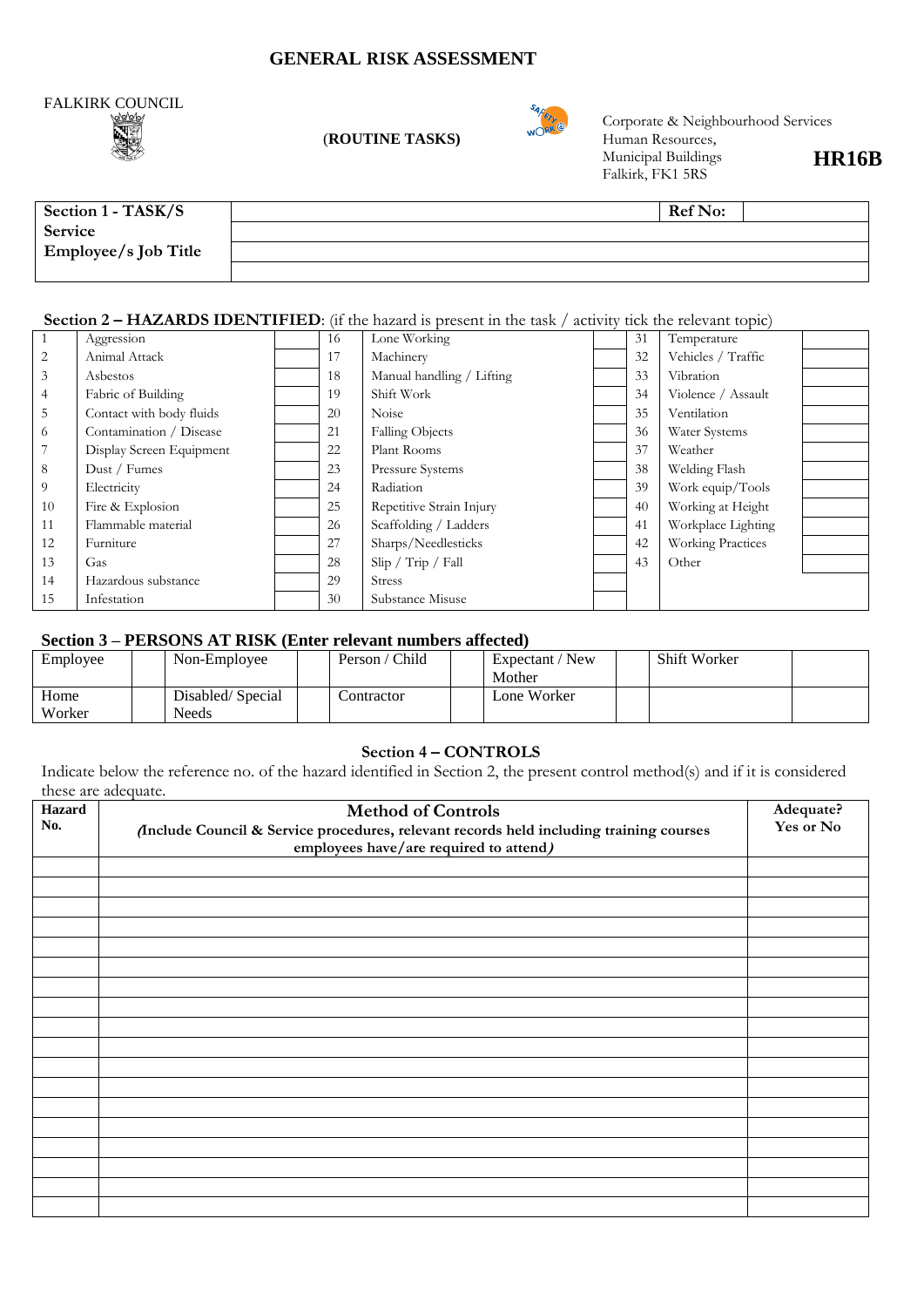#### **Section 5 – COMMENTS**

Identify hazards which have no means of control, or are not adequately controlled. List any recommendations which you feel may resolve the hazards

| Hazard<br>No. | Recommendations |
|---------------|-----------------|
|               |                 |
|               |                 |
|               |                 |
|               |                 |
|               |                 |

#### **Section 6 – OVERALL RISK RATING OF THE TASK/S TO BE UNDERTAKEN ( Probable Frequency Severity )**

|           | <i>Frequency</i> , scale: Low 1 - High 5 | 1 Improbable, 2 Possible but unlikely, 3 Happens infrequently        |
|-----------|------------------------------------------|----------------------------------------------------------------------|
|           |                                          | 4 Happens quite frequently, 5 Happens, very frequently               |
| Severity, | scale: $Low 1 - High 5$                  | 1 Trivial injury, 2 Minor injury, 3 Hospital stay/Industrial illness |
|           |                                          | 4 Major injury, 5 Fatality                                           |
| Reasons:  |                                          |                                                                      |
|           |                                          |                                                                      |

#### **Section 7 – IDENTIFY OTHER RISK ASSESSMENTS REQUIRED / RELEVANT (Circle)**

COSHH / Manual Handling / Personal Protective Equipment / Noise / Vibration / Asbestos / Lead/ Display Screen Equipment / Fire/Other (\*please state)

| Date: |  |
|-------|--|
|       |  |

| Section 8 – ACTION PLAN (where appropriate) |                 |           |          |                |  |
|---------------------------------------------|-----------------|-----------|----------|----------------|--|
| Hazard                                      | Action Required | Person    | Date     | Date Completed |  |
| No.                                         |                 | nominated | Assigned |                |  |
|                                             |                 |           |          |                |  |
|                                             |                 |           |          |                |  |
|                                             |                 |           |          |                |  |
|                                             |                 |           |          |                |  |
|                                             |                 |           |          |                |  |

**Review at least annually**

**When the RA has been reviewed and if there are no changes then confirm this by completing the required details below. When changes are required then the RA should be updated and all sections above completed.** Assessment Reviewed by Signature **Signature** Date Reviewed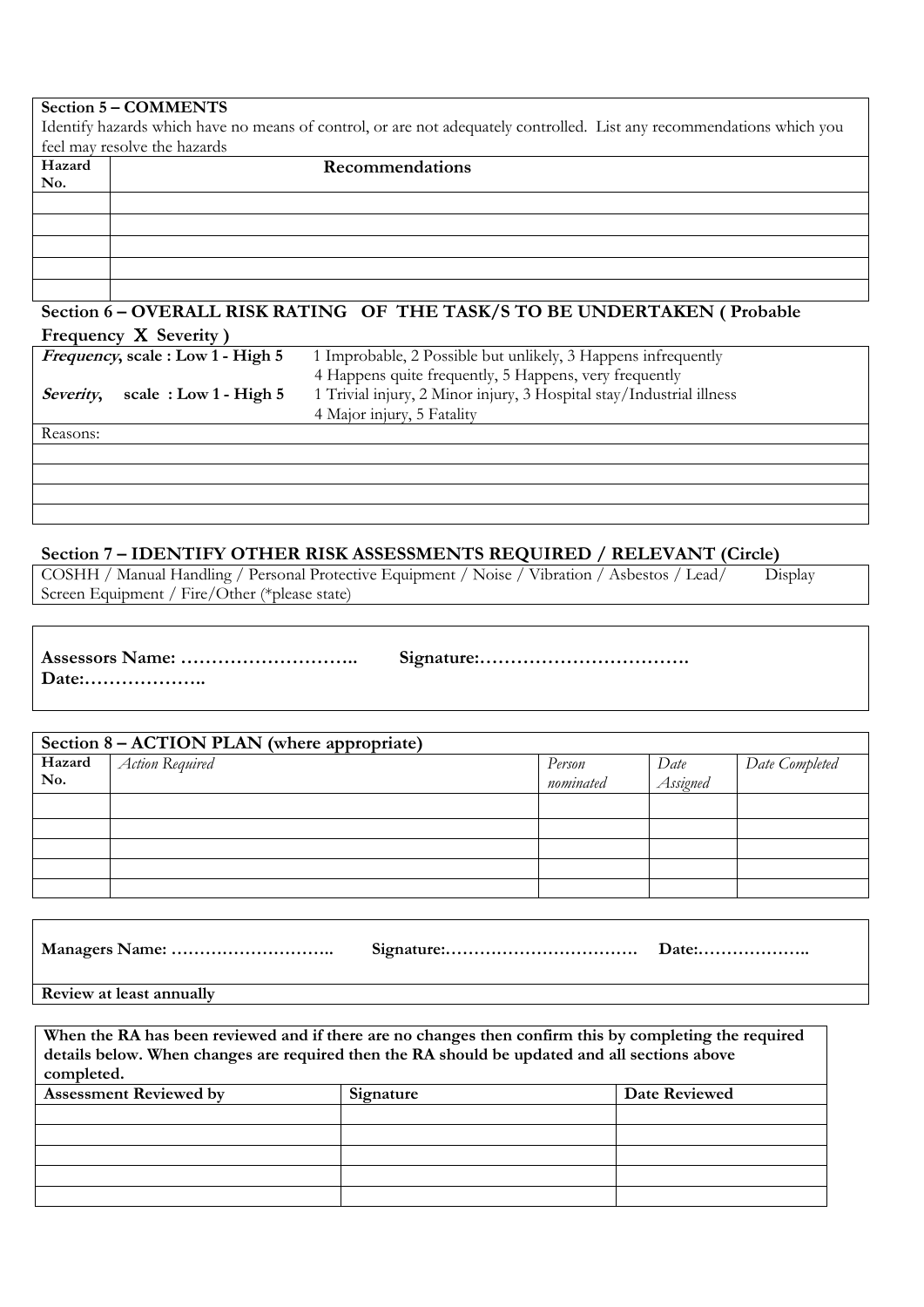#### **HR 16C**

#### **FALKIRK COUNCIL FIRST AID RISK ASSESSMENT REQUIREMENTS**

#### **(Section A)**

| <b>Premises Details</b> |           |  |  |  |
|-------------------------|-----------|--|--|--|
| Premises:               | Service:  |  |  |  |
|                         |           |  |  |  |
| Manager:                | Division: |  |  |  |
|                         |           |  |  |  |
| Date:                   |           |  |  |  |
|                         |           |  |  |  |

#### **(Section B)**

#### **First Aid Risk Assessment Requirements**

| <b>ANALYSIS OF PROVISION</b><br>(Ref to information detailed on Appendix 1) | No. of Persons | No of<br>Appointed<br><b>Persons</b> | No of First<br><b>Aiders</b> |
|-----------------------------------------------------------------------------|----------------|--------------------------------------|------------------------------|
| <b>Risk level of Premises (including hazards)</b><br>1.<br>HIGH/MEDIUM/LOW  |                |                                      |                              |
| <b>Risk Rating of Visitors (including hazards)</b><br>2.<br>HIGH/MEDIUM/LOW |                |                                      |                              |
| <b>Specific Risks Involved</b><br>3.<br>HIGH/MEDIUM/LOW                     |                |                                      |                              |
| Shift Work/Regular out of hours work<br>4.                                  | Yes/No         |                                      |                              |
| <b>Total Number of First Aid Persons required</b>                           |                |                                      |                              |
| <b>Total Number of Appointed Persons required</b>                           |                |                                      |                              |

| 5.                              | First Aid Room Required?                          |                                                                          |            |                |        |
|---------------------------------|---------------------------------------------------|--------------------------------------------------------------------------|------------|----------------|--------|
|                                 |                                                   | (Ref Guidance Note paragraph 2.8)                                        | Yes/No     |                |        |
|                                 |                                                   |                                                                          |            |                |        |
| 6.                              | First Aid Box<br><b>List of Standard Contents</b> |                                                                          | Quantities |                |        |
|                                 | (Ref Guidance                                     |                                                                          |            | Suggested      | Actual |
|                                 | Note para 2.7)                                    | Leaflet/booklet giving general guidance first aid                        |            | 1              |        |
| &                               |                                                   | Individually wrapped sterile adhesive dressings & plaster assorted sizes |            | 20             |        |
| 7.                              | <b>First Aid</b><br>Room                          | Sterile eye pads                                                         |            | $\overline{2}$ |        |
| (Ref Guidance<br>Note para 2.8) |                                                   | Individually wrapped triangular bandages                                 |            | 4              |        |
|                                 | Safety Pins                                       |                                                                          | 6          |                |        |
|                                 |                                                   | Medium size wound dressings                                              |            | 6              |        |
|                                 |                                                   | Large wound dressings                                                    |            | 24             |        |
|                                 | Disposable Gloves                                 |                                                                          | <b>Box</b> |                |        |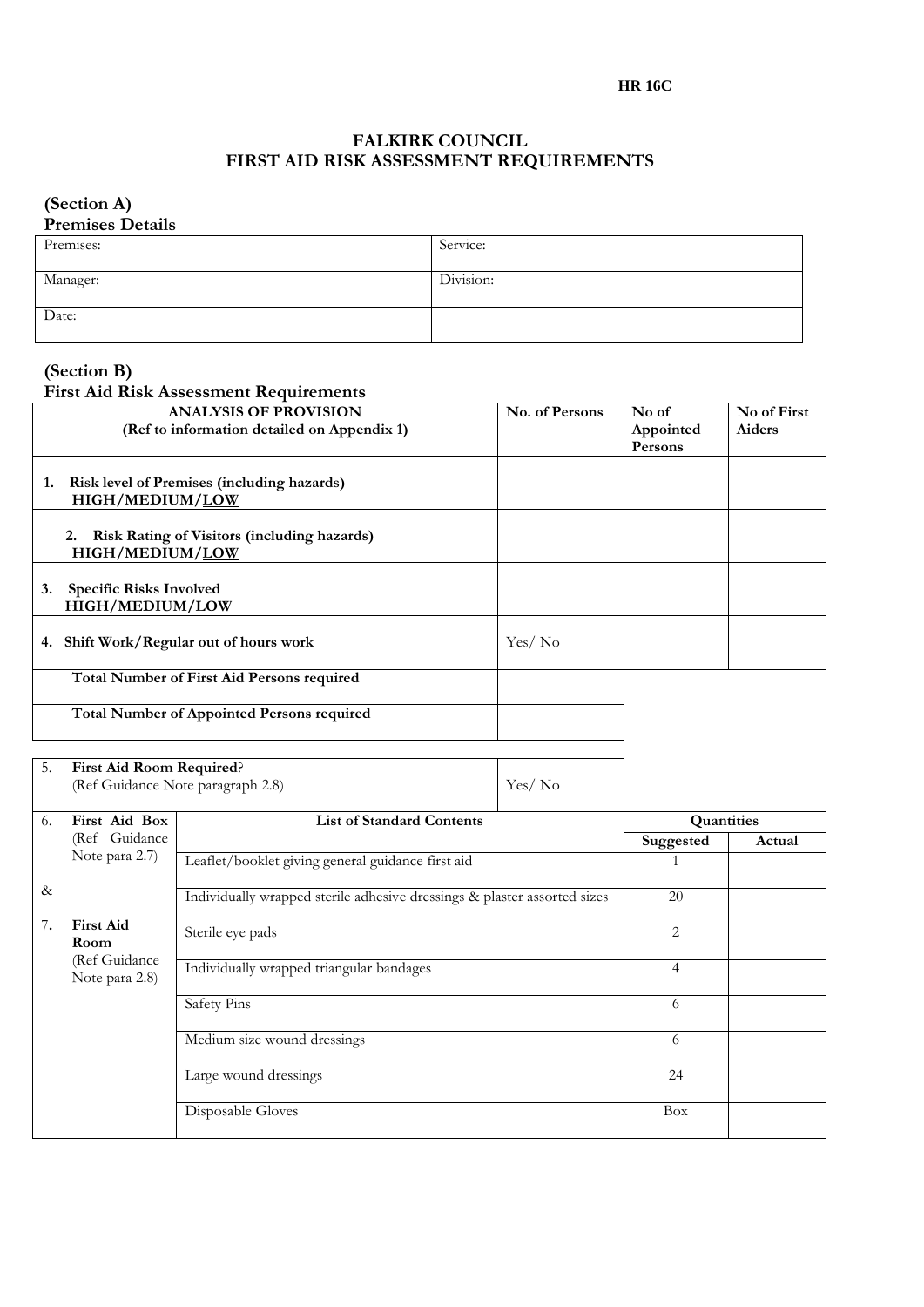| Disposable Resuscitation aids                                                                                                                                            | O    |  |
|--------------------------------------------------------------------------------------------------------------------------------------------------------------------------|------|--|
| Disposable wipes                                                                                                                                                         | Pack |  |
| Plus Defibrillator if required                                                                                                                                           |      |  |
| Log Book to record incidents & treatment administered (Ref                                                                                                               |      |  |
| Guidance Note para 2.6)<br>NB: Number of supplies will vary according to outcome of risk assessment. Headache & other<br>medicines should not be kept in a first aid box |      |  |

### **(Section C) Results of Risk Assessment Process (enter details in boxes below on completion of Section B)**

| Appointed Person:                       | Yes/No | First Aider required Yes/No, if yes how many? |
|-----------------------------------------|--------|-----------------------------------------------|
| First Aid Room required                 | Yes/No | First Aid Room Location                       |
| First Aid box(es) required<br>How many? | Yes/No | Location(s)                                   |

#### (**Section D) Personal Details/Training Details**

| Appointed Person:  |                       |                    |                                |
|--------------------|-----------------------|--------------------|--------------------------------|
| Training provided: | Date:                 |                    |                                |
| First Aiders:      |                       |                    |                                |
| Name               | <b>Training Dates</b> | Certificate Expiry | Training date for<br>Refresher |
| 1.                 |                       |                    |                                |
| $\overline{2}$ .   |                       |                    |                                |
| $\overline{3}$ .   |                       |                    |                                |
| 4.                 |                       |                    |                                |
| 5.                 |                       |                    |                                |
| 6.                 |                       |                    |                                |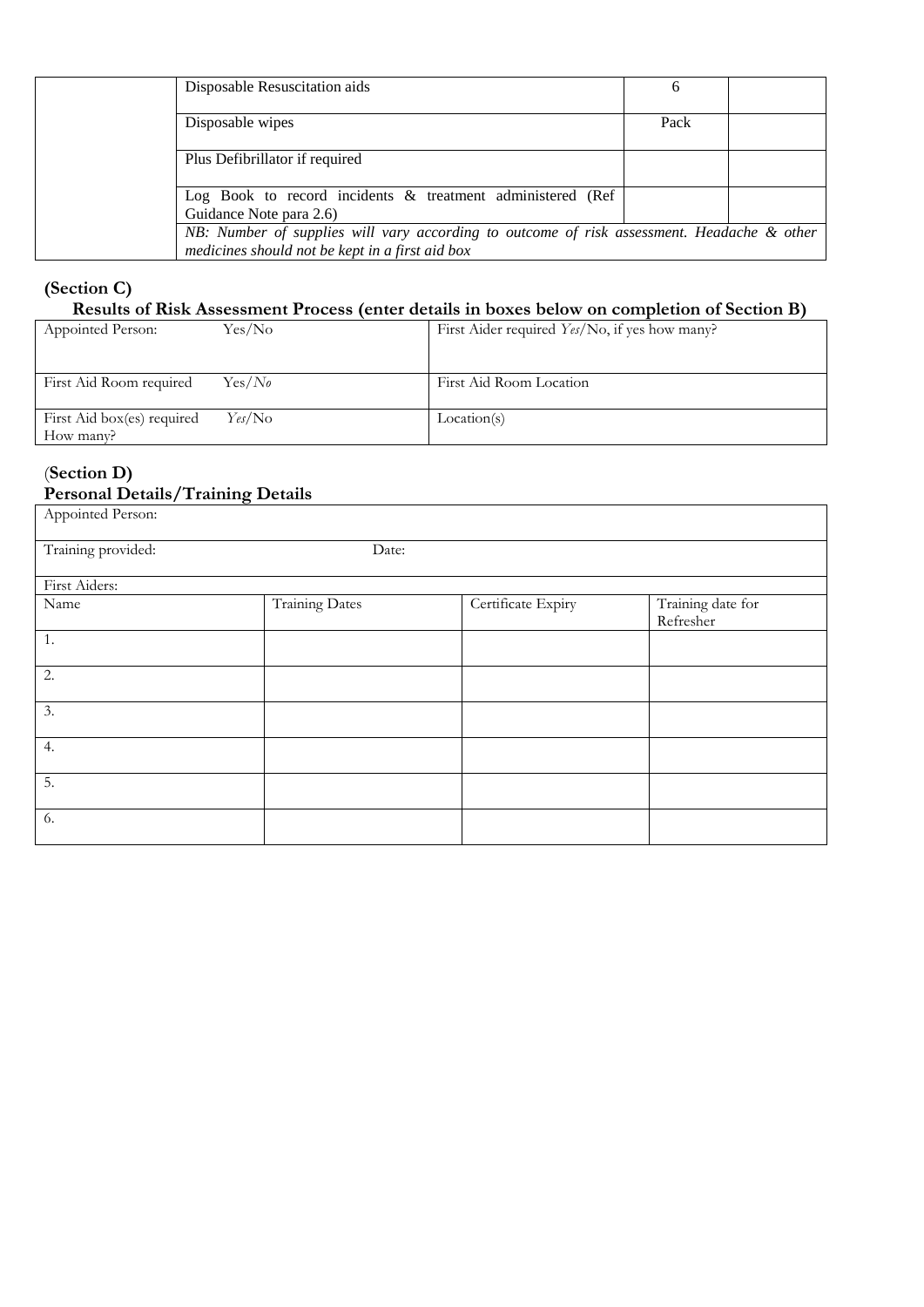#### **ASSESSMENT OF WORKSTATION & HOME WORKING ARRANGEMENTS**

 *(To be completed by the manager with employee)* 

| Name of Employee                                                  |                                                                   |     |           | <b>Job Title</b> |                 |               |          |
|-------------------------------------------------------------------|-------------------------------------------------------------------|-----|-----------|------------------|-----------------|---------------|----------|
| <b>Home Address</b>                                               |                                                                   |     |           |                  |                 |               |          |
|                                                                   |                                                                   |     |           |                  |                 |               |          |
| <b>Email Address</b>                                              |                                                                   |     |           | No of            |                 | <b>Adults</b> | Children |
|                                                                   |                                                                   |     |           | residents in     |                 |               |          |
| List of Equipment                                                 |                                                                   |     |           | house            |                 |               |          |
| Supplied by FC                                                    |                                                                   |     |           |                  |                 |               |          |
| where relevant                                                    |                                                                   |     |           |                  |                 |               |          |
|                                                                   | Approximately how frequently will any computer equipment be used? |     |           |                  |                 | Hours per day |          |
|                                                                   |                                                                   |     |           |                  |                 | Days per week |          |
|                                                                   |                                                                   |     |           |                  |                 |               |          |
|                                                                   | <b>1.GENERAL ASSESSMENT OF HAZARDS</b>                            | Yes | <b>No</b> |                  | <b>COMMENTS</b> |               |          |
|                                                                   | Is there sufficient space for the storage of working files,       |     |           |                  |                 |               |          |
| stationery, and other admin equipment?<br>Is there natural light? |                                                                   |     |           |                  |                 |               |          |
|                                                                   |                                                                   |     |           |                  |                 |               |          |
| Is there suitable room lighting?                                  |                                                                   |     |           |                  |                 |               |          |
| Is there a need for task lighting? i.e. portable lamp             |                                                                   |     |           |                  |                 |               |          |
|                                                                   | Is the lighting likely to cause glare or reflection problems?     |     |           |                  |                 |               |          |
|                                                                   | Are there blinds/curtains available to control glare if           |     |           |                  |                 |               |          |
| necessary?                                                        |                                                                   |     |           |                  |                 |               |          |
| Do these blinds or curtains operate correctly?                    |                                                                   |     |           |                  |                 |               |          |
|                                                                   | Can a suitable room temperature be easily maintained?             |     |           |                  |                 |               |          |
|                                                                   | Is there suitable ventilation for the computer equipment?         |     |           |                  |                 |               |          |
|                                                                   | Is the electrical system in house suitable for additional         |     |           |                  |                 |               |          |
| electrical equipment to be used?                                  | Is there a sufficient number of electric power sockets to         |     |           |                  |                 |               |          |
| operate the equipment?                                            |                                                                   |     |           |                  |                 |               |          |
|                                                                   | Are electrical adapters used and are these fuse protected?        |     |           |                  |                 |               |          |
|                                                                   | Are the power sockets and other electrical equipment              |     |           |                  |                 |               |          |
| visibly free from damage or defects?                              |                                                                   |     |           |                  |                 |               |          |
| Is there a need for an extension cable?                           |                                                                   |     |           |                  |                 |               |          |
|                                                                   | Are any power sockets or extension cables overloaded?             |     |           |                  |                 |               |          |
| Can all power cables be routed safely?                            |                                                                   |     |           |                  |                 |               |          |
| PAT testing programme?                                            | Has the electrical equipment supplied been added to the           |     |           |                  |                 |               |          |
|                                                                   | Has the employee been advised to carry out regular visual         |     |           |                  |                 |               |          |
|                                                                   | inspections of the electrical equipment (i.e. plugs, leads)?      |     |           |                  |                 |               |          |
|                                                                   | Has the employee been instructed to switch off all electrical     |     |           |                  |                 |               |          |
| equipment at the power socket when not in use?                    |                                                                   |     |           |                  |                 |               |          |
| Is the workstation area free from distracting noise?              |                                                                   |     |           |                  |                 |               |          |
| Is there a smoke alarm near the work area?                        |                                                                   |     |           |                  |                 |               |          |
|                                                                   | Does any of the work equipment have an impact on fire             |     |           |                  |                 |               |          |
| escape routes?                                                    |                                                                   |     |           |                  |                 |               |          |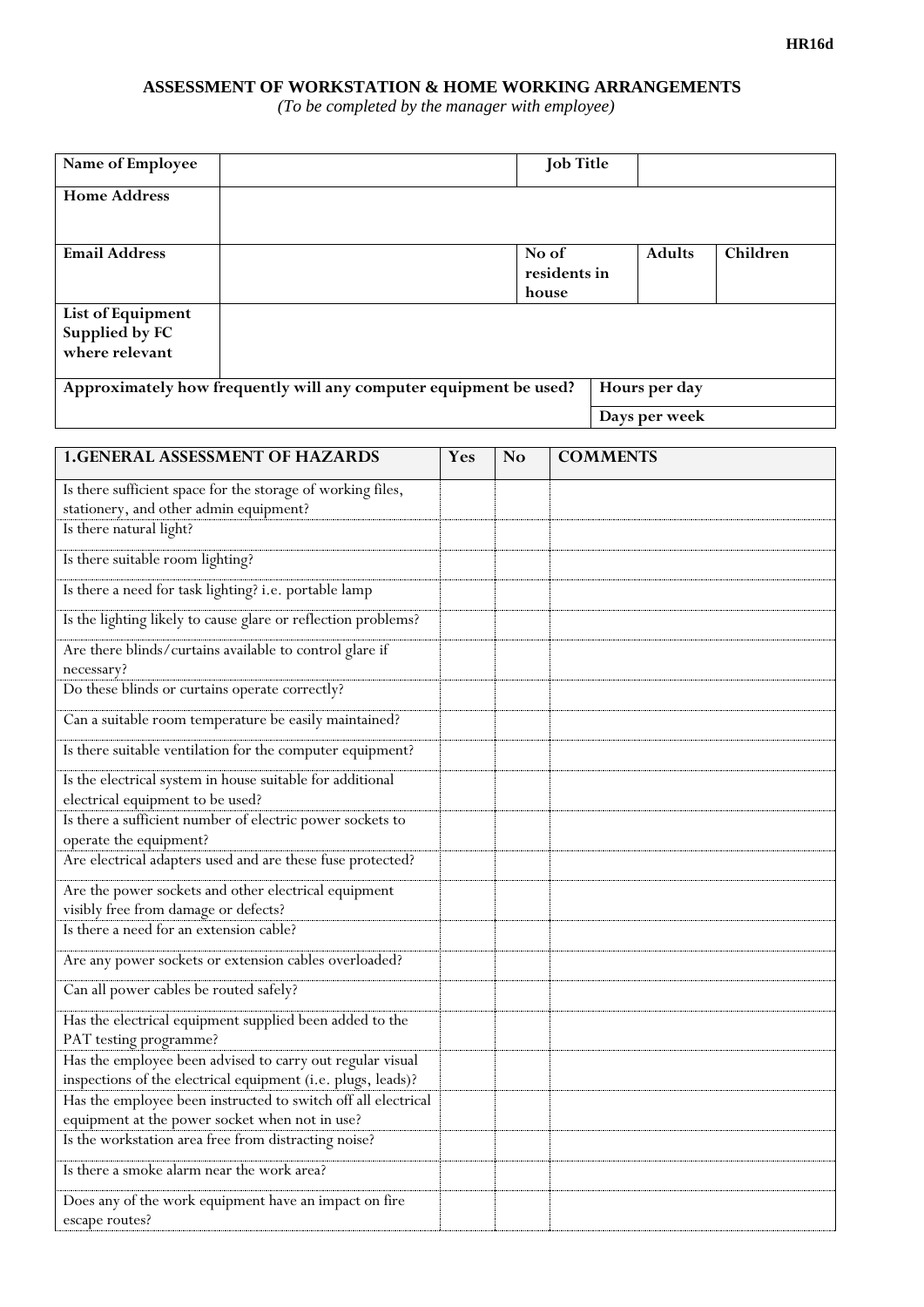| Has a suitable fire escape route been identified?       |  |  |
|---------------------------------------------------------|--|--|
| Is the employee aware of the requirement to report work |  |  |
| related accidents that happen on the premises?          |  |  |
| (A copy of HR14 form is available to employee)          |  |  |
| Have communication arrangements between the home        |  |  |
| worker and line manager been established?               |  |  |

| 2. DISPLAY SCREEN                                       | <b>Yes</b> | <b>No</b> | <b>COMMENTS</b> |
|---------------------------------------------------------|------------|-----------|-----------------|
|                                                         |            |           |                 |
| Is the telephone connection socket suitably positioned? |            |           |                 |
| Is an extension internet cable required?                |            |           |                 |
| If so has the internet cable been routed safely?        |            |           |                 |
| Is the display screen image clear?                      |            |           |                 |
| Are the characters readable?                            |            |           |                 |
| Is the screen stable and free from flicker?             |            |           |                 |
| Are the brightness and contrast adjustable?             |            |           |                 |
| Is the screen free from glare and reflections?          |            |           |                 |
| Does the screen swivel and tilt?                        |            |           |                 |

| 3. KEYBOARD                                               | Yes | No | <b>COMMENTS</b> |
|-----------------------------------------------------------|-----|----|-----------------|
|                                                           |     |    |                 |
| For laptop users, has a separate keyboard and mouse and   |     |    |                 |
| Laptop Stand been provided?                               |     |    |                 |
| Does the keyboard tilt?                                   |     |    |                 |
|                                                           |     |    |                 |
| Does the user have a comfortable keying position?         |     |    |                 |
| Is there enough space for the user to rest their hands in |     |    |                 |
| front of the keyboard?                                    |     |    |                 |
|                                                           |     |    |                 |
| Is the keyboard free from glare?                          |     |    |                 |
| Are the characters on the keyboard easy to read?          |     |    |                 |
|                                                           |     |    |                 |
| Are all the keys in place and in good working condition?  |     |    |                 |
| Has a wrist support for the keyboard been provided?       |     |    |                 |
|                                                           |     |    |                 |

| 4. MOUSE                                                 | Yes | N <sub>o</sub> | <b>COMMENTS</b> |
|----------------------------------------------------------|-----|----------------|-----------------|
| Has a mouse been provided?                               |     |                |                 |
| Is there sufficient space alongside the keyboard for the |     |                |                 |
| mouse to be used comfortably?                            |     |                |                 |
| Is the mouse positioned close to the keyboard?           |     |                |                 |
| Has a mouse mat been provided?                           |     |                |                 |

| <b>5. WORKSTATION</b>                                     | Yes | N <sub>0</sub> | <b>COMMENTS</b> |
|-----------------------------------------------------------|-----|----------------|-----------------|
| Is there a dedicated workstation?                         |     |                |                 |
| Does the furniture fit the work area and the user?        |     |                |                 |
| Is the work surface large enough for the computer/laptop, |     |                |                 |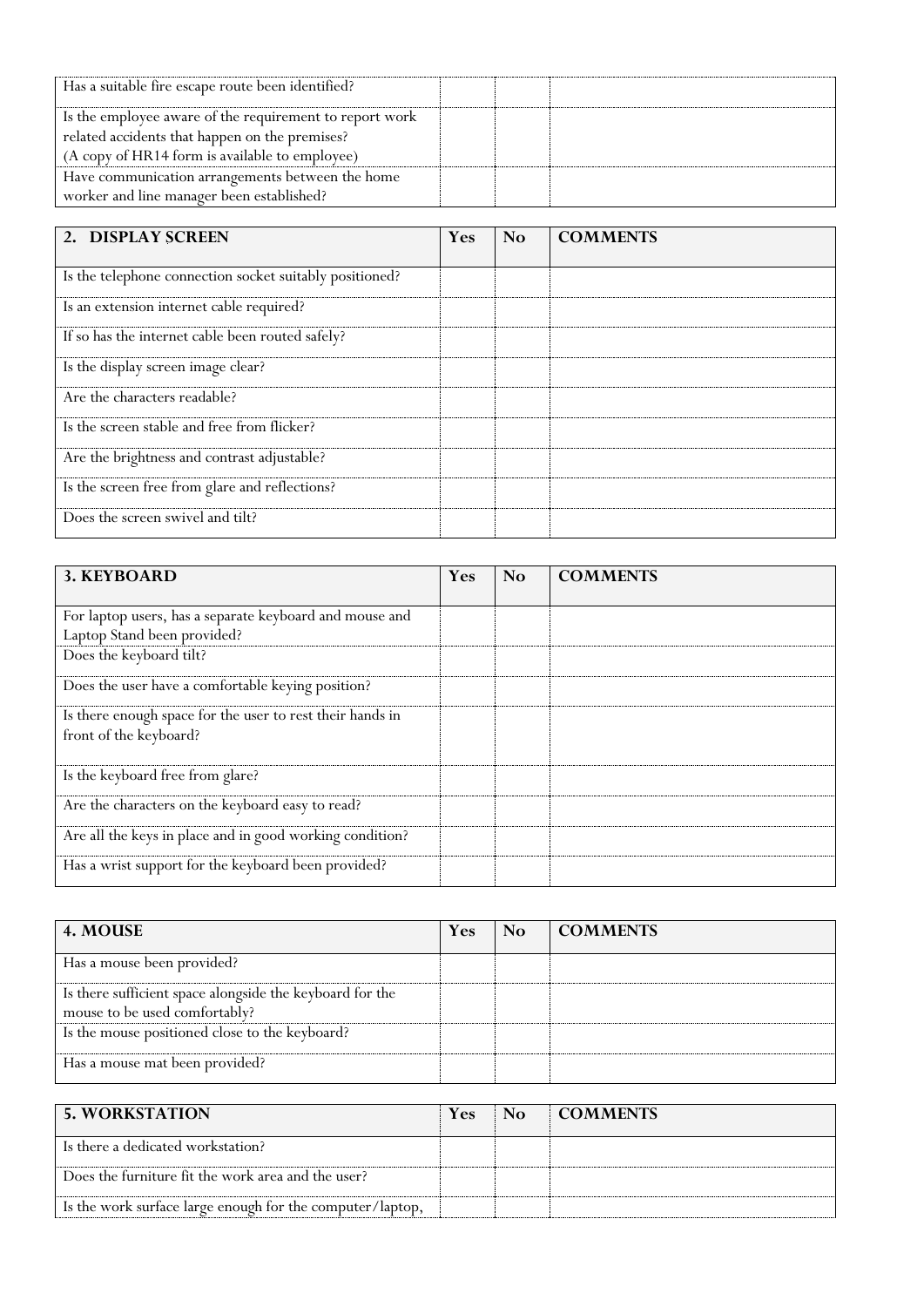| documents, and other equipment to work comfortably?          |  |  |
|--------------------------------------------------------------|--|--|
| Is there sufficient space under the work surface for thighs, |  |  |
| knees, and to stretch legs?                                  |  |  |
| Is the work surface free of glare and reflection?            |  |  |
| Does the chair provide freedom of movement?                  |  |  |
| Is a suitable document holder required?                      |  |  |
| Is access/egress to the workstation sufficient?              |  |  |
| Have suitable measures been taken to reduce the risk of a    |  |  |
| slip/trip in the area of the workstation?                    |  |  |

| 6. CHAIR                                    | <b>Yes</b> | N <sub>0</sub> | <b>COMMENTS</b> |
|---------------------------------------------|------------|----------------|-----------------|
| Is the chair stable?                        |            |                |                 |
| Does the seat height adjust?                |            |                |                 |
| Does the back adjust in height and tilt?    |            |                |                 |
| Is a footrest required?                     |            |                |                 |
| Is the user comfortable at the workstation? |            |                |                 |

| <b>7. LAPTOP GUIDANCE</b>                                                                                              | Yes | No. | <b>COMMENTS</b> |
|------------------------------------------------------------------------------------------------------------------------|-----|-----|-----------------|
| Is the Laptop positioned on the Laptop stand set at the<br>correct height to suit user? i.e. (head and eyes level with |     |     |                 |
| the top of the screen)                                                                                                 |     |     |                 |
| Is there a separate mouse and keyboard provided?                                                                       |     |     |                 |
| Are power cables fed safely to a power source?                                                                         |     |     |                 |

| <b>7. SOFTWARE</b>                                       | Yes | $\overline{N}$ | COMMENTS |
|----------------------------------------------------------|-----|----------------|----------|
| Is the software loaded user friendly?                    |     |                |          |
| Has adequate training been provided to use the software? |     |                |          |

| 8. KNOWLEDGE & HEALTH                                                                                                | Yes | N <sub>o</sub> | <b>COMMENTS</b> |
|----------------------------------------------------------------------------------------------------------------------|-----|----------------|-----------------|
|                                                                                                                      |     |                |                 |
| Has user been provided with information on potential                                                                 |     |                |                 |
| adverse health effects of computer use & how to prevent                                                              |     |                |                 |
| this?                                                                                                                |     |                |                 |
| Has user been provided with training on how to set up &                                                              |     |                |                 |
| use a workstation in accordance with DSE procedures? E.g.                                                            |     |                |                 |
| is OLLE accessible and is used to set up the Homework                                                                |     |                |                 |
| activity. This shall be reported to the manager for action.                                                          |     |                |                 |
| Has user ever suffered from symptoms related to use of                                                               |     |                |                 |
| DSE or other musculo-skeletal illness?                                                                               |     |                |                 |
| Is there a first aid kit available?                                                                                  |     |                |                 |
| Are there any additional factors not listed that may impact on the safety of the home worker? If yes, please detail. |     |                |                 |
|                                                                                                                      |     |                |                 |
|                                                                                                                      |     |                |                 |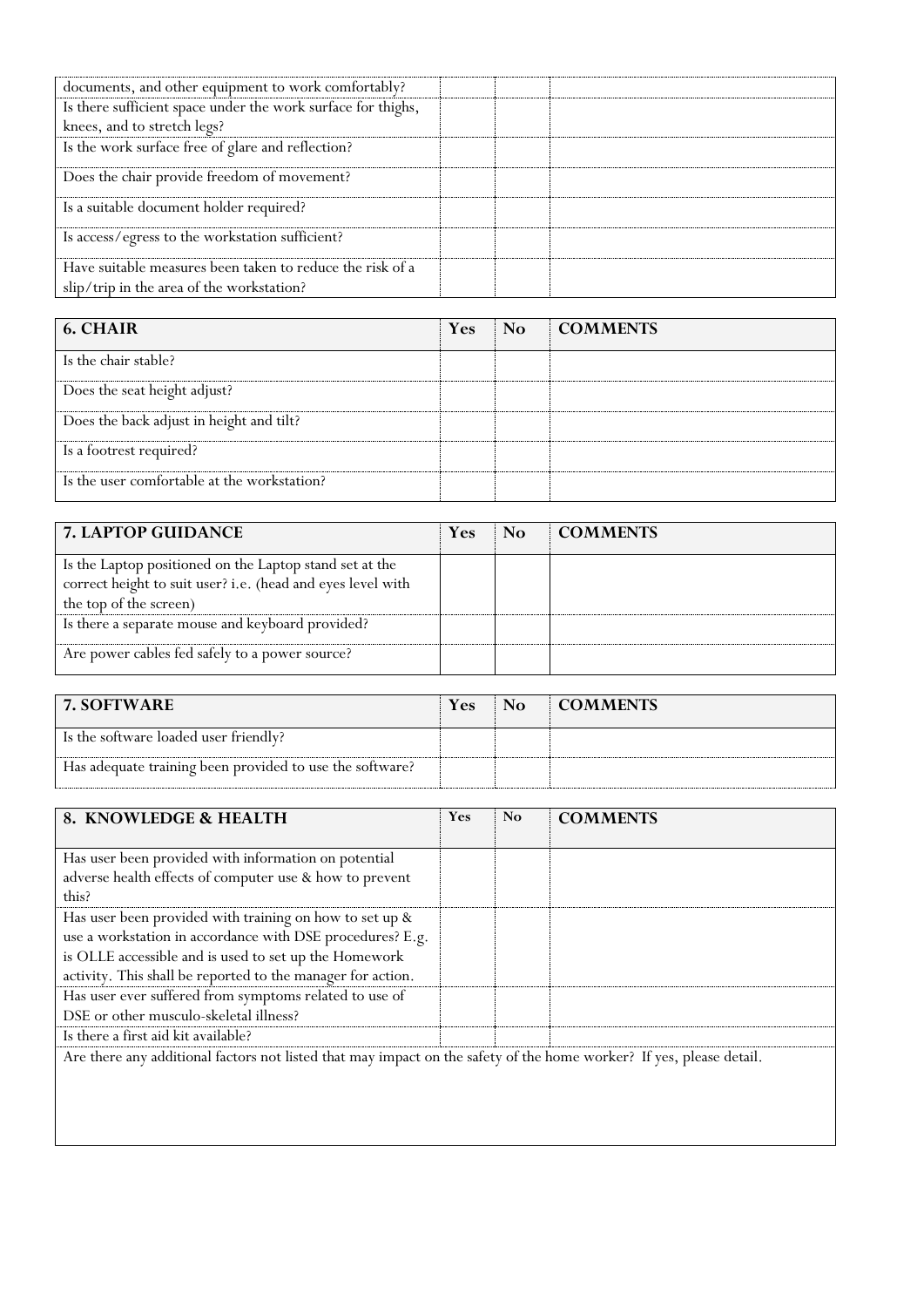# **9. REMEDIAL ACTION REQUIRED**

| <b>Hazard</b> Identified | <b>Remedial Action</b> | <b>Date Resolved</b> |
|--------------------------|------------------------|----------------------|
|                          |                        |                      |
|                          |                        |                      |
|                          |                        |                      |
|                          |                        |                      |
|                          |                        |                      |
|                          |                        |                      |
|                          |                        |                      |

| Overall Risk Rating of the task/s to be undertaken (probable frequency X severity)<br><i>Frequency</i> , scale: Low 1 - High 5<br>1 Improbable, 2 Possible but unlikely, 3 Happens infrequently<br>4 Happens quite frequently, 5 Happens, very frequently<br>1 Trivial injury, 2 Minor injury, 3 Hospital stay/Industrial illness<br>scale: $Low 1 - High 5$<br>Severity,<br>4 Major injury, 5 Fatality |                   |  |  |
|---------------------------------------------------------------------------------------------------------------------------------------------------------------------------------------------------------------------------------------------------------------------------------------------------------------------------------------------------------------------------------------------------------|-------------------|--|--|
| $Severity =$<br>$Frequency =$<br>Scores:                                                                                                                                                                                                                                                                                                                                                                | $Risk$ Rating $=$ |  |  |
| <b>Reasons for this conclusion:</b>                                                                                                                                                                                                                                                                                                                                                                     |                   |  |  |
| <b>Signature of Employee:</b>                                                                                                                                                                                                                                                                                                                                                                           | Date:             |  |  |
| <b>PRINT</b> name of line manager:                                                                                                                                                                                                                                                                                                                                                                      |                   |  |  |
| Signature of line manager                                                                                                                                                                                                                                                                                                                                                                               | Date:             |  |  |

**Review Date: (at least annually**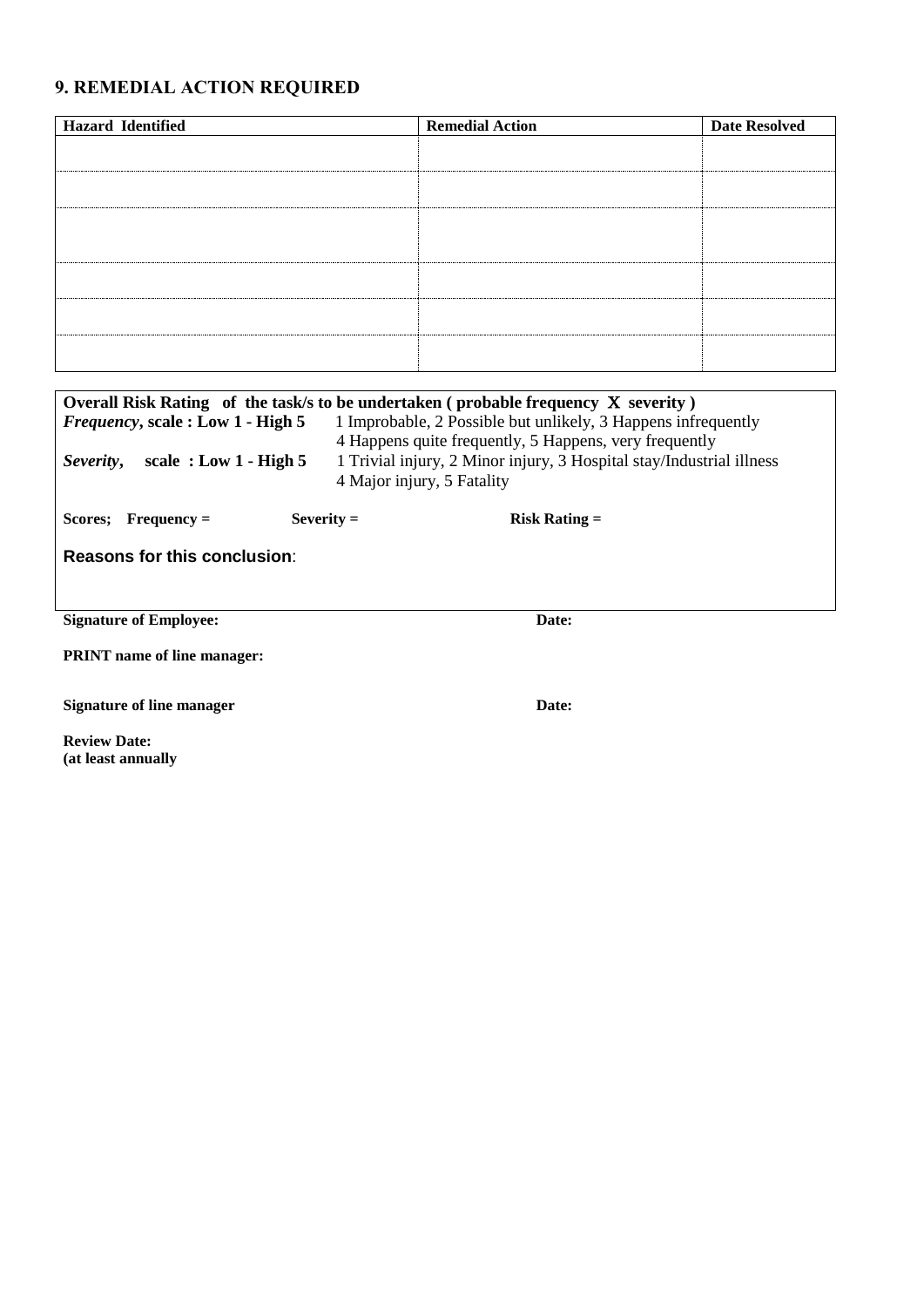# **COSHH ASSESSMENT RECORD**

| <b>Assessed By:</b>                                                                   | Date Assessed :                                                                                                           | <b>Reviewed By:</b>                                                            | <b>Date Reviewed</b>                     |
|---------------------------------------------------------------------------------------|---------------------------------------------------------------------------------------------------------------------------|--------------------------------------------------------------------------------|------------------------------------------|
| Service:                                                                              | <b>Location Used:</b>                                                                                                     | <b>Reviewed By:</b>                                                            | <b>Date Reviewed</b>                     |
| <b>Product Name</b>                                                                   |                                                                                                                           |                                                                                |                                          |
| <b>Manufacturer of Product</b>                                                        |                                                                                                                           |                                                                                |                                          |
| <b>Suppliers Name</b>                                                                 |                                                                                                                           |                                                                                |                                          |
| <b>Description of Intended use of</b>                                                 |                                                                                                                           |                                                                                |                                          |
| product?<br><b>Banned Applications,</b>                                               |                                                                                                                           |                                                                                |                                          |
| combination and other                                                                 |                                                                                                                           |                                                                                |                                          |
| restrictions                                                                          |                                                                                                                           |                                                                                |                                          |
| <b>Emergency Procedures</b>                                                           | Eyes:<br>Ingestion:<br>Inhalation:<br>Skin:<br>Material Safety Data Sheet: Can be obtained from Line Manager if required. |                                                                                |                                          |
| <b>First Aid Requirements</b>                                                         |                                                                                                                           |                                                                                |                                          |
| <b>Hazard Detail</b>                                                                  | Mist<br>Gas<br>Vapour<br>Fume<br>Dust                                                                                     | Solid<br>Liquid<br>Other (State)                                               |                                          |
| d<br>H<br>е<br>a<br>n<br>z<br>a<br>Toxic<br>r<br>d<br>$\mathbf s$<br>e<br>$\mathbf d$ | Very Toxic<br>Irritant<br>Sensitising<br>Corrosive<br>Harmful                                                             | Extremely<br>Flammable<br><b>Highly Flammable</b><br>Flammable<br>$\mathbf{C}$ | Biological<br>Oxidising<br>Environmental |
| <b>Route of</b><br>Inhalation<br><b>Exposure</b>                                      | Skin<br>Eyes                                                                                                              | Ingestion                                                                      | Other                                    |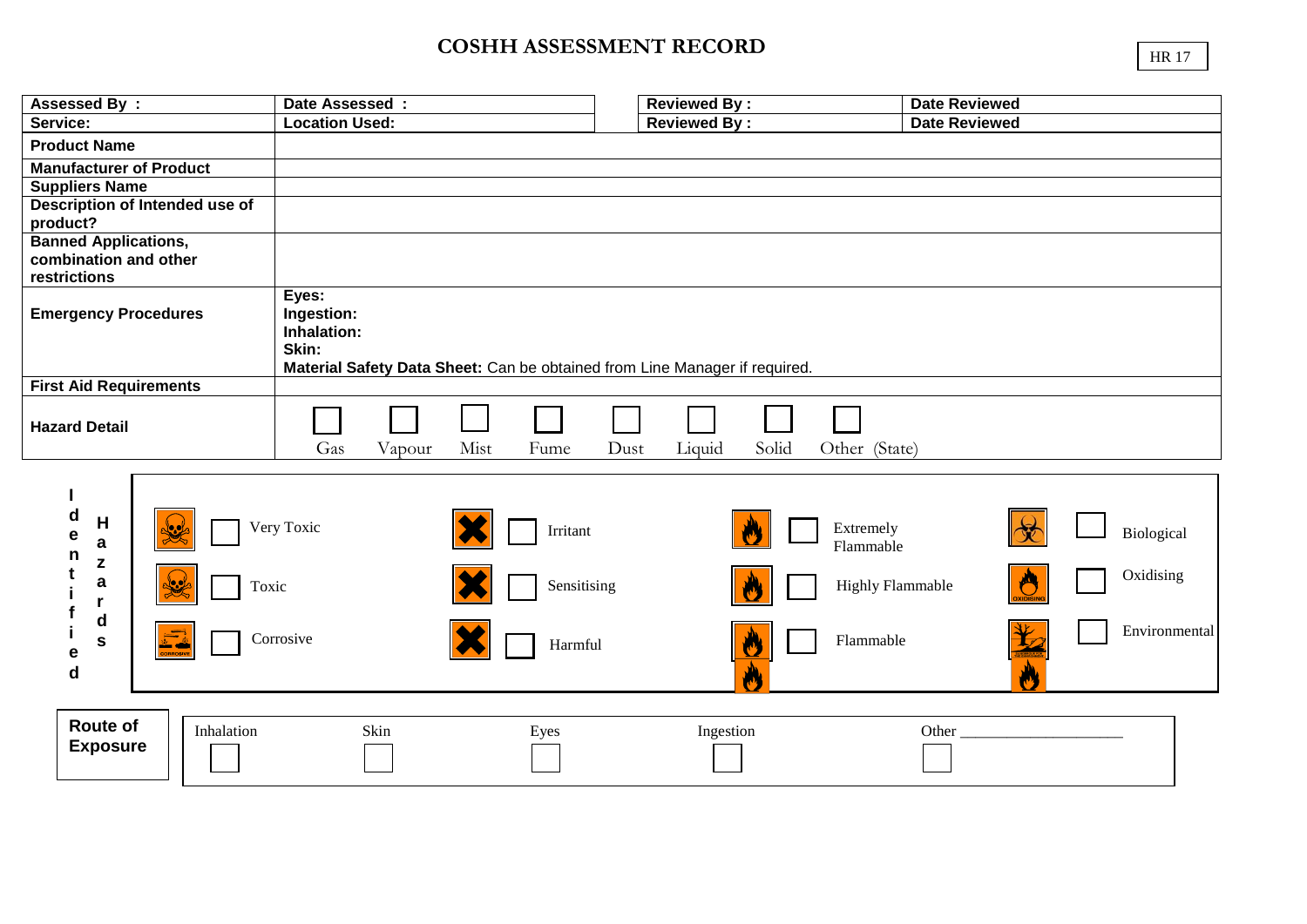# **COSHH ASSESSMENT RECORD**

| <b>Product Content:</b>          |  |
|----------------------------------|--|
| <b>Work Exposure Limit:</b>      |  |
| <b>Is Health Surveillance</b>    |  |
| <b>Required?</b>                 |  |
| <b>Fire Precautions</b>          |  |
| <b>Safe Storage Requirements</b> |  |
| <b>Transport</b>                 |  |
| <b>Spillage</b>                  |  |
| <b>Waste Disposal</b>            |  |

| <b>Controls Measures and Personal Protective Equipment Required</b> |                  |                                       |                  |            |                  |  |  |
|---------------------------------------------------------------------|------------------|---------------------------------------|------------------|------------|------------------|--|--|
|                                                                     | Standard/Comment |                                       | Standard/Comment |            | Standard/Comment |  |  |
| Dust mask                                                           |                  | Footwear                              |                  | Overalls   |                  |  |  |
| G<br>Respirator                                                     |                  | Visor                                 |                  | Apron      |                  |  |  |
| Gloves                                                              |                  | <b>Box Goggles</b>                    |                  | Wash Hands |                  |  |  |
| <b>LEV</b>                                                          |                  | <b>fin</b><br>Adequate<br>Ventilation |                  | Other      |                  |  |  |

| <b>Risk Conclusions</b>                                                                                                                     | Tick as<br>Appropriate |
|---------------------------------------------------------------------------------------------------------------------------------------------|------------------------|
| Exposure is not a risk to health now and it is not foreseeable that anything will happen in the future to change this.                      |                        |
| Exposure does not represent a risk to health but risks could arise in the future if the control measures were to deteriorate or break down. |                        |
| <b>Other Comment</b>                                                                                                                        |                        |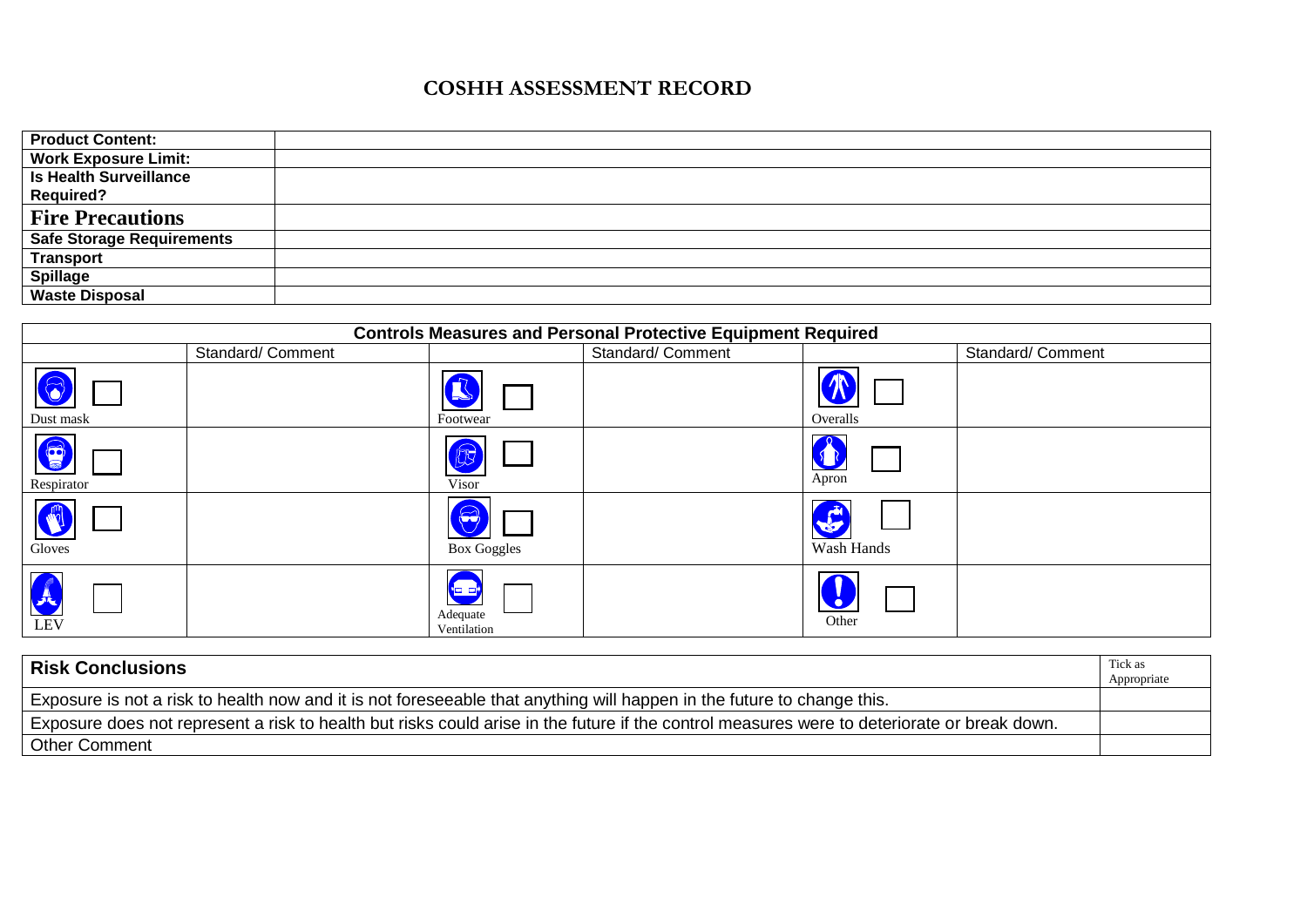# **RISK SURVEY TABLE FOR USE OF PERSONAL PROTECTIVE EQUIPMENT (PPE)**

| <b>TYPE OF ASSESSMENT:</b>             | <b>COSHH</b> | <b>LEAD</b>         | <b>ASBESTOS</b>        | <b>NOISE</b>    |
|----------------------------------------|--------------|---------------------|------------------------|-----------------|
| (Circle)                               |              | <b>GENERAL RISK</b> | <b>MANUAL HANDLING</b> | <b>IONISING</b> |
|                                        |              |                     |                        |                 |
| ASSESSMENT REF. NO.                    |              |                     |                        |                 |
| PRESENT TYPE OF PPE<br><b>PROVIDED</b> |              | ۷.                  | 3.                     | 4.              |

#### **PART OF THE BODY**

| HEAD/SKULL         |  |  |
|--------------------|--|--|
| <b>EARS</b>        |  |  |
| <b>EYES</b>        |  |  |
| RESPIRATORY SYSTEM |  |  |
| <b>FACE</b>        |  |  |
| <b>WHOLE HEAD</b>  |  |  |
| <b>HANDS</b>       |  |  |
| ARMS (PART OF)     |  |  |
| <b>FOOT</b>        |  |  |
| LEG (PART OF)      |  |  |
| WHOLE BODY         |  |  |
| <b>SKIN</b>        |  |  |

#### **PHYSICAL RISKS**

| <b>FALLS FROM HEIGHT</b> |  |  |
|--------------------------|--|--|
| BLOWS/CUTS/SCARS         |  |  |
| <b>VIBRATION</b>         |  |  |
| <b>SLIPPING</b>          |  |  |
| <b>HEAT</b>              |  |  |
| <b>COLD</b>              |  |  |
| <b>ELECTRICAL</b>        |  |  |
| NON IONISING             |  |  |
| <b>IONISING</b>          |  |  |
| <b>NOISE</b>             |  |  |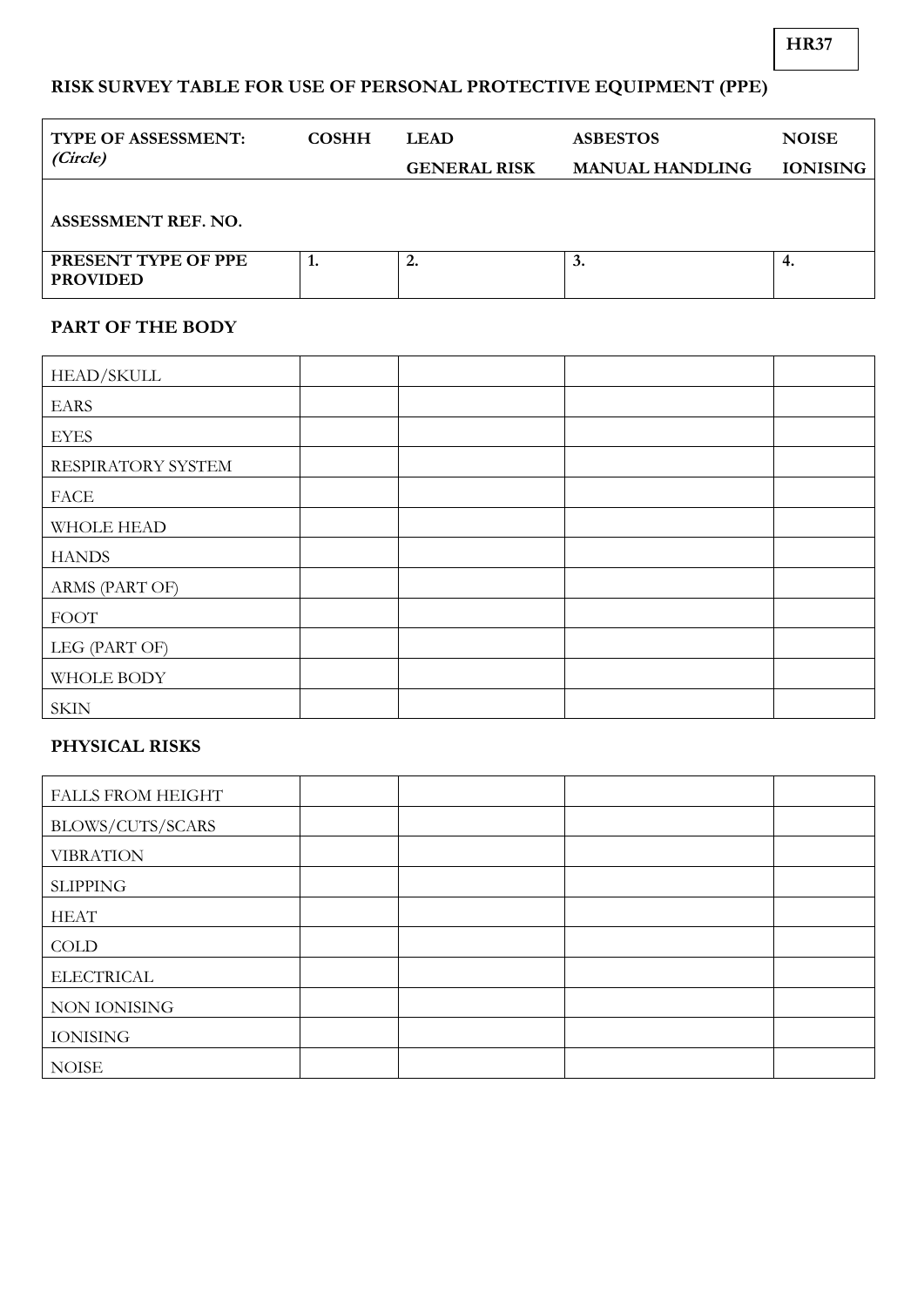### **CHEMICAL RISKS**

| <b>DUST</b>      |  |  |
|------------------|--|--|
| <b>FLAMES</b>    |  |  |
| <b>VAPOURS</b>   |  |  |
| <b>GASES</b>     |  |  |
| <b>SPLASHES</b>  |  |  |
| <b>IMMERSION</b> |  |  |

#### **BIOLOGICAL RISKS**

| HARMFUL BACTERIA        |  |  |
|-------------------------|--|--|
| <b>HARMFUL VIRUSES</b>  |  |  |
| <b>FUNGI</b>            |  |  |
| <b>ANTIGENS</b>         |  |  |
| SATISFACTORY? Y/N IF NO |  |  |
| <b>REASSESS PPE</b>     |  |  |
| <b>REQUIREMENTS</b>     |  |  |